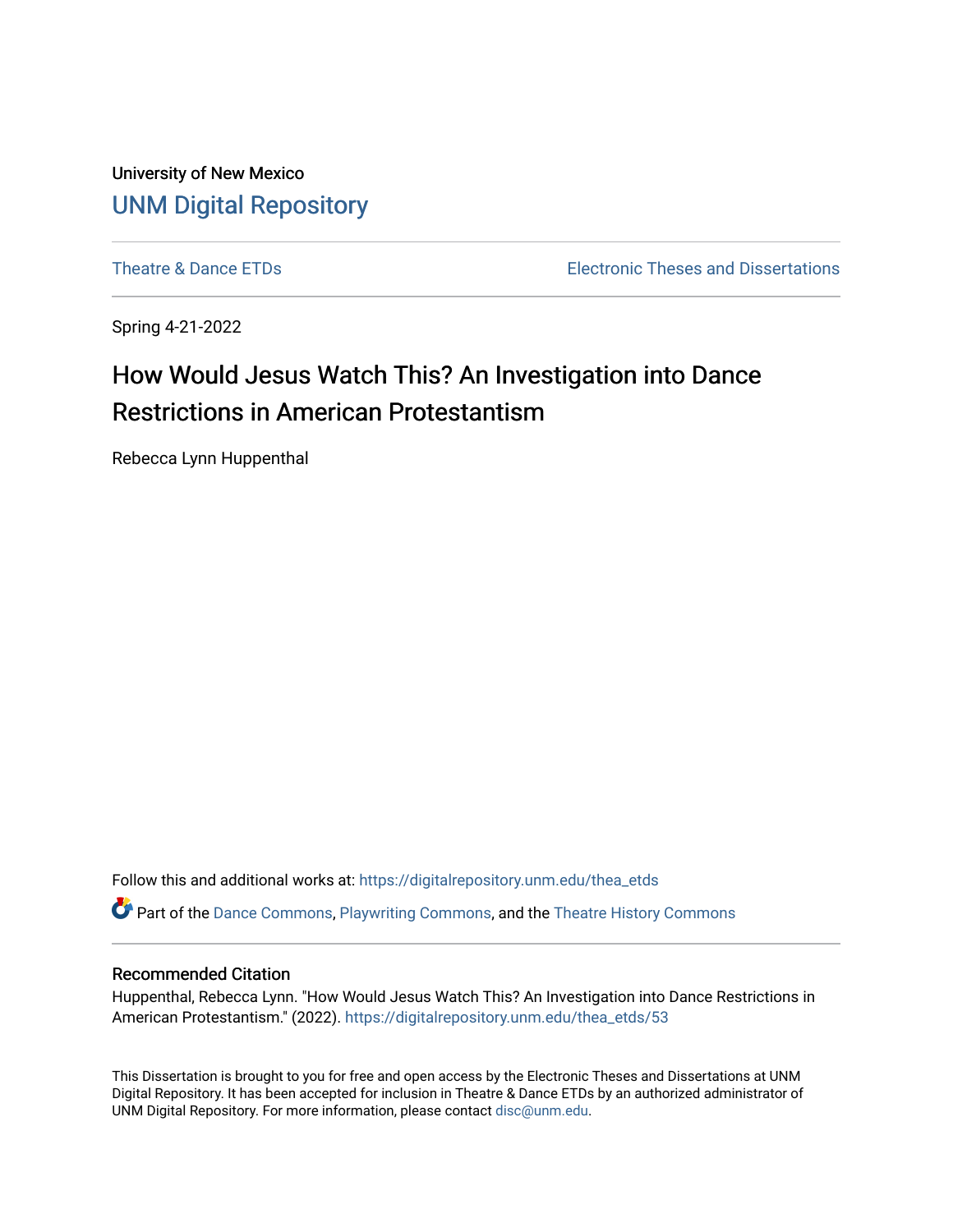Rebecca Huppenthal

 *Candidate*

 Theatre and Dance *Department*

This dissertation is approved, and it is acceptable in quality and form for publication:

*Approved by the Dissertation Committee:*

Donna Jewell, Professor of Dance, Chairperson

Vladimir Reche, Professor of Dance

Kathleen Holscher, Associate Professor of American and Religious Studies

Marisol Encinias, Assistant Professor of Dance

Donna Ray, Professor of History

Ninoska Escobar, Post-Doctoral Fellow in Dance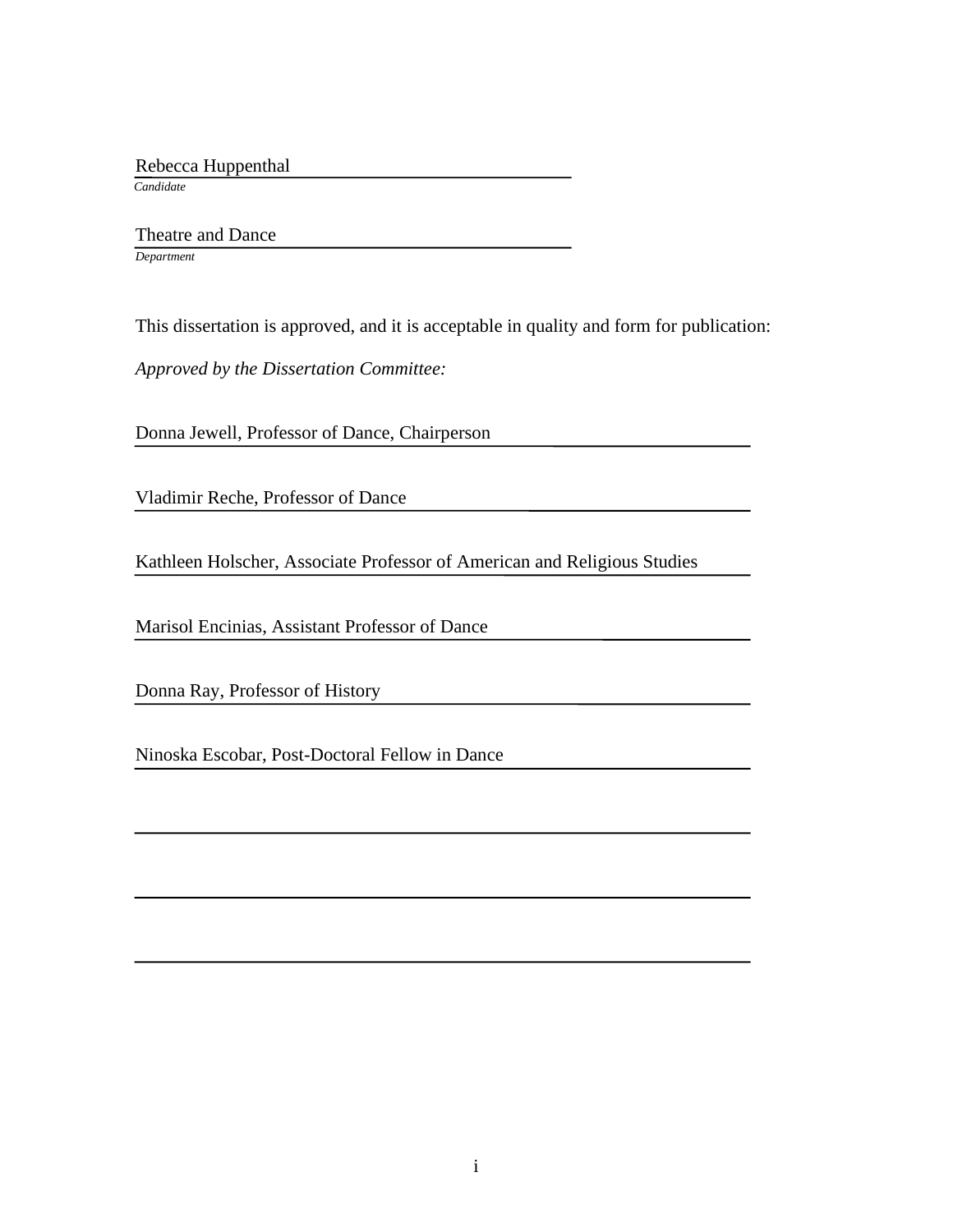**How Would Jesus Watch This?**

# **An Investigation into Dance Restrictions in American**

**Protestantism**

**by**

# **REBECCA HUPPENTHAL**

B.F.A., Dance, University of Nevada Las Vegas, 2019

# DISSERTATION

Submitted in Partial Fulfillment of the Requirements for the Degree of

# **Masters of Fine Arts, Dance**

The University of New Mexico Albuquerque, New Mexico

# **May 2022**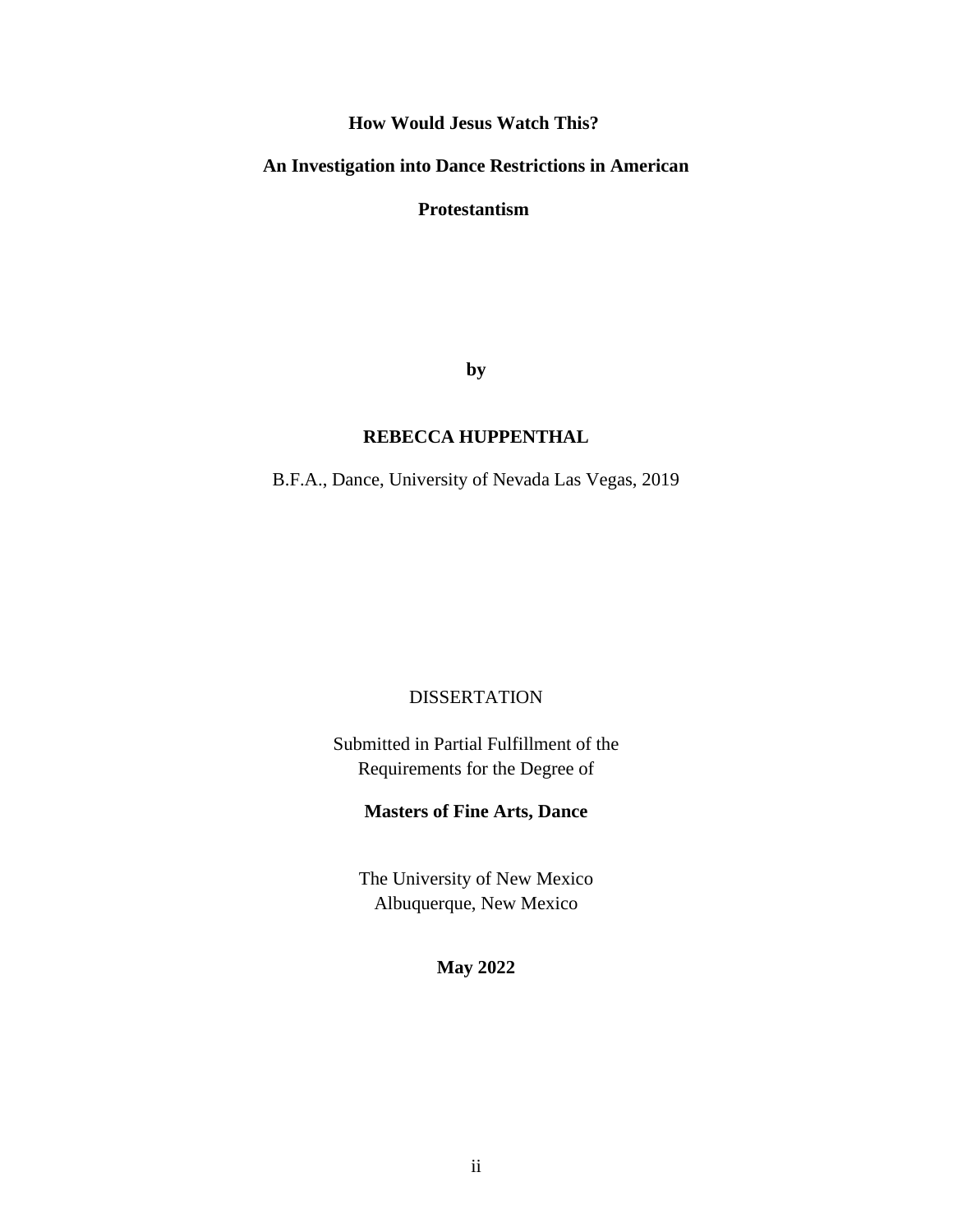# **How Would Jesus Watch This? An Investigation into Dance Restrictions in American Protestantism**

by

# **Rebecca Huppenthal**

**B.F.A., Dance, University of Nevada Las Vegas, 2019 Masters of Fine Arts, Dance, University of New Mexico, Albuquerque, 2022**

# **ABSTRACT**

In the United States there has been many disagreements concerning the place of dance within Protestant Christianity. Some denominations have banned dance entirely while other utilize dance as an essential element of worship. At the center of this argument is the understanding, treatment, and use of the physical body. Beginning in the sixteenth century through current times, I analyze specific Protestant denominations including the Puritans, Evangelical Fundamentalists, Southern Baptists, the Shakers, certain African American denominations, and Pentecostals. Additionally, I examine notable liturgical modern dancers, as well as my own choreographic work, a dance film titled *Rebirth*. This research displays the importance of having a faith practice that fully utilizes the mind, soul, and body that does not demonize or prioritize one part over the other.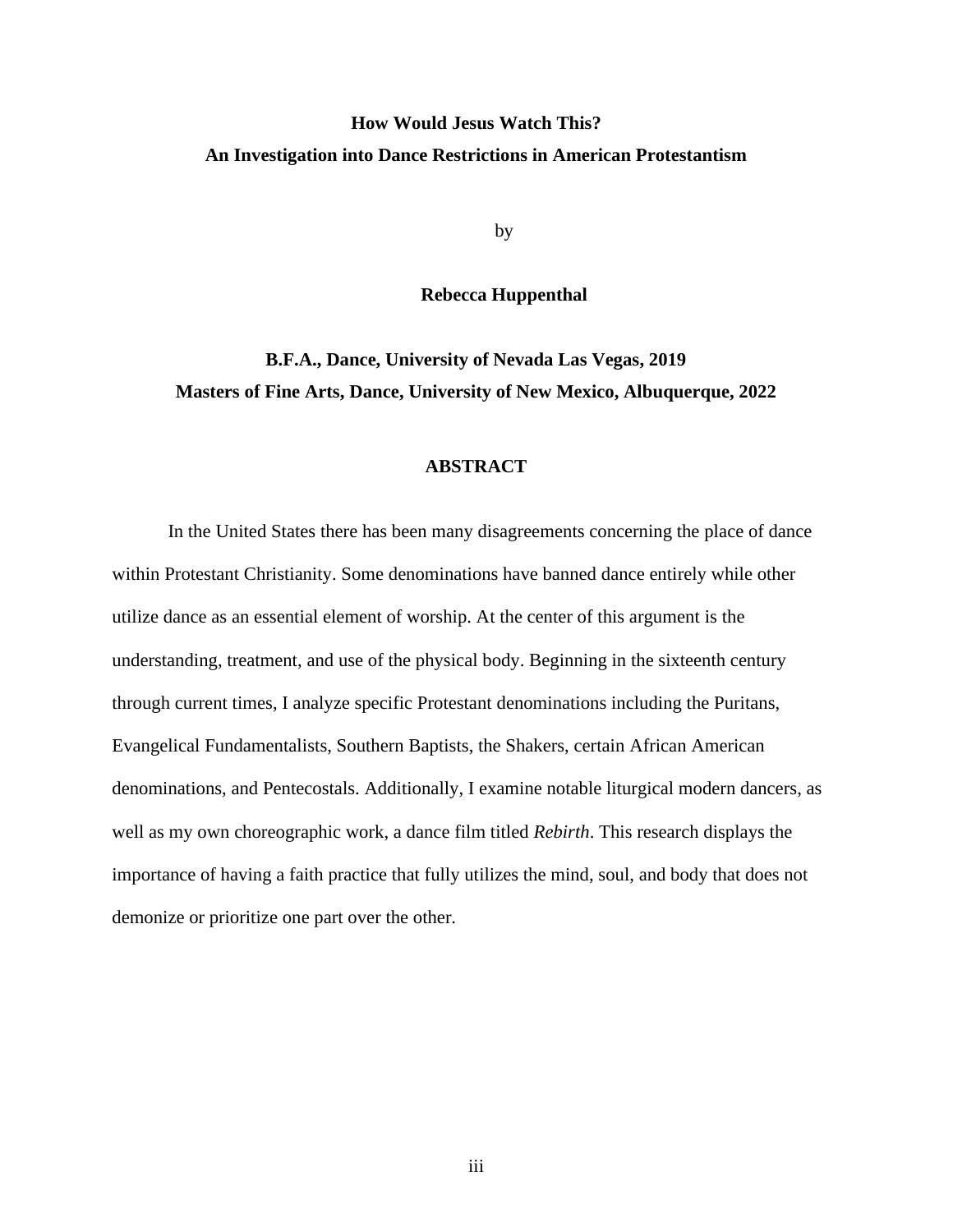| <b>CHAPTER 3 RELIGIOUS GROUPS AGAINST THE PRACTICE OF DANCE  6</b>            |  |
|-------------------------------------------------------------------------------|--|
|                                                                               |  |
|                                                                               |  |
|                                                                               |  |
| <b>CHAPTER 4 RELIGIOUS GROUPS IN FAVOR OF THE PRACTICE OF DANCE  16</b>       |  |
|                                                                               |  |
| The United Society of Believers in Christ's Second Appearing (The Shakers) 16 |  |
| African American Christian Practices (Before and After the Civil War)19       |  |
|                                                                               |  |
|                                                                               |  |
|                                                                               |  |
| <b>CHAPTER 6 REBIRTH (INTROSPECTION OF MY OWN BODY THROUGH</b>                |  |
|                                                                               |  |
|                                                                               |  |
|                                                                               |  |
|                                                                               |  |

# **TABLE OF CONTENTS**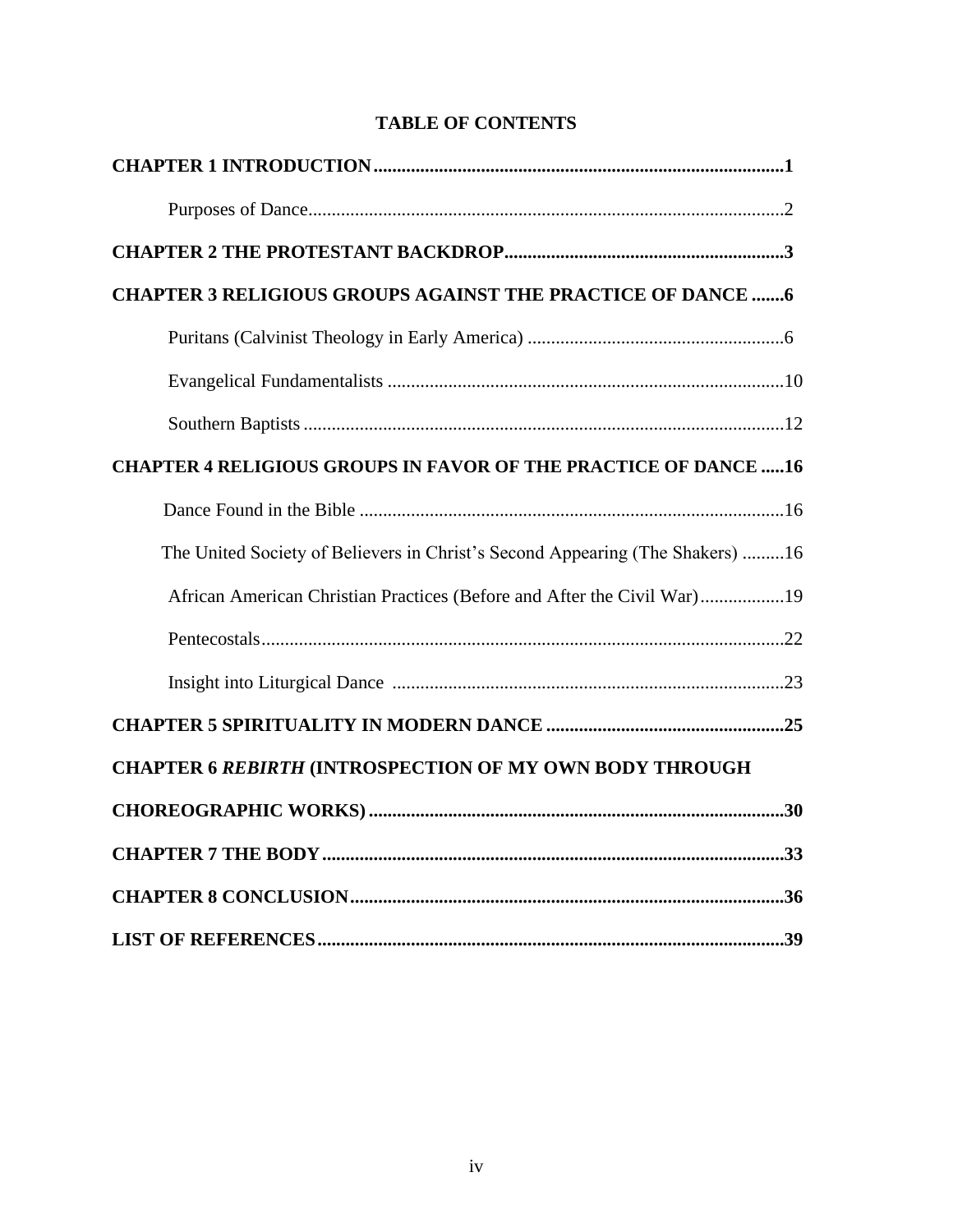# Chapter 1

# Introduction

In the United States, there have been many disagreements about the place of dance within Protestant Christianity caused by cultural divisions, inconsistencies in theology, and worship styles (Wagner 1997, xv). Some denominations have banned dance entirely while others have implemented dance as an essential element for religious worship. At the center of this argument is the treatment, understanding, and use of the body. Is the body a holy vessel that, if connected to the mind and soul, can deepen a person's spiritual experience and expression? Conversely, is the body only capable of sin (from the Christian perspective), must be policed and controlled to remain "pure"? The rejection of dance in certain Christian communities has resulted in the intense and excessive vigilance over physical expression and the body, with the female body being the primary target. Again, this vigilance is both a cause and result of prohibitions on dance.

Warranting analysis, this religious divergence concerns the role of dance in Christian practices through investigations of attitudes, laws, specific theology, and overall culture to explain why dance has such a heterogenous relationship with American Christianity. This research begins, in the sixteenth century with early European settlers in America through the colonial period and into the modern era, by analyzing multiple instances where dance was either encouraged or rejected by a variety of Christian groups. I will also look at religious and spiritual dance practices outside of codified denominations, specifically focusing on modern dance. Modern dance is a highly expressive genre of dance created in the early twentieth century as reaction to classical ballet. John Martin, a dance critic of the *New York Times*, described modern dance as, "… movement devised not for spectacular display, as was ballet… but it was movement made to 'externalize personal, authentic experience'" (Duane 208, 4). Finally, I will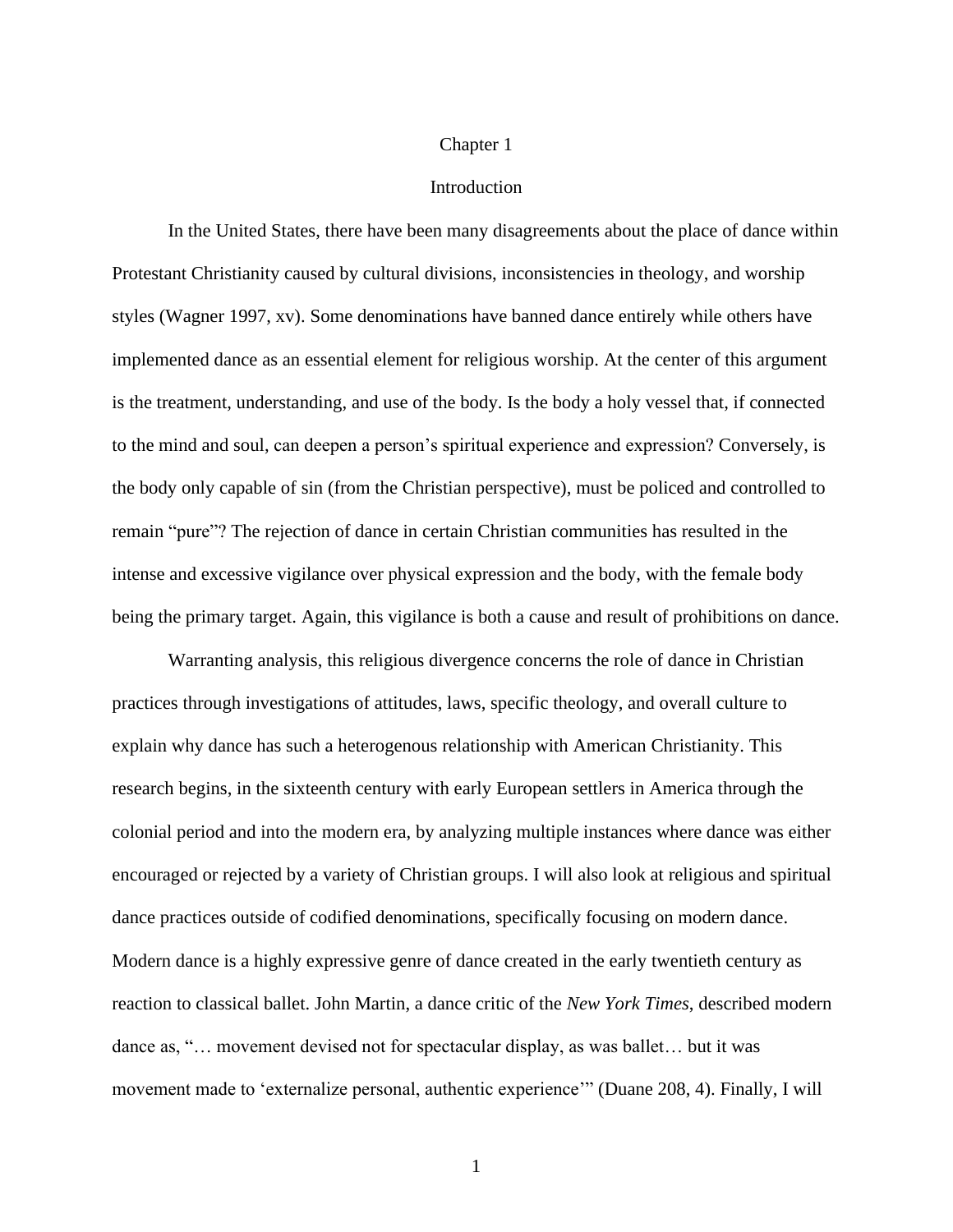share my own experience of Christianity and the physical body by analyzing my film *Rebirth*; which, I consider to be my dance testimony. Christian groups that have celebrated dance have been able to obtain a balance of spiritual and artistic expression. This allows dance, along with the musical and the visual arts, to be a physical manifestation of faith, that celebrates their religious belief, cultural heritage, and the bringing together of the spiritual, cerebral, and physical selves.

My interest in this project began with the realization that the most consistent things in my life, dance and faith, have remained completely separate. Growing up, I practiced dance in a secular setting; yet, I have continuously felt a connection between movement and my spiritual beliefs. Before this project, I had never performed inside a church or with a liturgical dance troupe, but I have often dedicated and intended my dancing to be a form of praise and worship to God. When I have devoted movement or pieces of choreography as part of my spiritual practice, they have meant more to me and remained clearer in my memory. This experience of metaphysical movement is not unique to me. Dance connects people in ways beyond the physical and into the spiritual realms across the world in religious and secular practices.

## Purposes of Dance

With this examination, I argue that dance has a variety of purposes, including dance for worship (liturgical dance), dance for entertainment (e.g., commercial, and concert dance), dance for enjoyment in social settings/community dance, and dance for ritual. In the book, *Making Dances That Matter: Resources for Community Creativity*, by Anna Halprin, she writes that dance is, "… and important language, communicating ideas about power, spiritual matters, and the natural world. Before written language, dance was an essential part of the oral tradition, a way of passing morals, ethics, and story from generation to generation" (2019, 2). I will discuss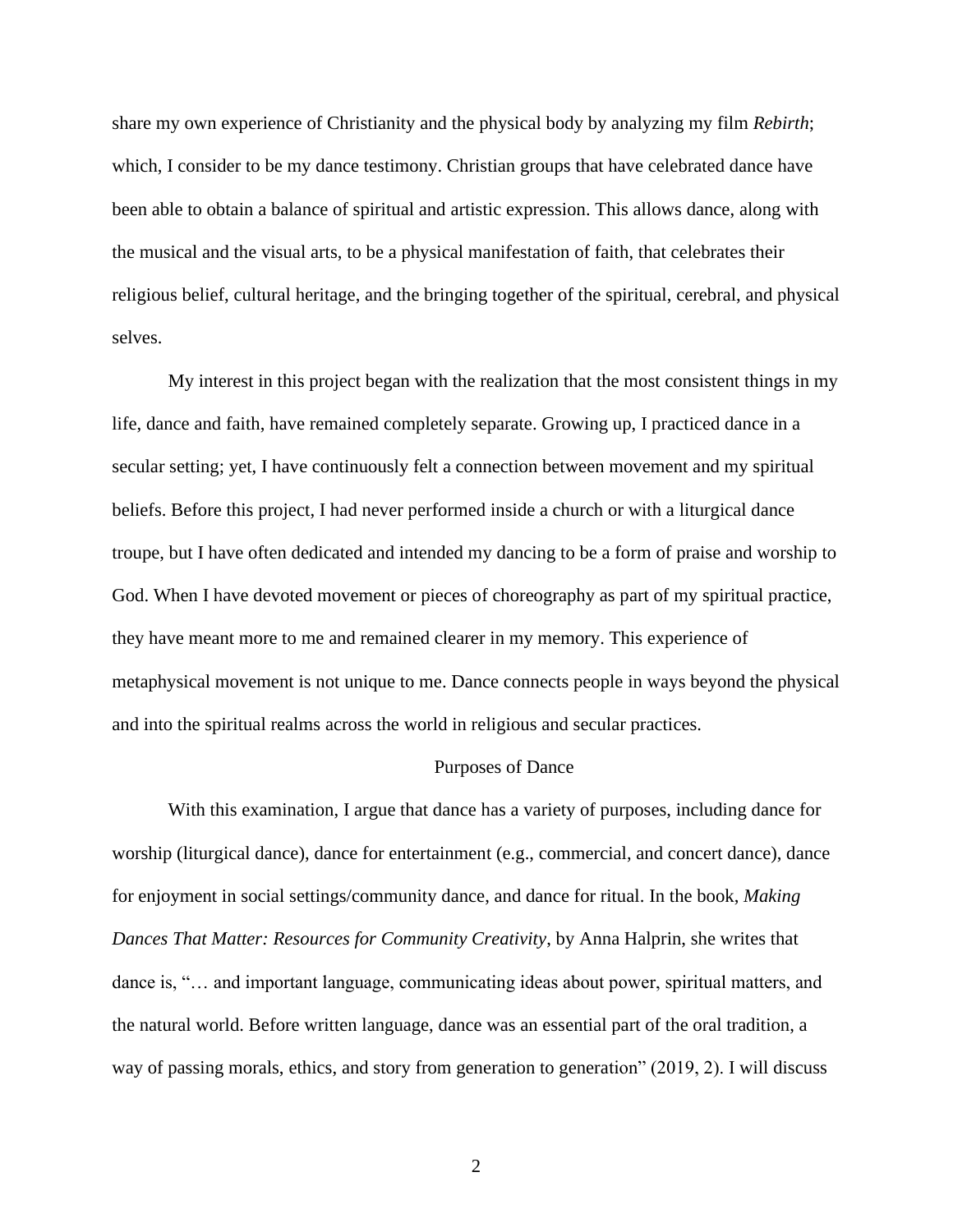groups who favor dance in a worship setting and others who believe dance is a detriment to the Christian life many of which only oppose dance in a social setting. It is also noteworthy that many individual churches within the same denomination may hold different beliefs on the practice of dance. The denominations and cases I will be focusing on have shown clear and strong stances either for or against the practice of dance for any of the purposes stated above.

#### Chapter 2

## The Protestant Backdrop: How Did We Get Here?

There are many instances of dancing found in the Bible and there is evidence of the early Christian church using dance as a form of worship in religious celebrations. Some of these celebrations incorporating dance were the feasts of Sukkot and Nissuch HaMayin (Webber 1994, 719-720). Within the medieval Catholic church, there were prohibitions against dance attached to pagan ceremonies, circus, and pantomime but Christian congregations occasionally would practice processionals and some minor liturgical dance practices such as the tripudium ("three step dance") (James-Griffiths 2016). Medieval Catholicism, in general, given its sacramental nature, was strongly physical and embodied in its worship.

Christianity was forever changed in 1517, when Martin Luther published *Disputation on the Power and Efficacy of Indulgences*, also known as the 95 theses which many consider to be the official start of the Protestant Reformation in Europe (González 2010, 26-28). By this time, the Roman Catholic Church was a political powerhouse having strong attachments and influence over European monarchies. Power that the papacy held across Europe led to major corruption within the church. The Reformation was a radical rejection of the Roman Catholic Church, opposing papal hierarchies, decadence especially in the form of indulgences and perceived moral laxity, and multiple aspects of Catholic theology (González 2010, 7-9). The split of Reformers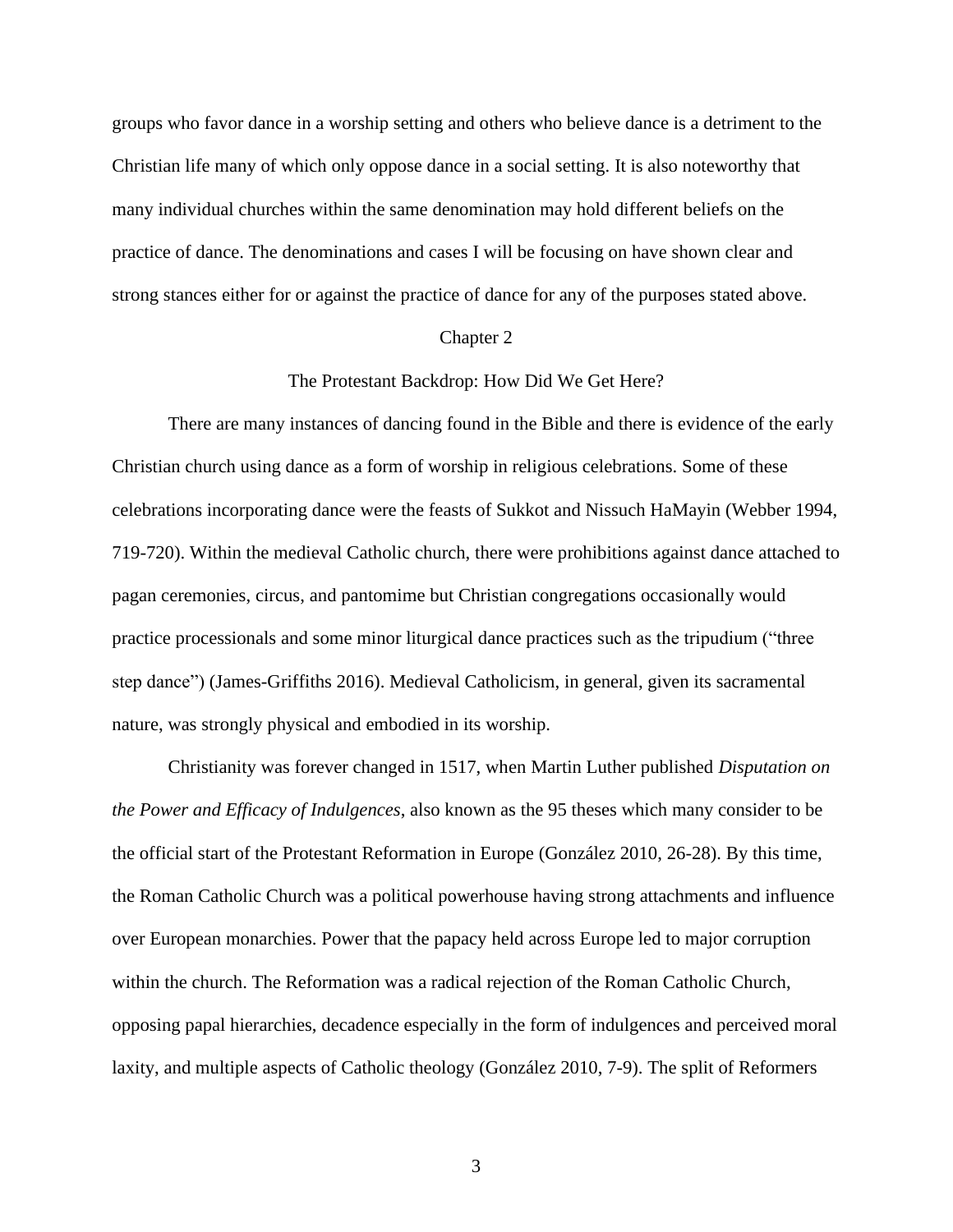from the Papacy birthed Christian religious pluralism that was revolutionary to society and communities across Europe.

To further separate from Catholicism and its strongly embodied worship style, Protestants fiercely pursued a "pure" life, discouraging drinking, gambling, and dancing because it was believed to lead to licentiousness. The denominations that arose from this time were Lutheranism, Anabaptists, Calvinism, and the Church of England. The Reformation led to many bloody religious wars, political turmoil, and aggressive persecution towards groups not in line with the state religion, whether Catholic or Protestant. Examples of this violence include: the Spanish Inquisition (1478-1834) led by Spanish King Ferdinand and Queen Isabella of Castille torturing and killing people of Jewish, Muslims, and Protestant faith (Homza 2006, ix-xix) as well as the Massacre of St. Bartholomew's Day (1572), a wedding turned into bloodshed by the hands of French Catholics murdering 10,000 Huguenots (French Protestants) (Gonzáles 2010, 128-131).

This extreme political unrest and persecution caused many Protestant groups to immigrate to North America fleeing from oppression and the hope of finding religious freedom. The groups that came to America were the Pilgrims, Puritans, and Anglicans later followed by the Baptists, Quakers, Lutherans, Presbyterians, Dutch Reformed, Moravians, and French Huguenots (Schmidt 2009, 30-48). It was the extreme violence and demands for religious conformity in their home countries in Europe that led groups coming to America to create a country that not only allowed for religious freedom but celebrated it. Although varied in their theology, many of these Protestant groups imposed moral and theological structures of their own once they arrived. After freedom of religion was established in the first amendment of the Constitution, the United States became a breeding ground for new Christian denominations and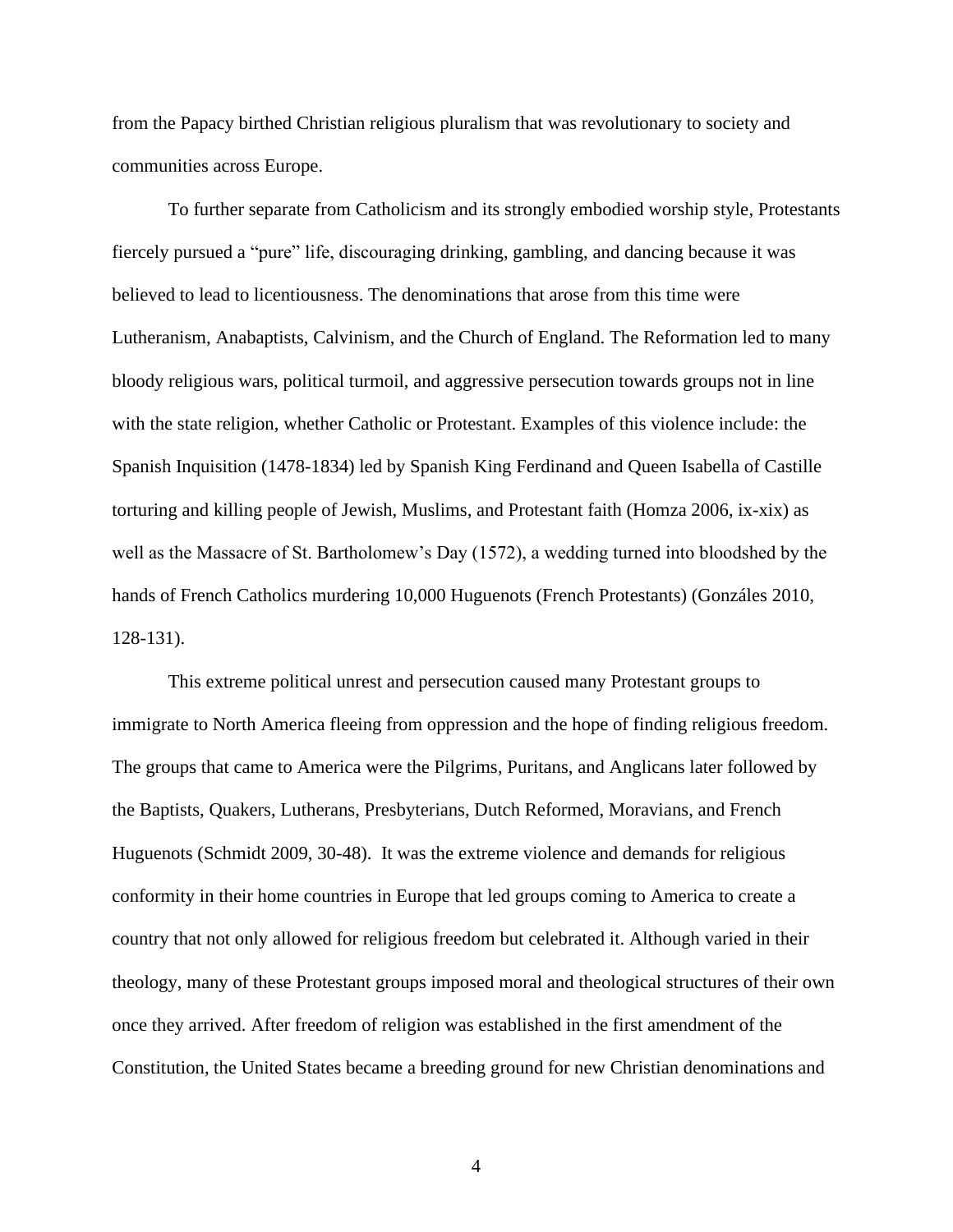groups such as Seventh Day Adventists, Jehovah's Witnesses, the Church of Jesus Christ of Latter-day Saints, and Christian Science, along with several others (Schmidt 2009, 149-160). Many of these new groups were considered heretical by traditionalist Christians and found highly questionable but were influential to American Christianity and culture.

All these new, diverse Christian denominations and movements showed the multitude of ways the Bible was being interpreted and theology that was being formed. These groups had a direct effect on the perceptions of dance and its place in the Christian life, with some denominations concluding that dance had a rightful place in both liturgy and the culture at large. While others, typically with more radical and stricter beliefs, directly opposed the practice of dance for all purposes (liturgical, theatrical, and community/social). This diversity and differing of opinions have led to perpetual arguments about theology, worship practices, and societal moral standards that continue to be debated today among American Christians. Where dance can exist in relation to the Christian church is one of these ongoing controversies. The main Protestant denominations and ideologies in the United States historically opposed to dance were the Puritans, Evangelical Fundamentalism, and the Southern Baptists, most of which were Calvinist off-shoots. Other Christian denominations such as: the Shakers, Pentecostals, and multiple African American denominations (e.g., the African Methodist Episcopal Church) believed dance had a rightful place in the church, deeming it as a legitimate expression of liturgy and love for God, with the capability of building strong community bonds.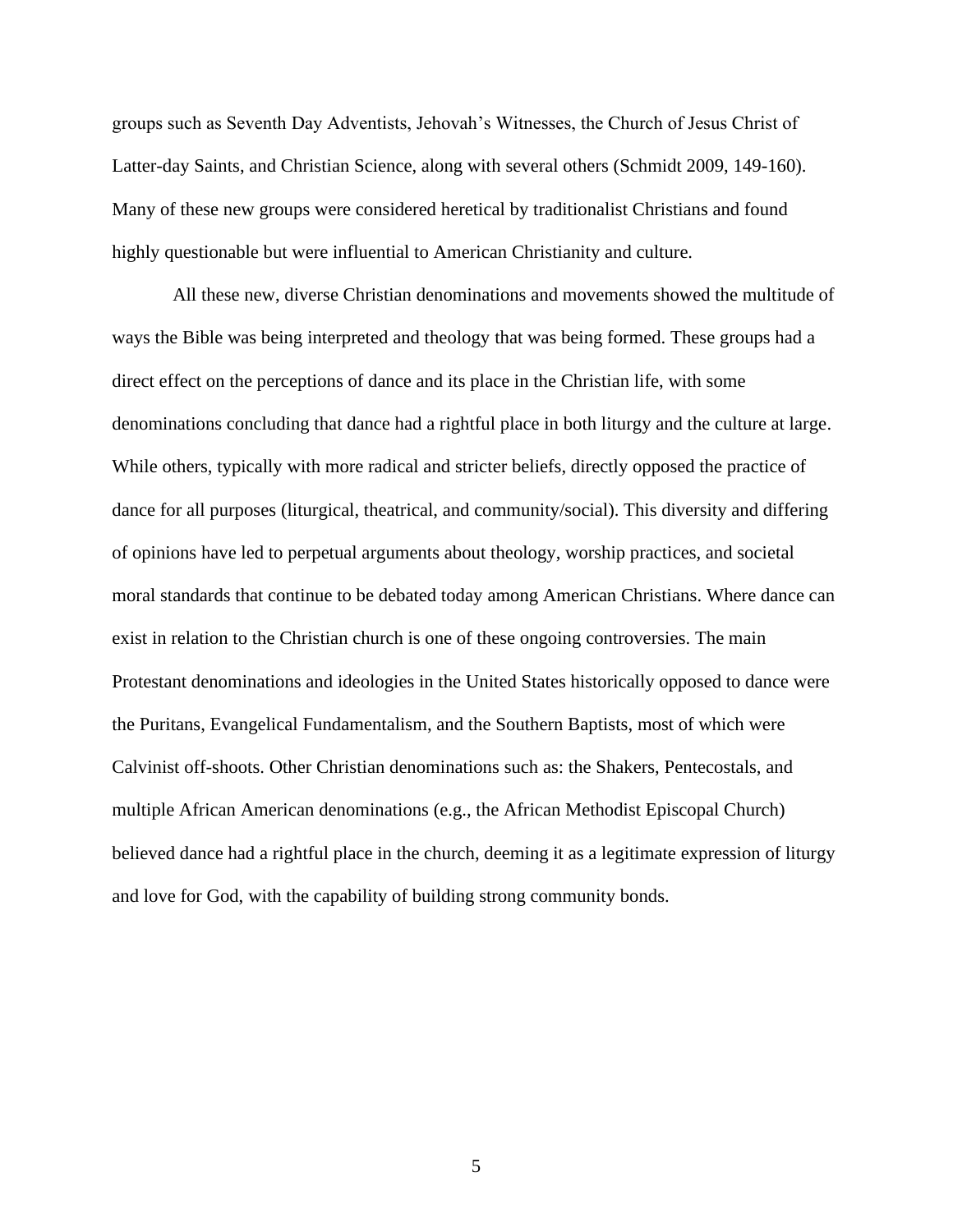#### Chapter 3

Religious Groups Against the Practice of Dance Puritans (Calvinist Theology in Early America)

Calvinism, the dominant Protestant theology of the American colonial period, began with John Calvin, a French Protestant who was part of the second generation of Reformers. He was known for his severity and heavily promoting religious and moral reforms with strict disciplinary measures. This is shown in the 1547 *Ordinances for the Regulation of Churches*, written for the citizens of Geneva, Switzerland (González 2010, 80-85). Calvin outlined the prohibited behaviors and punishments in his comprehensive system of Protestantism that focused on blasphemy, drunkenness, usury, games, marriage celebrations, and song and dance. Regarding song and dance, Calvin states, "If any one sing immoral, dissolute or outrageous songs, or dance the *virollet* or other dance, he shall be put in prison for three days and then sent to the consistory" (Calvin 1547). The worship style in Calvinism was simple and stripped back, for instance, avoiding any forms of ornamentation or pageantry.

This fear of the sensuous embellishment of the Christian faith stemmed from opposition to the Roman Catholic Church's excessive opulence. Calvinists believed the papacy's sumptuousness led to in-church corruption, distraction from a simple Biblical faith, and the spoken/written word. Singing of the Psalms was allowed but only for the glorification of God; it was never to be overly theatrical. Musical instruments were not permitted in early Calvinist worship practices (Schmidt 2009, 60). There were many groups that immigrated to America that had a basis in Calvinist theology including the Puritans and the Pilgrims (González 2010, 279- 281).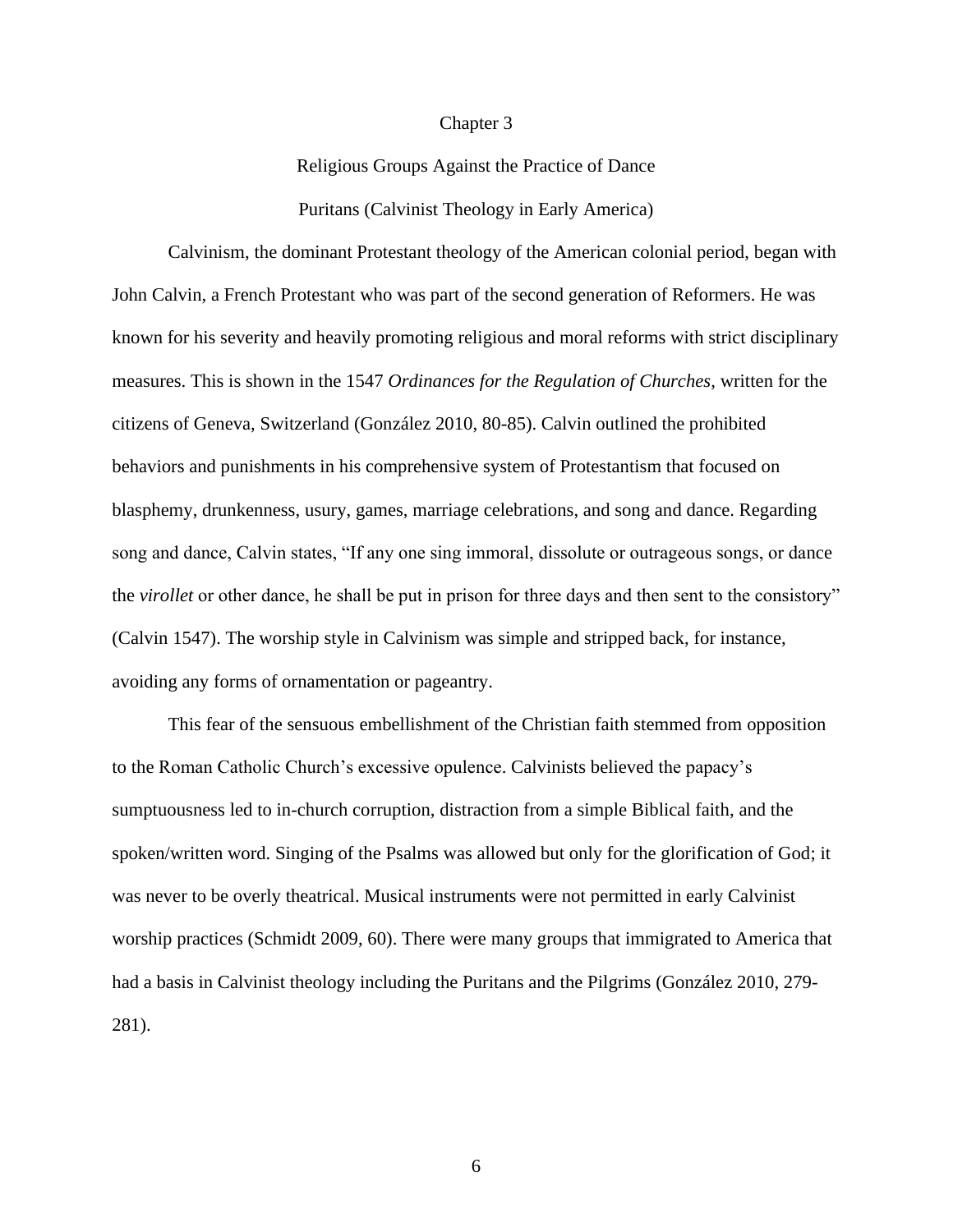The Puritans were a fervent Protestant group who firmly rejected anything papist. They were renowned for their moral intensity and judgement. Additionally, they believed in a simple life of Bible study, prayer, devotion, and rules with the goal of moral and spiritual conformity. The Puritans strived for a pure God-focused life, based on hard work, valuing education, and holiness of the laity and the clergy. The goal of simplicity affected all parts of their day to day lives including unadorned architecture, plain clothing, and minimal holiday celebrations. A strong work ethic was an essential element to Puritan culture; they believed one's vocation was holy, useful, and to be executed to the best of one's ability (Schmidt 2009, 60-64). They considered hard work, discipline, and success as a sign of God's favor. In her book *Adversaries of Dance*, Ann Wagner states in reference to Puritan attitudes: "As a kind of recreation, entertainment, art, amusement, and/or exercise, dancing provides no necessary material goods or services" (1997, xiii). The Puritans viewed dance, along with the arts in general, as a nonessential and superfluous activity whether written, spoken, or performed. They believed dance wasted people's time and money both which would be better spent glorifying God with "real work" and more cerebral worship. In addition, it was considered a worldly, bodily temptation that would distract Christians from purity and the Word of God.

Puritans believed anything in one's life that did not point to and exalt God was immoral and should be punished, which, included the practice of dance for both religious and secular purposes. One of the earliest examples of Puritans banning dance was a pamphlet called, "An Arrow Against Profane and Promiscuous Dancing" written in 1684 by the Puritan clergyman, Increase Mather, located in Boston (Marks III 1975, 1). This pamphlet specifically warned against the evils of "mixt dancing" or men and women dancing together. Mather states:

But our question is concerning *Gynecandrical Dancing*, or that is commonly called *Mixt*  or *Promiscuous Dancing*, viz. of Men and Women (be they elder or younger persons)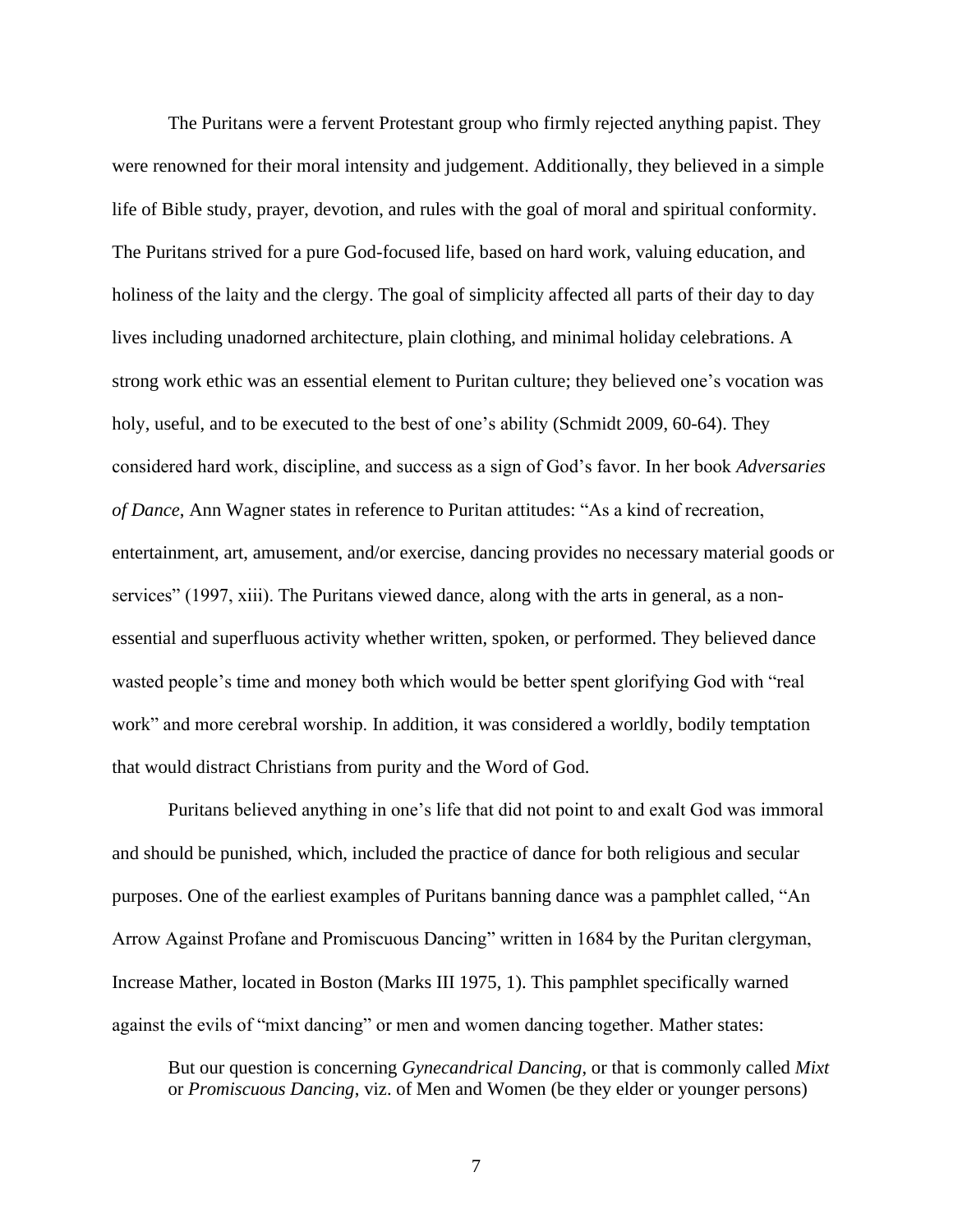together: Now this we affirm to be utterly unlawful, and that it cannot be tolerated in such as place as *New England*, without great Sin (Marks III 1975, 31).

He described dancing as a malicious activity, finding it to be offensive and potentially leading a person to sinfulness, especially, sexual impurity. Mather excused examples of dancing in the Bible such as Miriam dancing in the book of Exodus and David dancing in the book of Samuel. It was excused because they were not dancing with anyone of the opposite sex and it was done in worship to God or in celebration of victory over God's enemies. Mather wrote, "Dancing is a recreation fitter for pagans, whores, and drunkards than for Christians" (Marks III 1975, 43). Increase Mather was not the only Puritan who wrote about the "evils" of dance. Another writer included Increase Mather's son, Cotton Mather, who wrote *The Magnalia Christi* and *A Cloud of Witnesses*, both discussing correct moral behavior including dance customs.

Both Increase and Cotton Mather's attitudes and influence in Puritanism toward dance resulted in the prohibition of the Maypole dance. The prohibition involved Puritan leaders physically cutting down maypoles and halting celebrations. This was a custom, typically celebrated on May Day (May  $1<sup>st</sup>$ ), where young women would make flower garlands and wind them around a pole while dancing. The Maypole dance originated as a pagan practice in Germany as a fertility ritual (Johnson 2010, 44-45). The custom found its way to the early American colonies. An article discussing the attacks on May Day Celebrations written by Peter C. Mancall stated, "the Puritans believed they needed to be exemplars of proper Christian behavior. Everyone in their towns had to abide by their rules, and they punished colonists whose actions seemed to undermine devout religious practice" (Mancall 2021). From the Puritan perspective, the Maypole dances were too phallic, sexual in nature, and containing clear pagan roots to ever be considered allowable Christian behavior.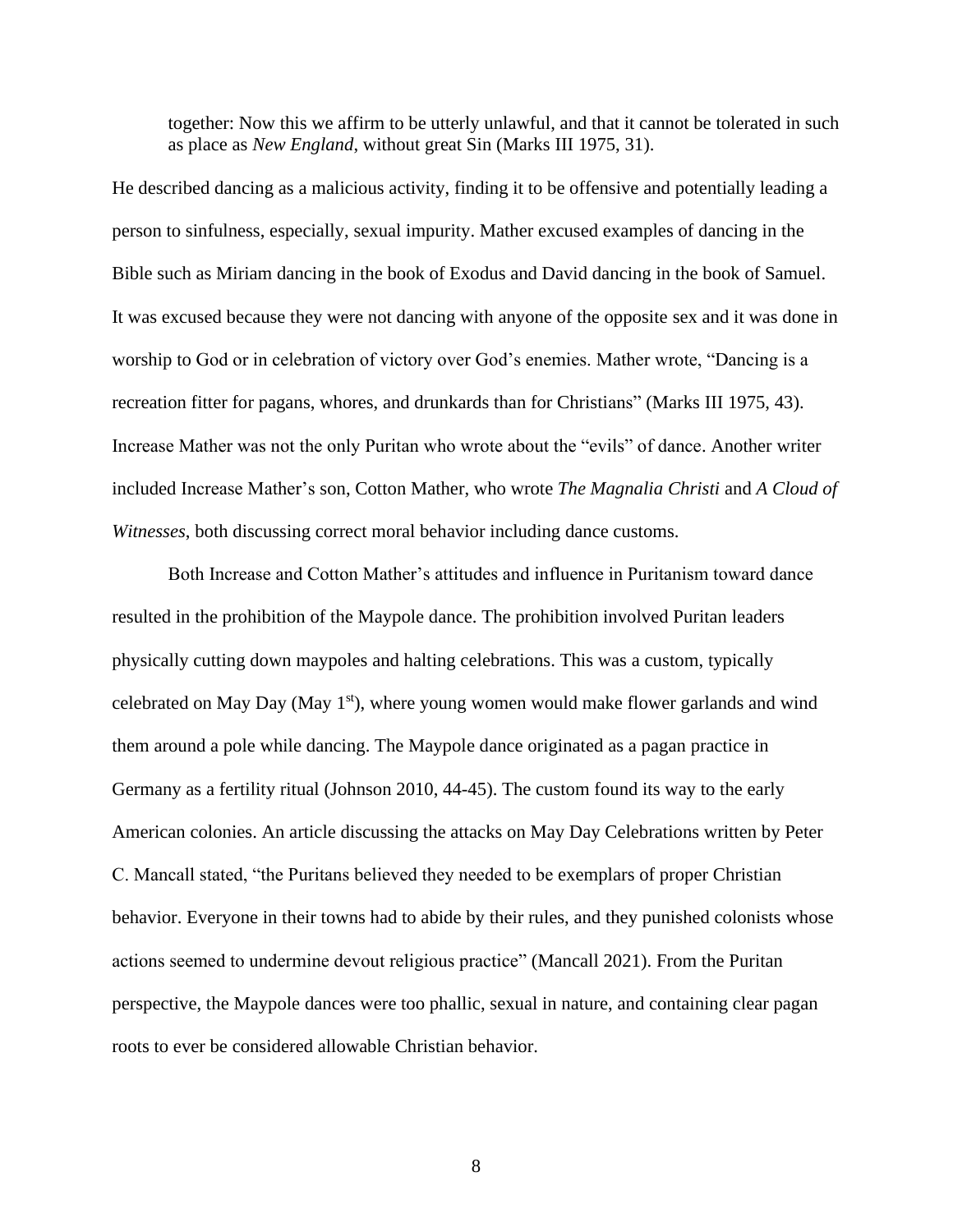In the United States during the eighteenth and nineteenth centuries, partner dancing was gaining popularity and was being practiced at balls which were fashionable to attend. This required people to take time to learn dances from a Dance Master, spend money on gowns, and perform mixed dancing such as the waltz which Puritans considered unholy. In *A Cloud of Witnesses* Cotton Mather states, "…the Dancing Humour, as it now prevails, and especially in Balls, or circumstances that Lead the Young People of both Sexes, unto great Liberties with one another" (Marks III 1975, 65). Mather believed those who participated in these balls were not "people of quality" or abiding by their set Christian lifestyle. These Puritans believed that not all dancing was explicitly sinful; but specifically, the dancing conducted in accompaniment with lavish feasts, drinking, and what they considered to be inappropriate and provocative clothing. It was this combination that drove them to believe dance would lead Christians and their communities on a path of sinfulness and licentiousness.

The Puritans had considerable influence on American culture which, in many ways, may still be considered today as "Puritanical". The lingering effects of Calvinism including views on profanity, prostitution, drug laws, and blue laws (laws prohibiting certain activities on Sunday) tend to be more conservative in the United States than in other more secularized Western countries. Given the Puritans' simple worship services, intense morality laws, an emphasis on a work-filled life, and deep fear of anything that could be considered Pagan; dance was destined to be considered a sinful activity by the Puritans. The denomination was in denial of the sensual aspects of the human experience and the physical body. Rather, they prioritized the cerebral mind through thoughts and words. Puritanism, as a distinct denomination, faded out by the end of the seventeenth century, but their legacy of severe moral sensibility and suspicion of bodily, sensory expression was sustained within Evangelical Fundamentalism.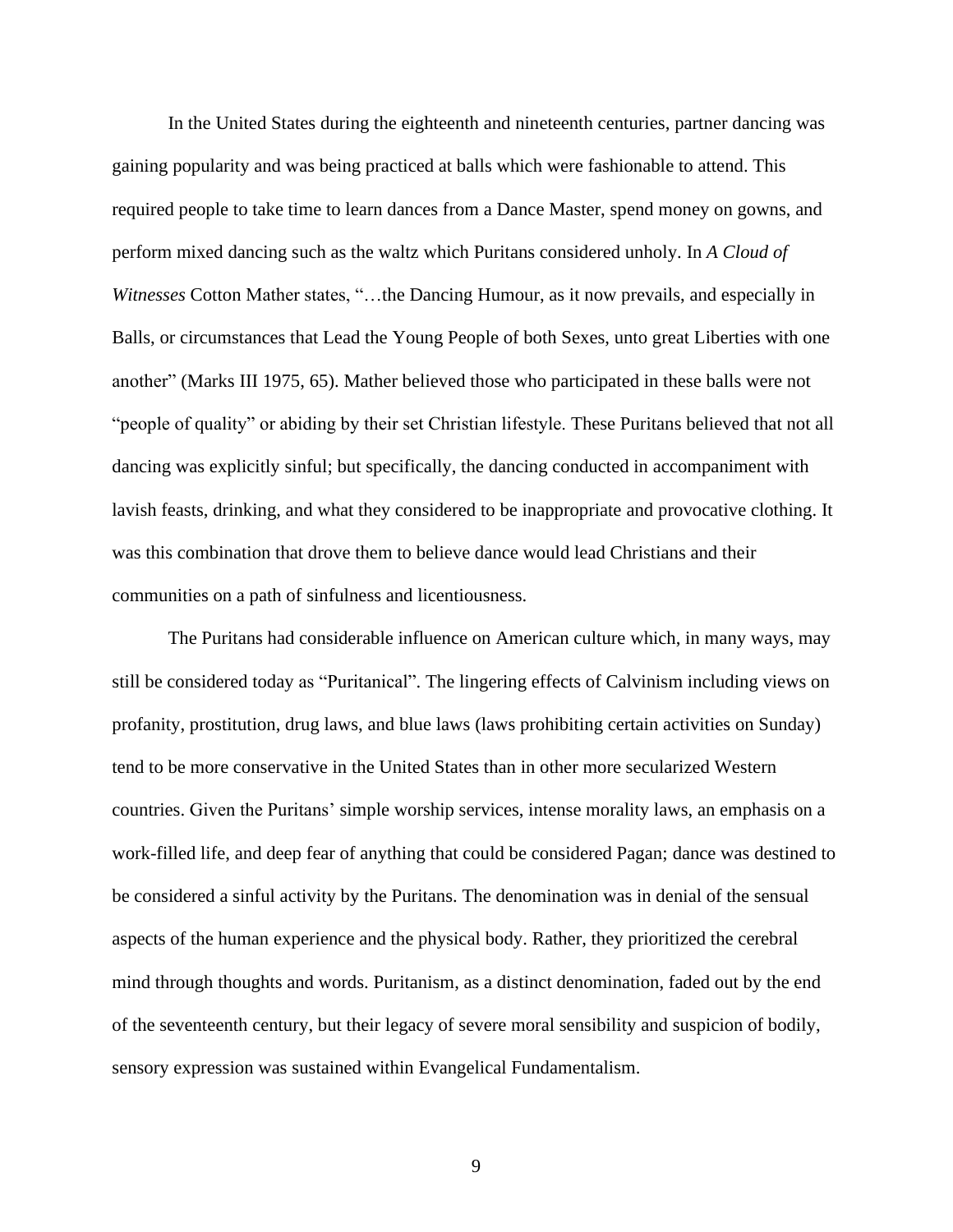#### Evangelical Fundamentalists

Evangelical Fundamentalism was in many ways an heir to Puritanism. It is a movement which began during the late nineteenth and twentieth centuries within American Protestantism. The movement arose in opposition to modernizing and progressive trends in American culture including shifting gender roles, liberalism, political extremism, and immigration. Adherents were opposed to the developments of modern science, particularly Darwin's theory of evolution (Gaustad and Schmidt 2009, 297-298). Fundamentalists have a strict code of morality based on their literal interpretation of the Bible. This code is bolstered by cultural norms, from the Victorian period, often opposing drunkenness, gambling, smoking, going to the movies, immodesty, tattoos, and piercings, in addition to dancing.

Evangelical Fundamentalism has various similarities to the Puritanism of the First Great Awakening and pietistic Wesleyan sensibility of the Second Great Awakenings (revivalism). Both held literal beliefs in the Bible and informal worship practices which do not contain set rituals or liturgy. The First Great Awakening (early eighteenth century) focused on the individual pursuing knowledge about God and the self. The movement revitalized the early American colonies to make religious and spiritual matters the corner stone and passionate aspect of their life (Gaustad and Schmidt 2009,106-109). The Second Great Awakening occurred fifty years later in the 1790's. It was less emotionally charged than the First Great Awakening and focused on encouraging Christians to live a Godly life, turning away from sin, and focusing on morality and education (Gaustad and Schmidt 2009, 140-145).

The specific actions and beliefs of Evangelical Fundamentalists does not represent all Evangelical Christians. "Evangelicalism is a Christian faith rooted in Protestantism that preaches the truth of the gospel and the authority of the Bible" (Caffrey 2021). British scholar, David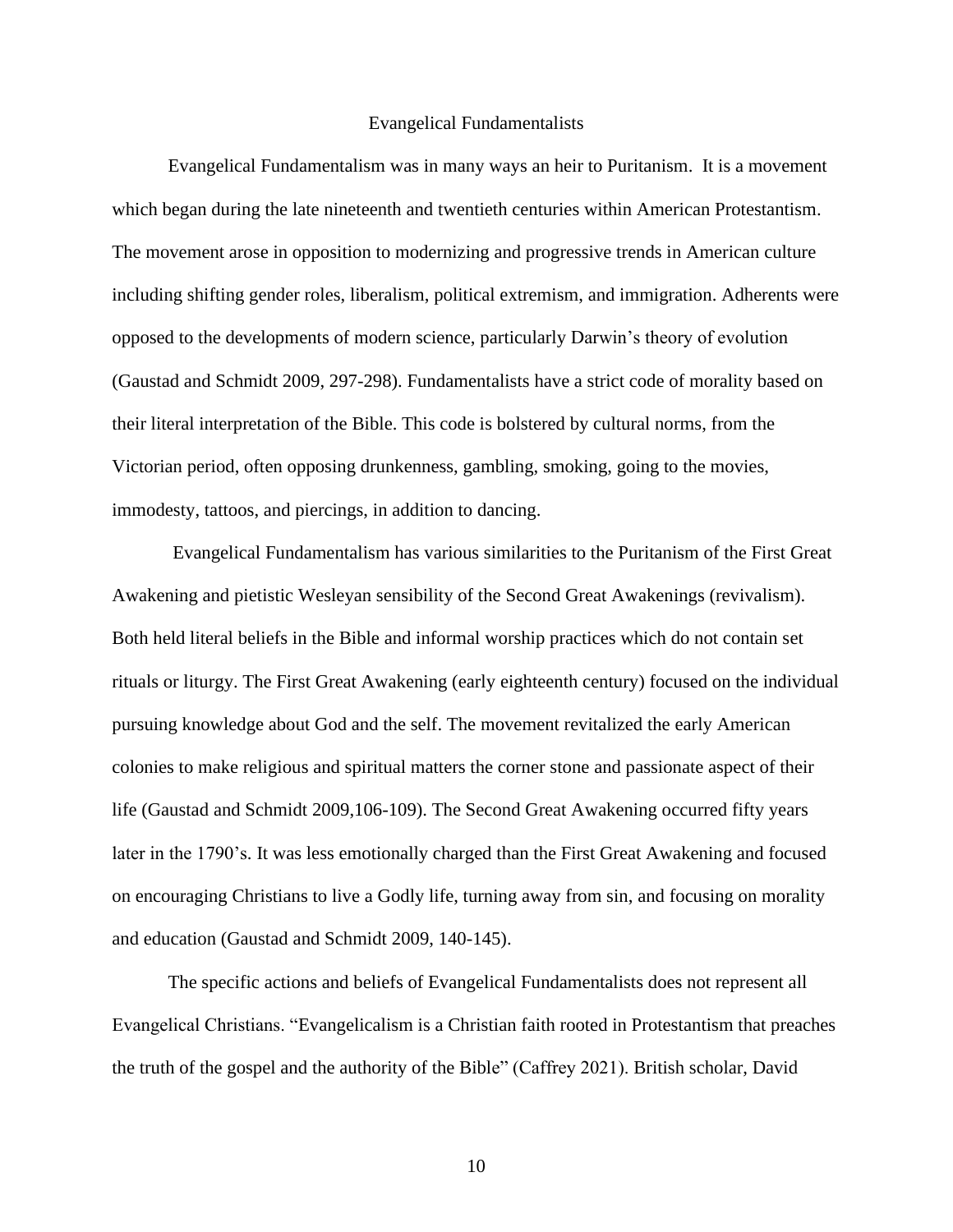Bebbington, outlined four essential elements of Evangelicalism which aid in understanding the inner workings of Evangelicalism, including Fundamentalist Evangelicalism. These elements include of Biblicism, crucicentrism, conversionism, and activism. In Biblicism, the Bible is treated as the highest authority of meaning, and any belief that is held as unbiblical is immediately rejected. Crucicentrism is an emphasis on Christ's crucifixion; specifically, that the cross is more than a symbol but rather an atoning sacrifice for sin. Conversionism puts emphasis on the need for an identifiable and datable conversion experience. Activism, within the context of Evangelicalism, comes from the belief that Christians should be involved in the world and spread the "good news" which can be seen through missionary work (Bebbington 2005, 16-17). These groups have a strong presence in political activism demonstrated through protests, judicial, and legislative efforts in the defense of conservative Christian causes. Their theology and preaching, often, focuses on the end times emphasizing the second coming of Christ and believe that Jesus would not come back until they were "ready" or morally pure. This drive for moral purity and Biblical precepts about refraining from worldly activities were the leading elements prohibitions on dance.

The most overt stances against dance, within this movement, are seen in Evangelical Fundamentalist college campuses through strict rules and required behavior. An example of antidance practices is seen at Bob Jones University, a Fundamentalist university founded in 1925 in Bay County, Florida. The university, later, moved to South Carolina after the Great Depression. Bob Jones University is a good representation of Fundamentalism as a whole: extremely politically conservative, socially engaged, and hold aggressively strict views on sexual purity. Bob Jones University is infamous due to their strict policies some of which include not allowing students to listen to secular music, no physical contact between unmarried men and women on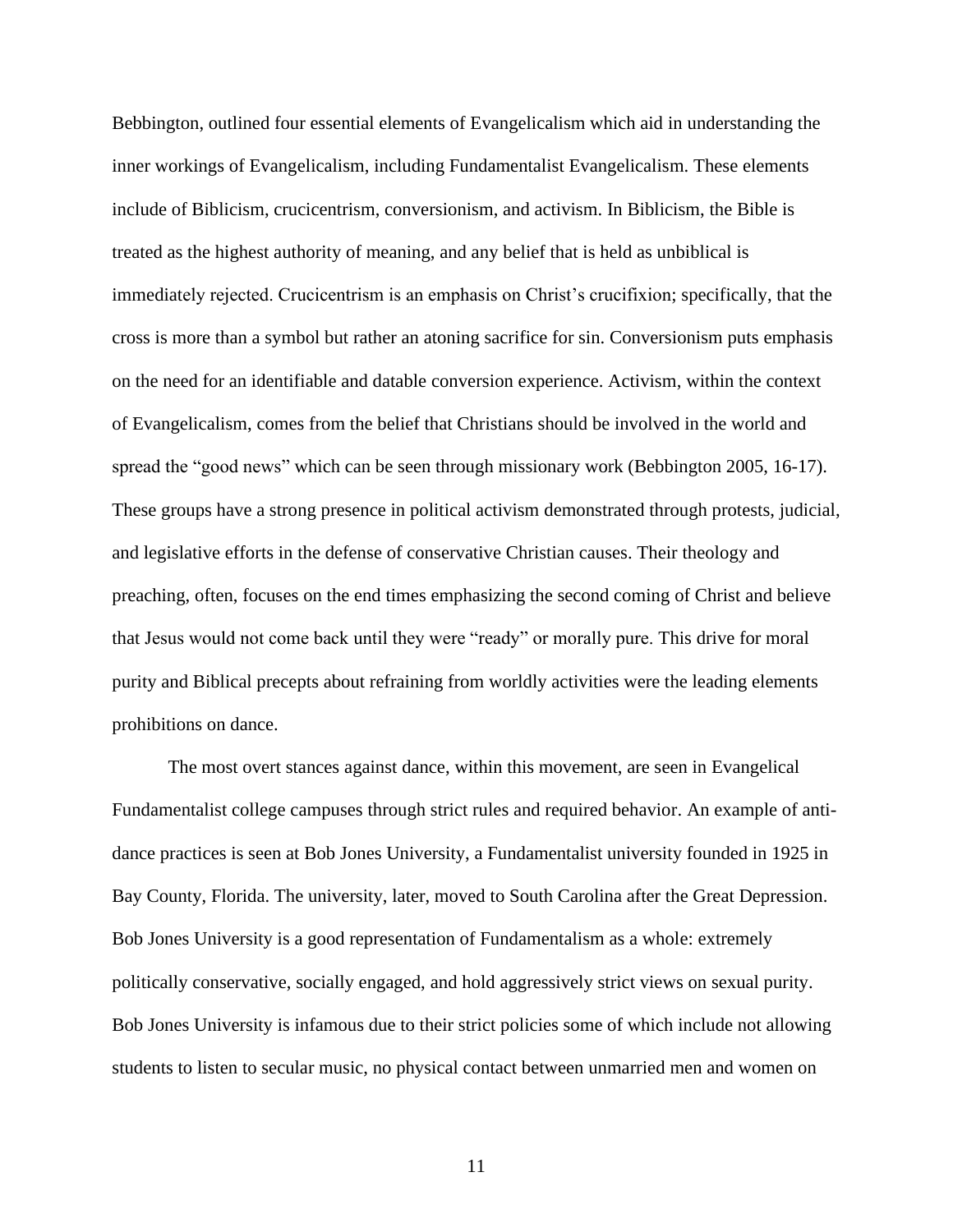campus, stringent curfews, dress codes, and internet policies. Bob Jones University current policy on dance is found in their 2020-21 student handbook:

The term "dance" includes forms of choreography, types of exercise, types of cheering or celebration and historical dancing (often used in productions). In general, these forms of dance can be appropriate in a Christian higher education setting and are permitted. However, many forms of modern dance and the music to which they are performed violate biblical principles due to their expressions of worldliness or sexually provocative nature. Dancing that contains these elements is prohibited (2020-21, 31-32).

Bob Jones University has been severe and uncompromising with all their policies. Maintaining what they believe to be a respectable culture mirroring the overall mentality of the Evangelical Fundamentalists.

It is important to remember that although this specific Christian university, and later mentioned Baylor and Liberty University, are against the practice of social dance; there are many other Christian colleges that celebrate dance as an art form. Texas Christian University, Anderson University in South Carolina, Taylor University in Indiana, and Belhaven University in Mississippi are all examples of Protestant Christian higher education institutions with renowned dance departments. They have established dance programs, dance teams, and social events involving dance. There is a variety of dance forms that students can study at these universities including ballet, modern, improvisation, musical theatre, tap, and jazz. These universities do not have a specific stance against dance in a social setting. This variability illustrates that there is no one interpretation of the Bible and its moral demands, at least as it pertains to dance.

# Southern Baptists

The Baptist denomination originated in the seventeenth century, as an off shoot of Congregationalism. Congregationalism is a system of organization among Christian churches whereby individual local churches are largely self-governing. Beginning in England, many of the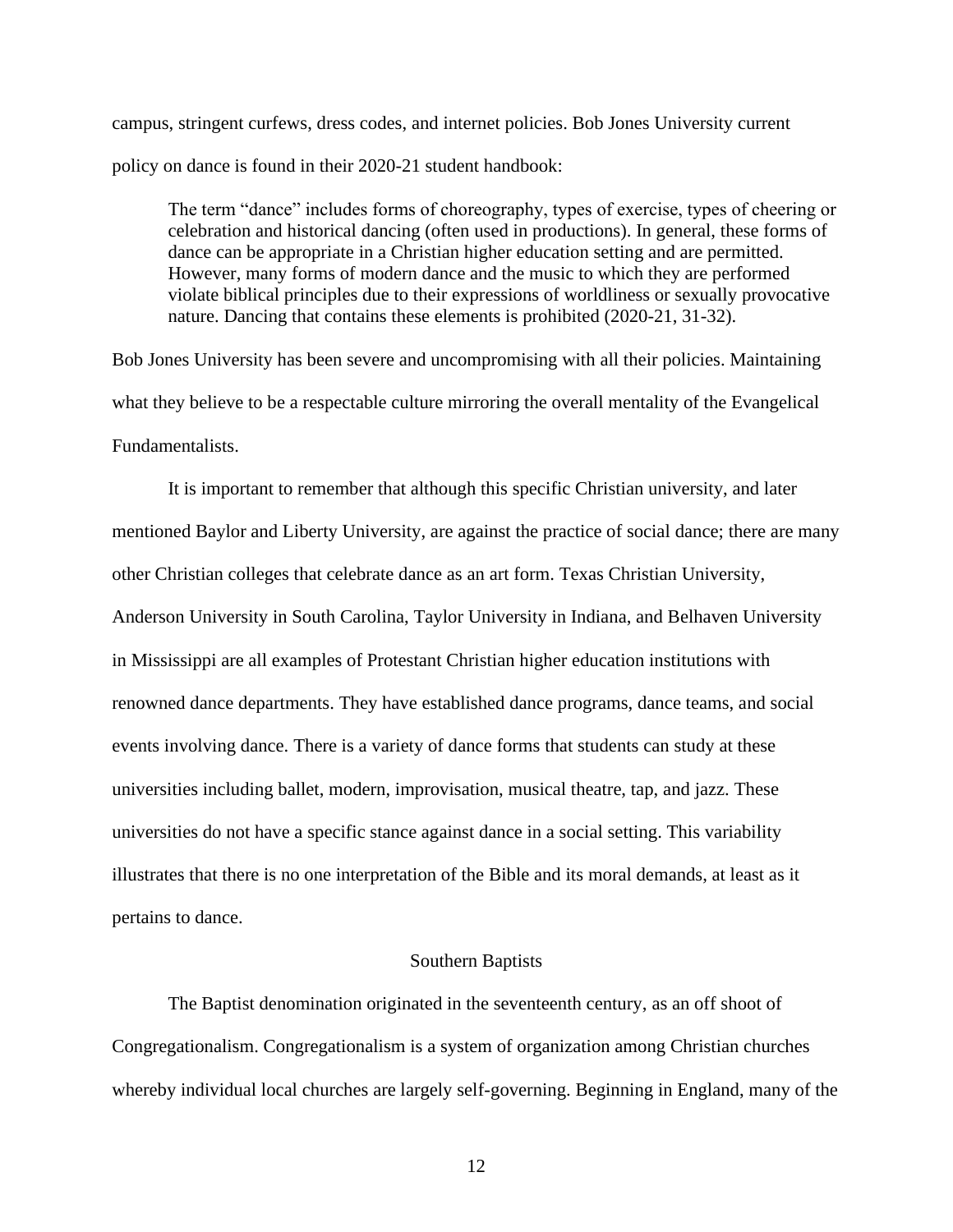Baptists followers immigrated to America in the seventeenth and eighteenth centuries. Roger Williams established the first Baptist church in Rhode Island in 1638 (Gaustad and Schmidt 2009, 65). Baptists began to grow in numbers during the First Great Awakening where they received many converts. The formation of the Southern Baptist Church occurred in 1845 when Northern and Southern Churches split over the issue of slavery; Methodist and Presbyterians also split at this time. The Baptist denomination was the only one not to reunite and both Northern, the American Baptist Churches, and Southern denominations exist today (Gaustad and Schmidt 2009, 191-194). South Baptists are a denomination that has been a part of the fundamentalist movement with some basis in Calvinist theology.

Baptists are characterized by their belief; that baptism must be done by full immersion rather than a sprinkling or pouring of the water. Additionally, Baptists require baptism to be reserved for those who are old enough to make a profession of faith. Southern Baptists have simple worship practices which focuses on an individual relationship with God. They follow the Lutheran doctrine of the Priesthood of all Believers meaning all followers of Christ no matter one's community or vocation are valuable before God (González 2010, 52-53). Southern Baptists are notorious for their rigid and conservative stances on gender roles, sexuality, drunkenness, gambling, and dancing. In 1945, in Tonkawa, Oklahoma, Southern Baptist minister Jesse Marvin Gaskin wrote *The Modern Dance on Trial* specifically speaking against ballet. There he stated, "Sex and the dance are inseparable. The ballet, for example, loses its appeal when clothes are put on the dancer. It is the base, vulgar display of nudity that appeals to the cheap-minded admirer" (Wanger 1997, 330). Gaskin, like most Christians opposed to dancing, linked dance to extramarital sex; he believed they were innately tied together.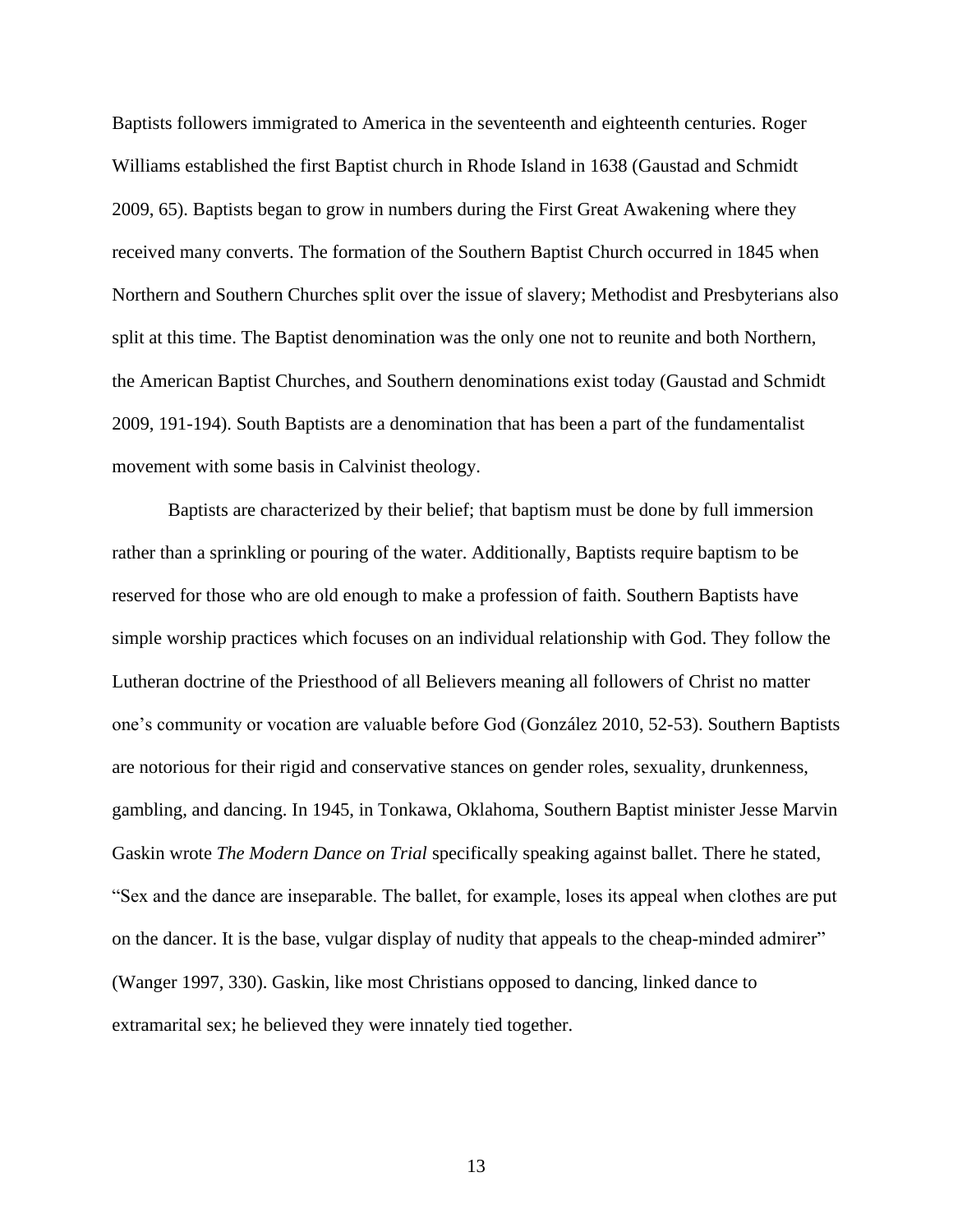Liberty University, located in Lynchburg, Virginia (founded in 1971), is a private Evangelical Christian University with strong Southern Baptist roots and is one of the world's largest Christian colleges. Liberty University does have dance teams allowed to practice on campus if teams follow strict rules including specific music, type of movement, and modest costuming; although, the rules on social dance are still incredibly strict. Dance is considered a violation by the university when deemed lewd, sexual, and "un-pure". Liberty University has extremely strict regulations against social dance with the assumption it will be promiscuous and infringe their Christian values such as purity and temperance. The university policy states attendance at a dance carries a 6-point violation and \$25 fee. Their stance on dance specifically for a liturgical purpose is not stated (Singletary 2019).

Baylor University, a Southern Baptist University located in Waco, Texas, opened in 1845 (right at the time of the split of Northern and Southern Baptist Church), and did not allow for any dance on their campus until 1993 (Yardley 1993, C2). The president of the University at the time, Robert Sloan Jr., decided to lift the ban even though many Baptists still consider dance to be morally destructive because of its supposed ties to other sinful behaviors. Sloan still warned the students against being obscene or provocative. "No pelvic gyrations: no excessive closeness; no 'Dirty Dancing'" (Ap 1996). Dance, at Baylor University, was banned in both secular and celebratory environments mirroring the earlier Puritan culture.

One of the more memorable dance bans, which inspired the popular movie *Footloose* (1984), occurred in the rural Christian-majority town of Elmore City, Oklahoma. Dancing was forbidden in the town since its founding in 1898. In 1980, students from Elmore City High School led by the junior class president, Rex Kennedy, pushed to change the law so they could have a senior prom. Kennedy finally succeeded in changing the board's mind after ten previous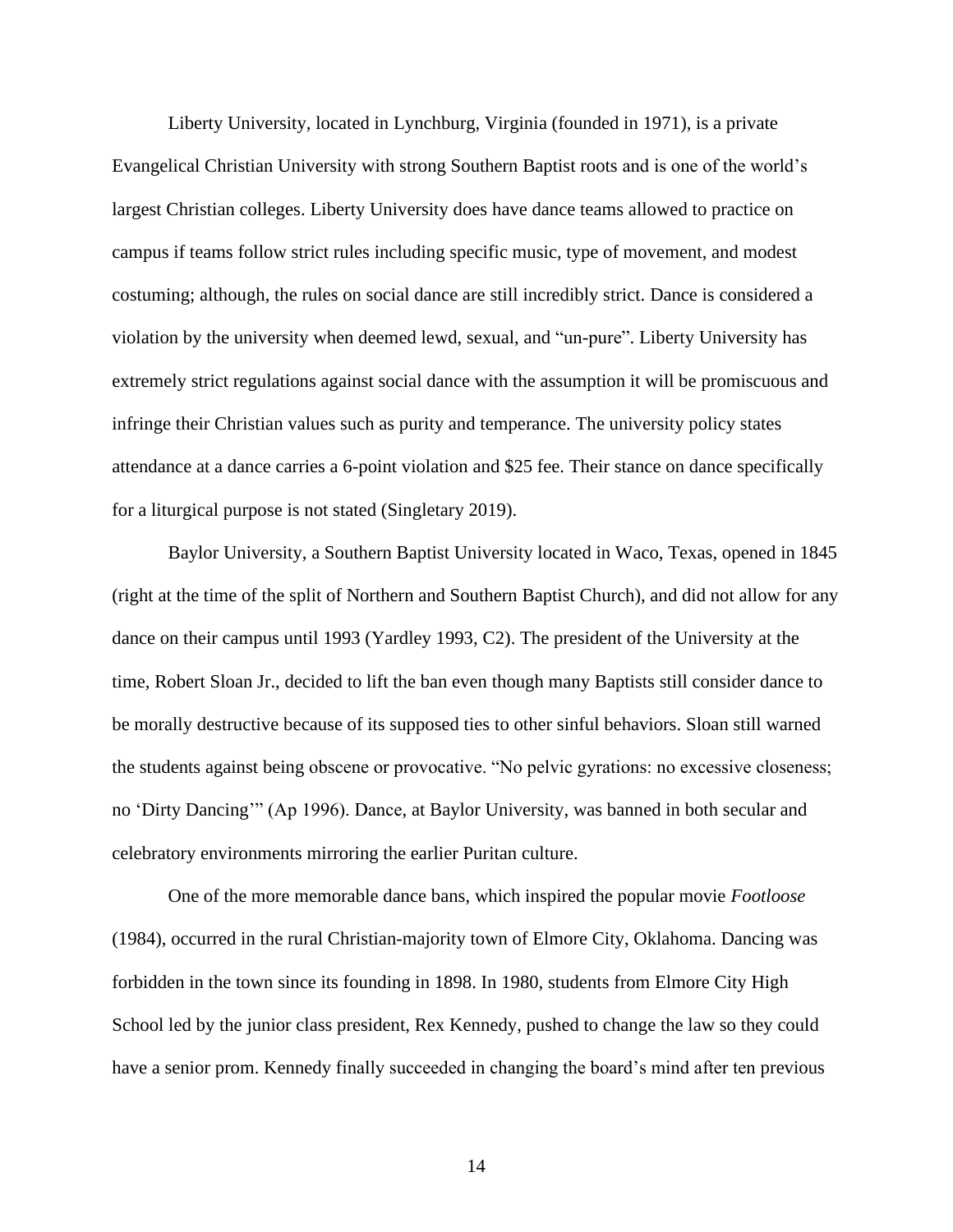class presidents' failed attempts. In a neighboring town, Reverend F.R. Johnson of the United Pentecostal Church famously commented: "No good has ever come from a dance. If you have a dance somebody will crash it and they'll be looking for two things—women and booze. When boys and girls hold each other, they get sexually aroused. You can believe what you want, but one thing leads to another" (Demaret 1980). Another article in the *New York Times* about this story, published on March 16, 1980, spoke about the reverends in the town:

The Rev. David Flick of the First Baptist Church has spoken out against the dance, but unlike some of the other ministers in the city's six churches, he has not taken to the pulpit over the controversy. 'Things will be going on that are less than Christian,' Mr. Flick said. School officials in other towns where dancing is permitted, he said, 'may have been successful in keeping alcohol away from school grounds, but lurking in the darkness, it was there (After 80 Years 1980, 55).

The town and this infamous incident aptly demonstrate the overall cultural beliefs and practices held by Southern Baptists.

The key element that explains why dance is so frequently banned and treated with disdain is its believed attachment to worldliness and dance is seen as worldly amusement. In 1 John 2:15-16 (EVS), it is written, "Do not love the world or the thing in the world. If anyone loves the world, the love of the Father is not in him, for all that is in the world—the desires of the flesh and the desires of the eyes and pride in possession—is not from the Father but is from the world". Puritans, Southern Baptists, and the Evangelical Fundamentalist movement share a deep fear of worldliness. This fear, in practice, turned into hyper moral control of their communities. With these denominations and ideologies, dance has been pushed repeatedly into this category of the secular world. Separation from worldliness is an essential principle of the Christian faith; although, there have been many Christians and denominations that have not found dance as a part just of a secular lifestyle but as an essential aspect of their faith that deepens their experience of God.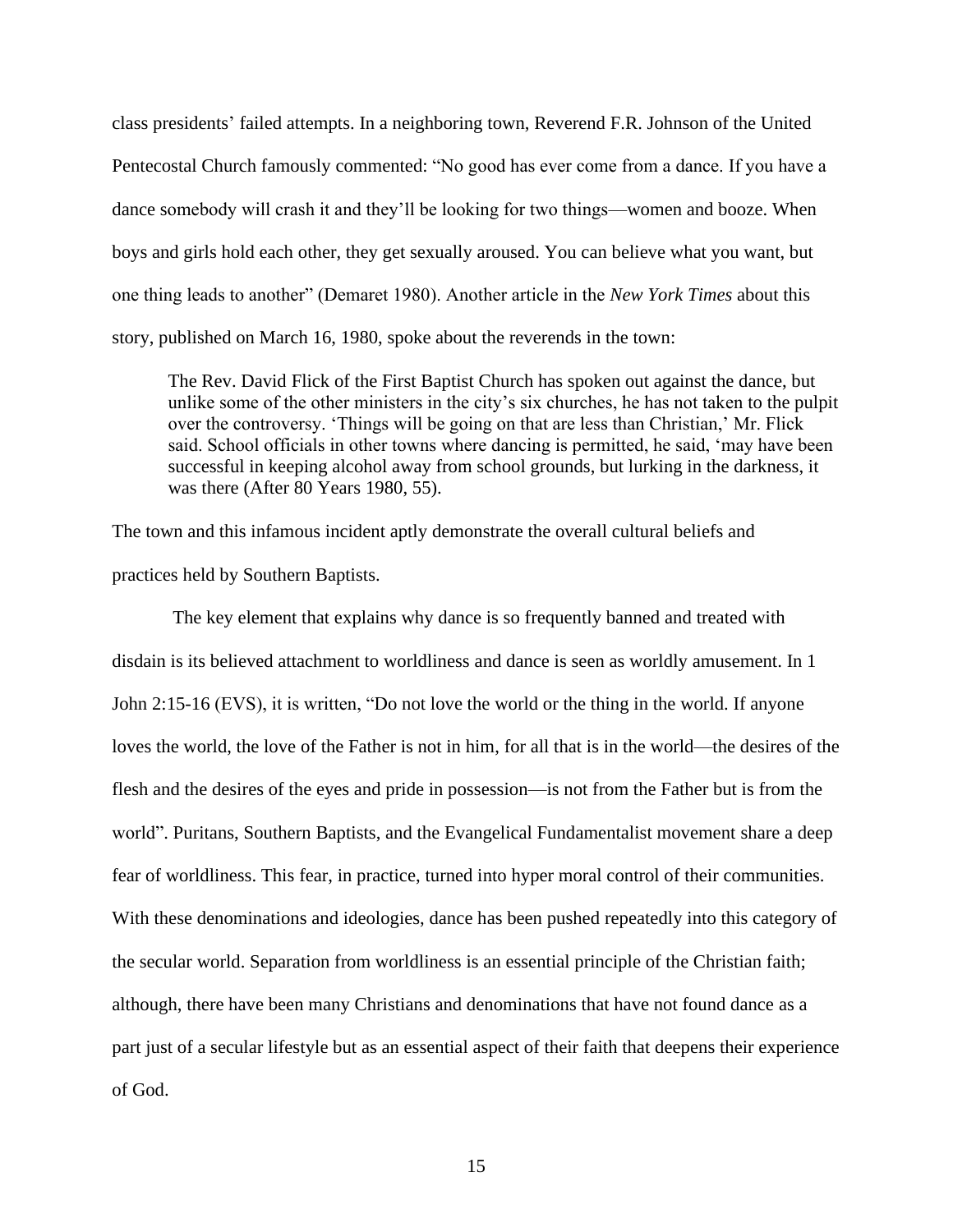#### Chapter 4

# Religious Groups in Favor of the Practice of Dance

## Dance Found in the Bible

There are many references to dance within the Bible. One of the most famous references being: "For everything there is season, a time for every activity under heaven… A time to cry and a time to laugh. A time to grieve and a time to dance" (Ecclesiastes 3:1,4, NLT). In addition, there are references to some of the most known figures in the Bible dancing in celebration and joy of God such as Miriam (Moses' sister). It states in Exodus 15:20, "Then Miriam the prophetess, the sister of Aaron, took a tambourine in her hand, and all the women went out after her with tambourines and dancing" (NLT). Additionally, the story of David shares a zealous dancing experience in 2 Samuel 6:14, "And David danced before the Lord with all his might" (NLT). It is these examples of dance along with others found in the Bible that give inspiration to the liturgical dancers, of today and the past. These examples give pro-dance Christians validation that dance is an essential part of the human and faith experience. Whether connected to a specific denomination or not, these Christians find dance an essential part of their human experience but more importantly their spiritual welfare.

The United Society of Believers in Christ's Second Appearing (The Shakers)

In this section, I will examine Christian groups that have historically embraced the practice of dance. While some streams of American Christianity frowned upon and continue to prohibit dance, others see it as an appropriate way to communicate with God, enhancing both their worship style and faith. The United Society of Believers in Christ's Second Appearing, also known as the Shakers, came to America from England in 1774. The Shakers came under the direction of Mother Ann Lee, who they believed was the female incarnation of Christ. This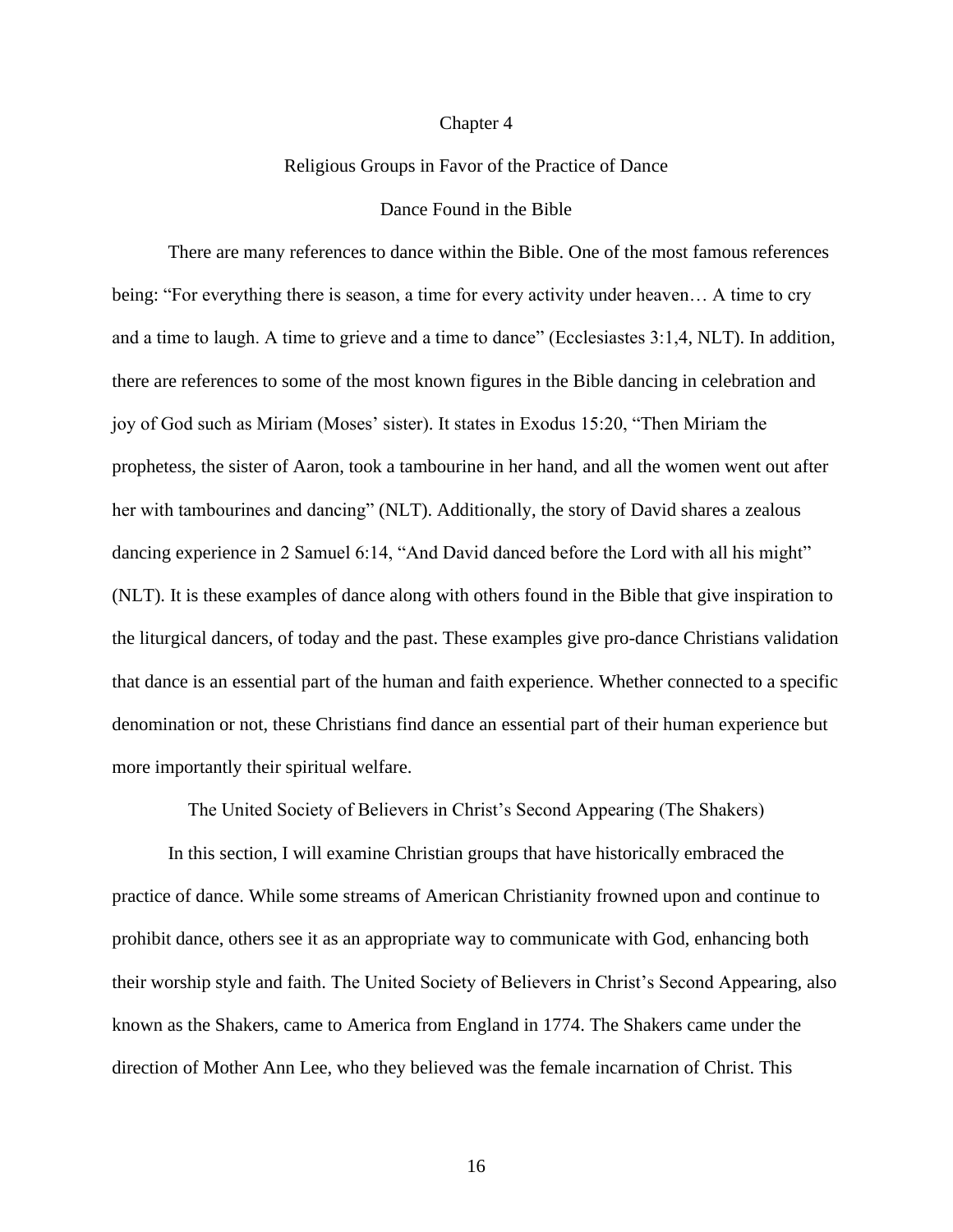denomination was based partially on Christianity and on quasi-socialist principles. Making the denomination an outlier in the nineteenth-century American religious landscape, which was largely Protestant. Nonetheless, the Shakers were influential in American culture, including dance culture (McLendon 2013, 48). The religion was a utopian experimental lifestyle, which many new religions were embracing in the eighteenth and nineteenth century America during the Second Great Awakening across the America.

The Shaker lifestyle was all encompassing and carefully structured around communal living and property, gender equality, celibacy, and celebratory dance worship with the hopes of creating a heavenly society (Gaustad and Schmidt 2009, 191-194). Ecstatic and elaborate dance worship was a cornerstone of their society that served as a means to holiness. The intensity and spontaneity of their worship with both song and dance was one of the biggest appeals of their lifestyle to outsiders, who were thinking of joining the movement. Dance practices in the Shaker communities evolved over time. Beginning in the 1780's, worship was described as "diverse charismatic manifestations of direct spiritual agency" (McLendon 2013, 52). Believers would improvise individual and out of control movement almost like a spiritual possession that was intended to show empowerment by the Holy Spirit, a practice that even they, the Shakers, described as strange. Like the Pentecostals' speaking in tongues, the Shakers would begin their movement as an impulse that came from God creating an intimate connection with the divine. All members, of the community, were involved through hand clapping, stomping their feet, and singing even if they were not individually moving. As the Shaker movement attracted more followers, dance as worship became more uniform and choreographed. They created specific exercises such as the square order shuffle where the assembly moved "in rank and file". With this type of more clearly structured worship they were able to translate the individualistic zeal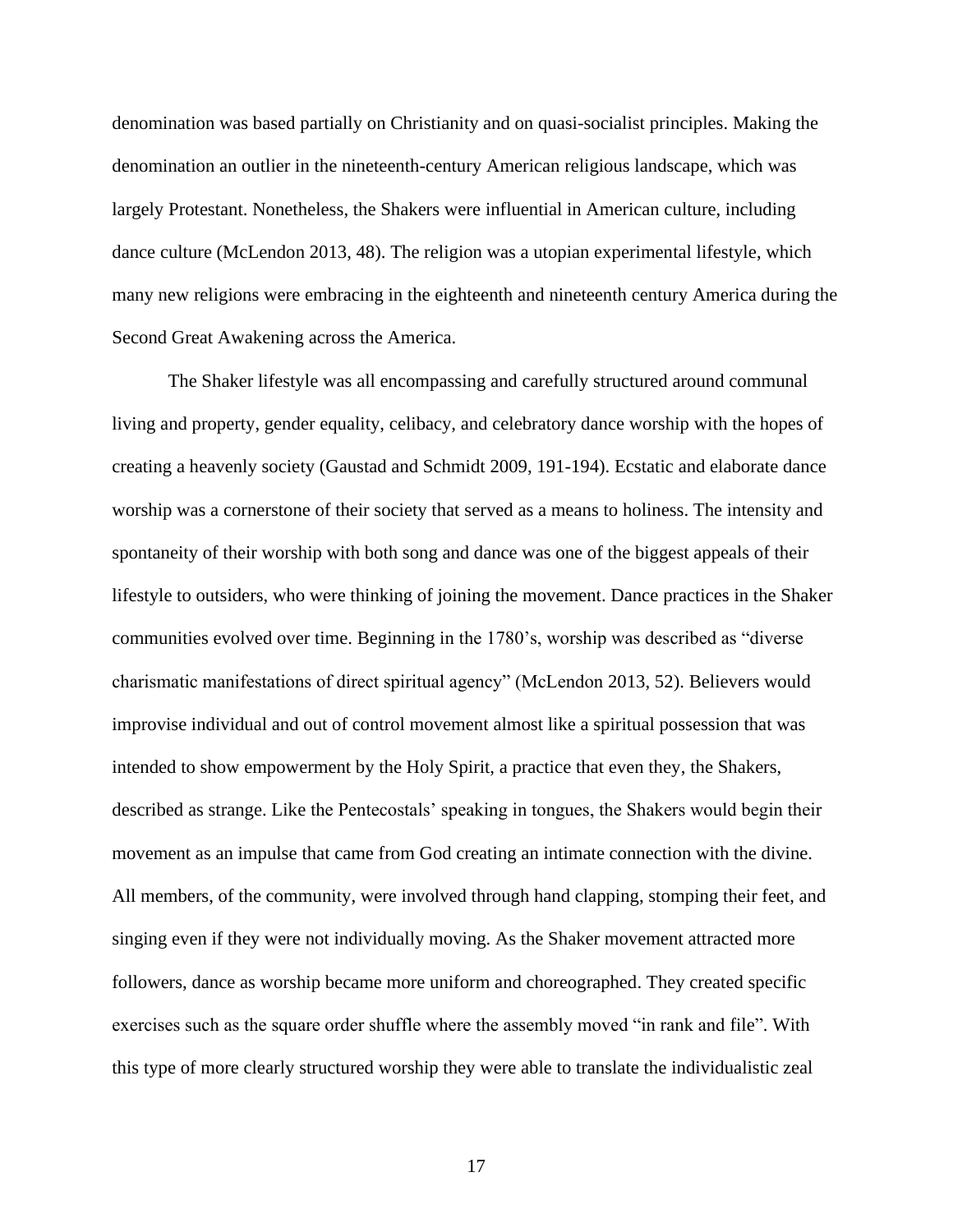and passion from their early style of worship into a "heart-pumping liturgical production" (McLendon 2013, 53). Whether choreographed or improvised, Shaker worship practices encouraged and gave space for a fully embodied and liturgical experience.

The most common reason for dance being prohibited by any Christian denomination was because of the perception that dance was sexual and would lead to sinfulness and promiscuity. The Shaker society was completely celibate, with men and women living separately, so dance being considered sexual was never an issue. Rather, dance existed as an indispensable element of their holiness and connection to God. They believed that whirling dances would literally shake off their sin. At the height of the Shaker movement, there were around 6,000 members.

Unfortunately, the celibacy that allowed for more freedom of worship did not help the religion to have stable growth. Most Shaker communities had died out by the start of the twentieth century because of this. In *Dance Revolution: Bodies, Space, and Sound in American Cultural History*, Christopher J. Smith writes about the Shakers: "In their movement aesthetic no less than in their architectural design, the Shaker vision of the meanings of communal dance responded to and influenced—mostly unconsciously—a range of external cultural dynamics uniquely available in the North American context" (2019, 71). The Shakers left a legacy and influence in worship practices that still exists in the United States.

As shown in the previous chapter, there are many denominations that believe the practice of dance is an obstacle on the path to righteousness, separating a person from God. The Shakers believed and practiced the opposite. The fully embodied worship practices of this denomination demonstrated that dance could be an aid to further support an individual relationship with God. This allowed for the body/material realm to not be in contradiction of a pure and righteous faith. This attitude influenced later groups such as the Pentecostals.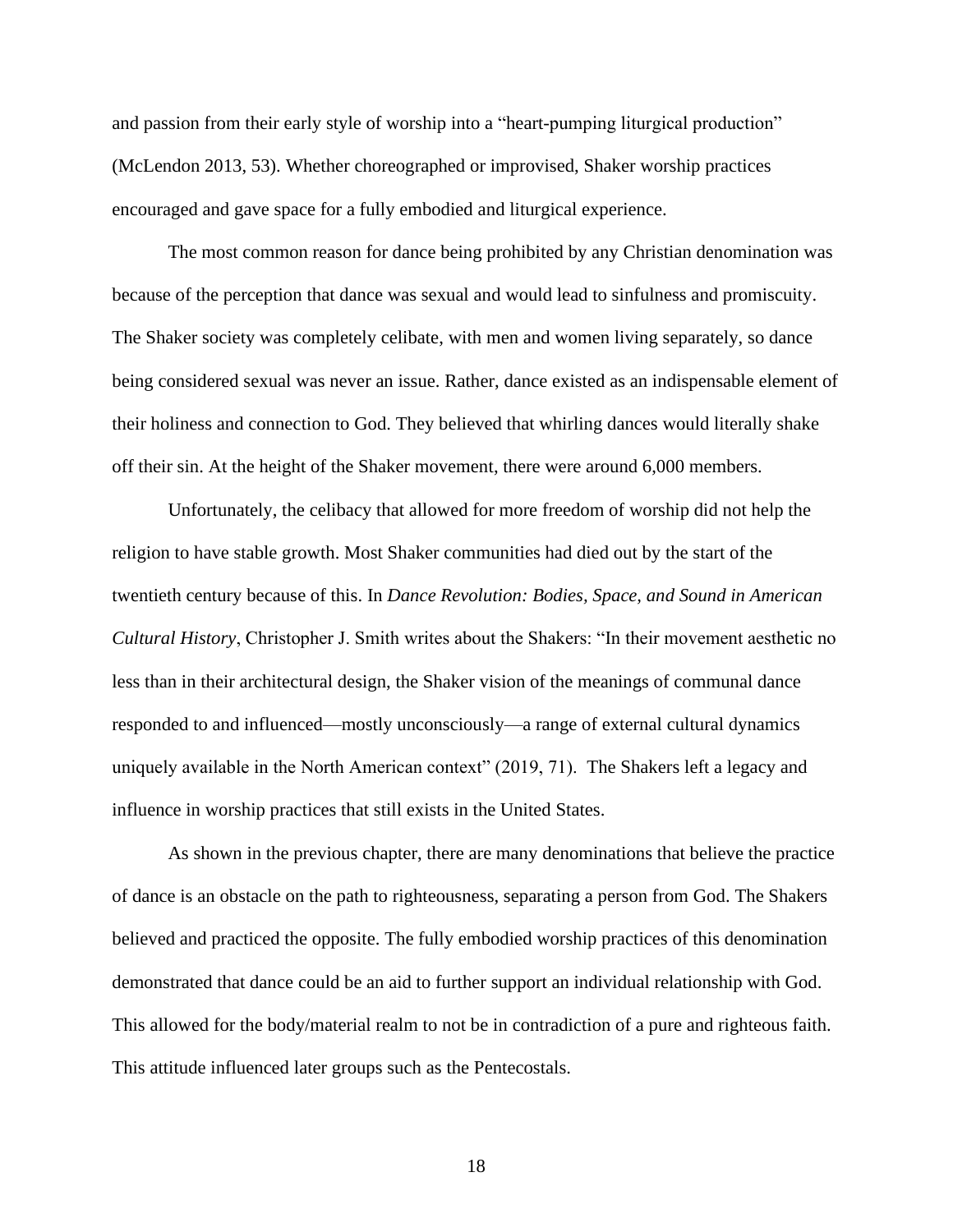African American Christian Practices (Before and After the Civil War)

My research has identified substantial religious practice among African Americans as a group, and affiliations with Christian religious groups including Evangelicalism and Pentecostal Christian denominations. Specific Black Christian congregations are known for being lively, enthusiastic, experimental, and embracing a highly embodied practice. African American Christianity was shaped by traditional African traditions as well as the trauma they experienced through nearly four hundred years of slavery and continued racism in American society (Erskine 2014). The First and Second Great Awakenings were major turning points for the growth of Black Christianity. Methodist, early Baptist, and Evangelical Presbyterian denominations were particularly successful in proselytizing enslaved people because of their more inclusive theology and lively extemporaneous worship style (Lambert 1992, 185-189). African Americans made these denominations their own, adding even more culturally inspired movement to the worship service (Costen 1993).

Despite the opposition from white Christian enslavers—who wished to extirpate anything "African" or non-Christian. Many enslaved people maintained their own rituals, songs, dances, and cultural expressions discussed by Noel Leo Erskine in his book, *Plantation Church: How African American Religion Was Born in Caribbean Slavery*, stating:

"One of the reasons that enslaved persons survived on plantations in the New World in spite of the long hours and brutality was their ability to adapt their religious practices to a Christian frame of reference without losing the essentials of their native belief. They found ways of maintaining the integrity of their religious beliefs while at the same time they were open to the change that a new sociological and theological environment imposed on them" (Erskine 2014, 117).

This resulted into a hybrid of West African and Christian religions. The true practice of converted Christian enslaved people was made invisible to enslavers. They did this through creation of "praise houses" or "hush harbors" which were designated and secret clearings or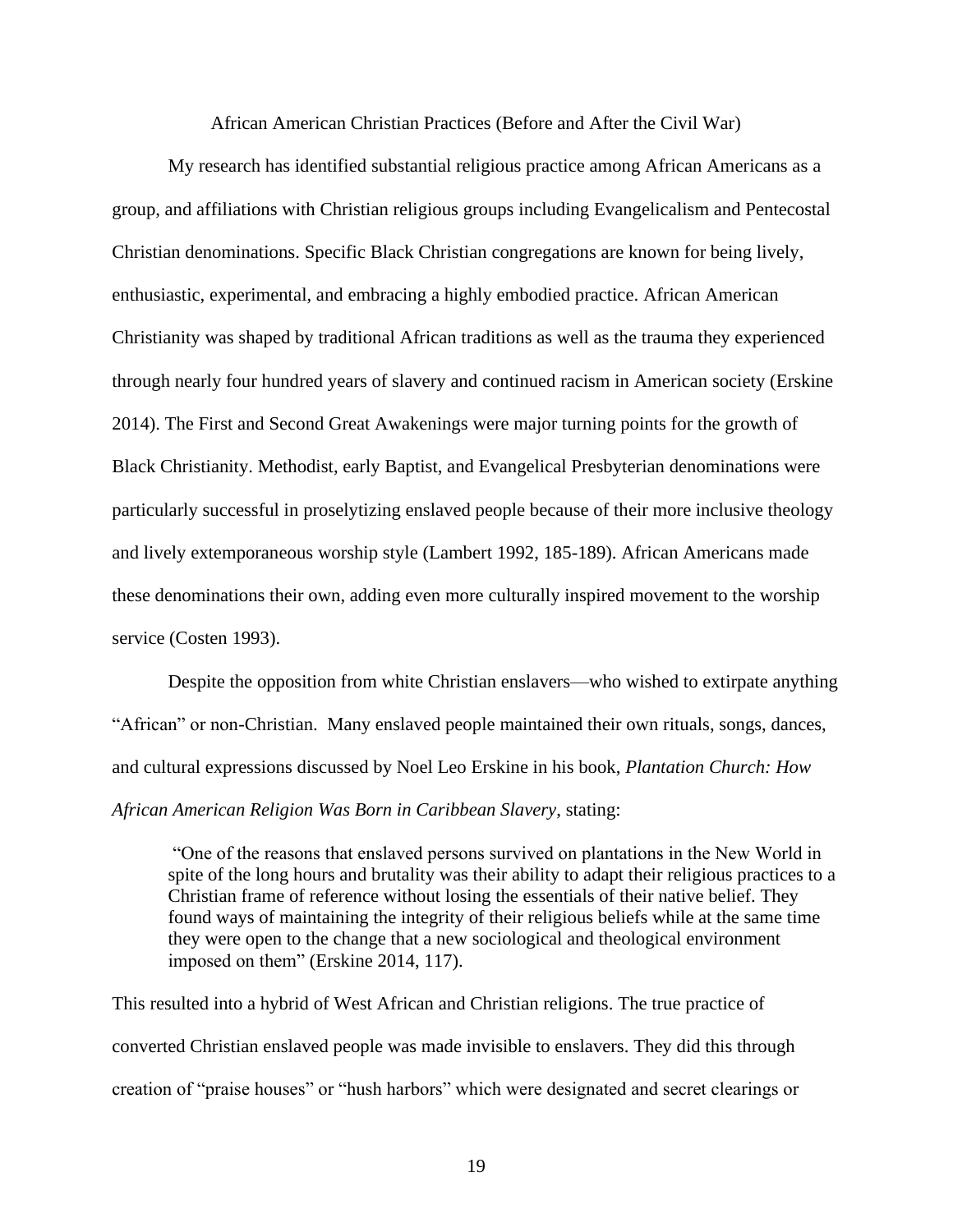buildings in the woods. (Raboteau 2004, 215-216) Believers created these places for religious worship and community. It was here where African American religious traditions were formed combining West African religion and Evangelical Christianity using heartful preaching, call and response (where the leader calls out something and the congregants respond aloud), and spiritual singing and dancing.

One of the most important and influential practices of dance to take place in hush harbors was the "ring shout" (Foster 1999, 56). It would take place on Sunday or at night throughout the week. The musicians and singers would stand around the edges of the room; while other worshipers would move in a counterclockwise circle by shuffling, stomping, and clapping often while singing or breaking out into prayer. The foot was barely taken off the floor and the movement of the circle came from a "jerking, hitching motion which agitates the entire shouter" (Costen 1993, 53). This zealous dance was practiced often and would sometimes last deep into the night. Ring shouts were an essential part of their worship giving them a connection to God and their past religious practices (Raboteau 2004, 74), helping to fulfill physical, spiritual, emotional, and rational needs (Stuckey 2014, 24). In the essay "Christian Conversion and the Challenge of Dance", Sterling Stuckey describes the Ring shout as an "ideology embedded in artistic experience, a form of dance ceremony in which a religious vision of profound significance was projected even as it underwent transformation in the face of the pressing challenge of slavery" (Foster 1999, 56). Their trauma was embodied so it is logical that their practices of faith are embodied as well. The practices were taken from African tribal religions, Islam, and Catholicism, which do not have the same body-neuroses of many Western Protestants but understand religious worship as a total-body experience.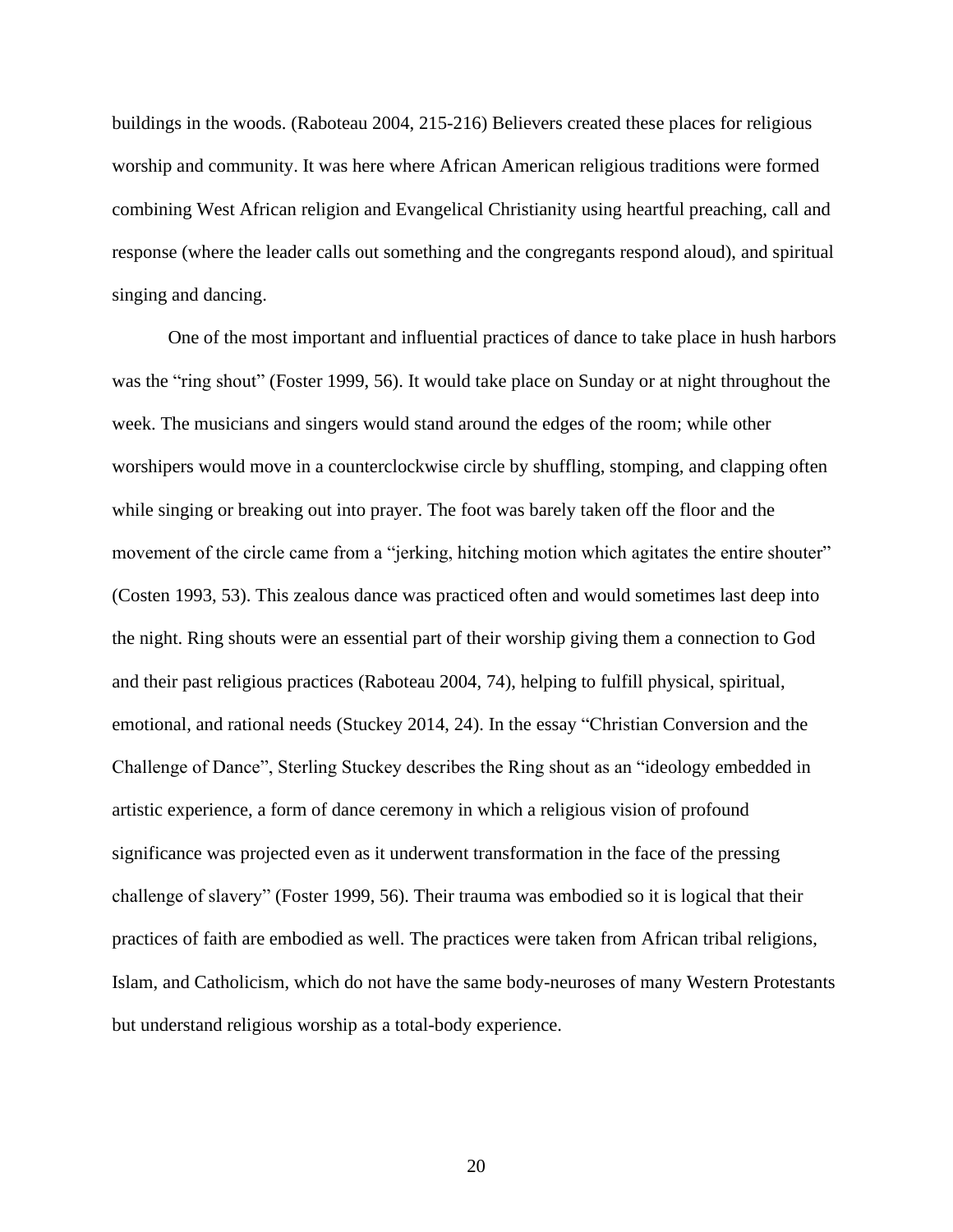African American Christianity became more formalized by the early nineteenth century with the formation of many specifically Black churches and served as the heart of the black community (Hine 1998, 184). These churches were a community resource that provided more than a religious experience. They often included schools, libraries, athletic clubs, social events, political lobbies (focusing on abolitionism), and forming their own missionary organizations (Hine 1998, 184). With the establishment and progression of African American Churches, their style of worship evolved while remaining just as passionate. A major turning point was the Civil War and the Emancipation Proclamation signed in 1863. Many southern enslaved people joined the independent denominations created in the north including the African Methodist Episcopal Church (AME), AME Zion, Church of God in Christ, and National Baptist Churches among others (Gaustad and Schmidt 2009, 192).

Praise dance was established in the twentieth century and is still practiced today. It is especially popular among women of color and is described as a physical testimony that can allow for a physical deepening of their religious and spiritual experience (Elisha 2018). Omri Elisha*,* author of *Dancing the Word: Techniques of embodied authority among Christian praise dancers in New York City* described praise dance as:

Combining spiritual and artistic disciplines, including techniques derived from ballet and modern dance, black female praise dancers embody the gospel and cultivate religious authority in ways that reinforce orthodox norms while elevating creative skills and aesthetic sensibilities normally found outside the purview of religious tradition (Elisha, 2018).

Elisha described praise dance as medium for liturgical worship, testimony, and evangelism with dancing being ministered rather than performed (Elisha 2018). Praise dance has given specifically African American women a voice and authority in their communities (Hine 1998).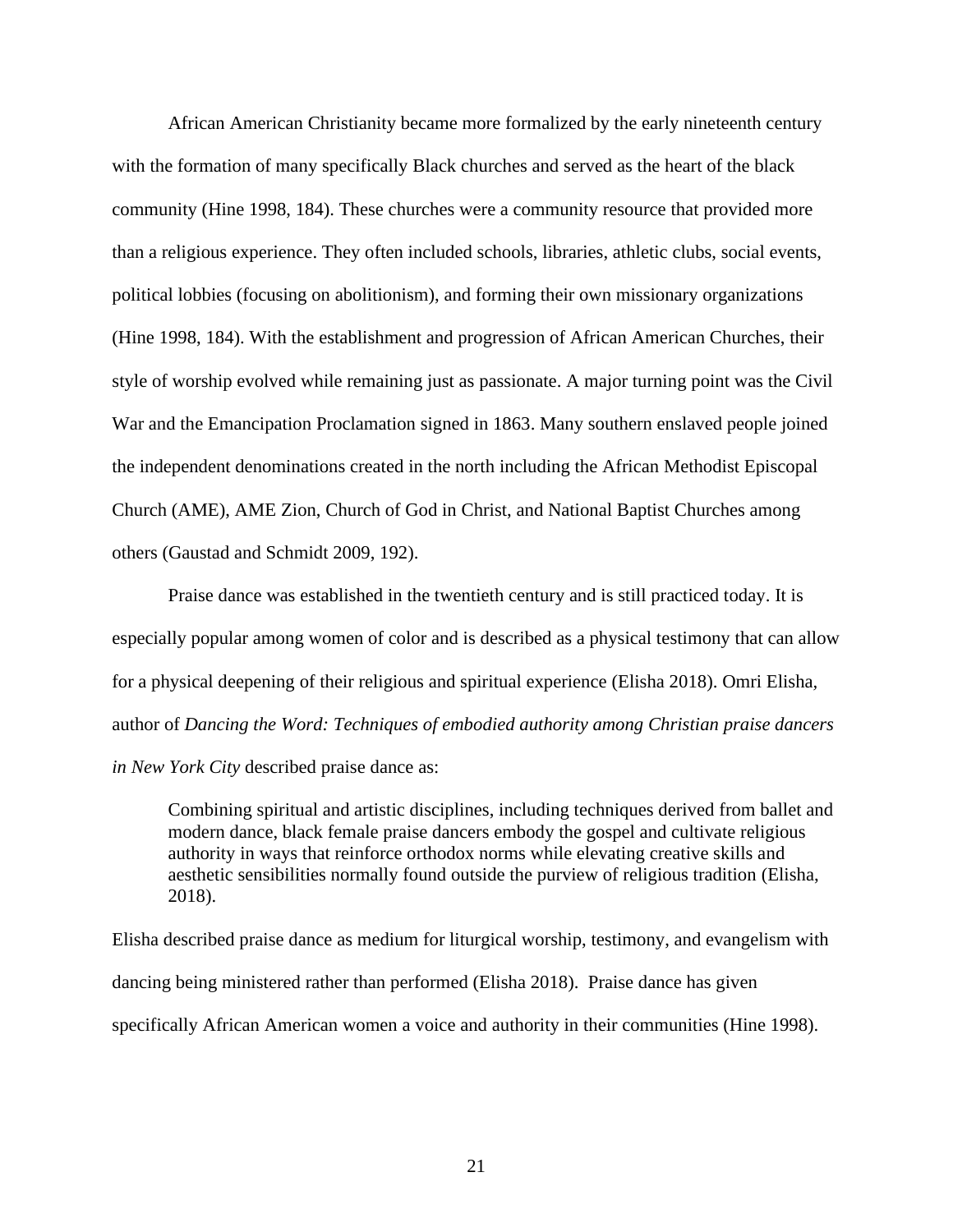Praise dance is far more than a religious practice, but additionally, a major source of connection within African American communities. Praise dance is performed at notable events such as McDonald's Gospelfest, the International Festival of Blacks in Dance, Praise Dance Festival, and many others across the country. This practice has evolved from enthusiastic ring shouts hidden away in the woods to praise dance celebrated on some of the biggest stages in the United States. Dance continues to be a corner stone of African American Christianity that exemplifies the importance of an embodied worship experience.

# **Pentecostals**

Another large branch of evangelical Protestantism is Pentecostalism, which traced its spiritual origins back to the apostles. It was established in the United States in 1901 by Charles Parham, in Topeka, Kansas at Bethel Bible College. Parham believed there was a need for Christians to get away from cold, complacent, formalistic religion, and have a revival of spiritual, and loving outpouring for God. A few years later, the Pentecostal movement grew rapidly at Azusa Street Revival in Los Angeles, California (from 1906-1909); where the movement was taken over by William Seymour (Synan 1998). Seymour (1870-1922) took, "Pentecostalism from being a radical brand of Wesleyanistic Methodism and turned it into a universal church of a new-found Christian faith" (Sanders 2003, 1). Pentecostalism has continued to grow into one of the most widely practiced Christian denominations today. One of the most essential elements of Pentecostalism is learning one's own spiritual gift such as speaking in tongues, spontaneous prophesying, or faith healing. It is believed worshippers will encounter their spiritual gifts through worship which is always—as with the Shakers and the African American traditions—a full-body experience in Pentecostal custom. Pentecostal—which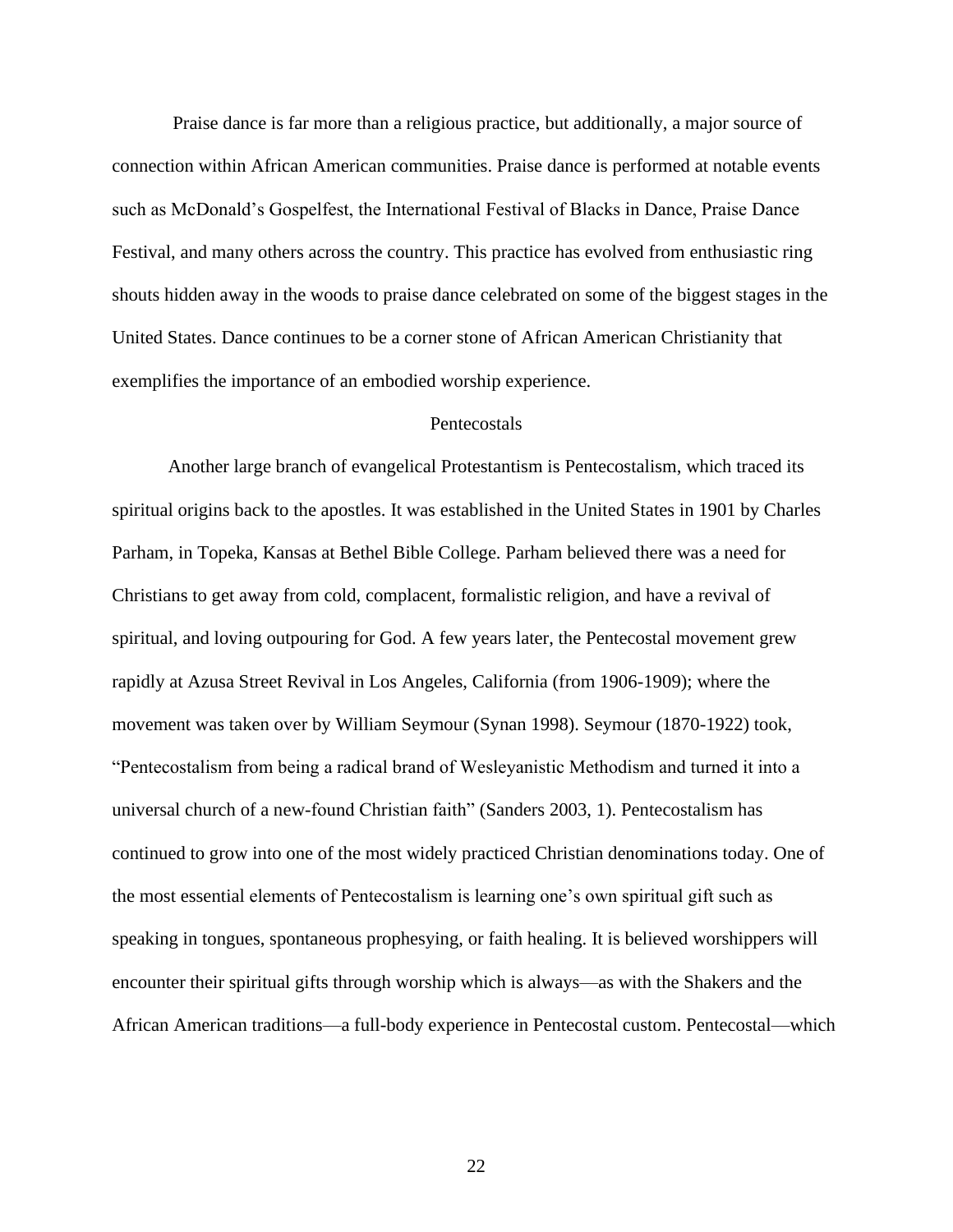includes many historically Black churches— worship is one of its biggest attractors to new converts but also its the most shocking and controversial elements to outsiders.

Pentecostal worship is charismatic, intense, and often improvised. It is a highly emotional event containing loud music, singing, and spontaneous preaching. Congregants can be seen swaying, shaking, jumping, dancing, hugging, and crying, and at times people begin to speak in tongues. Author of *Holy Praiseco: Negotiating Sacred and Popular Music and Dance in African Pentecostalism*, Ogbu U. Kalu stated "Pentecostalism's Charismatic liturgy- its worship, music, dance – is its most attractive feature. Some have argued that by privileging experience and performance, Charismatic religion engages the whole person instead of emphasizing reason" (2010, 17). It is noteworthy that Pentecostalism is one of the most racially integrated denominations and a variety of customs from African American Christian worship practices are found in the movement.

# Insight into Liturgical Dance

In the article, *Sometimes You Just Gotta Dance: Physical Expressiveness in Worship*, David L. Johns explains, "Liturgy, at its best, places us honestly before each other and before the face of God. To be honest about ourselves we must acknowledge the complexities and ambiguities of our human existence, and this acknowledgment is absorbed into and expressed through our words, gestures, silence, and movement" (2002, 207). The word liturgy is derived from the Greek word, *leitourgia*, which directly translates to "the work of the people." Liturgical dance can be performed both inside and outside of a church building. Additionally, in our current times, it can be shown through online/digital platforms. It is difficult to connect liturgical dance to one specific denomination, but the practice appears to be accepted within liberal mainline Protestant churches, in addition to the dance-positive denominations discussed above. The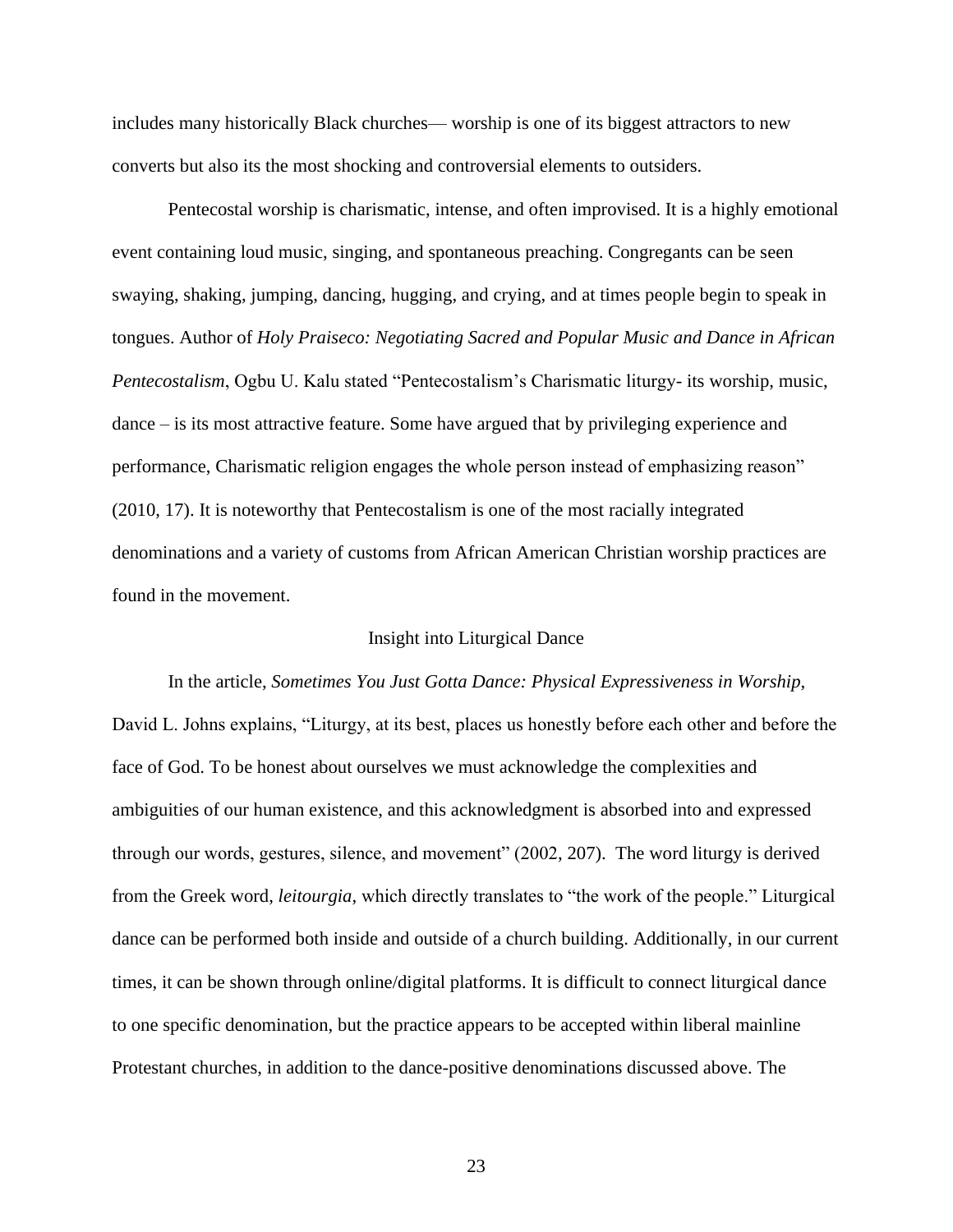allowance of this type of worship is often decided on a church-by-church basis taking into consideration the opinions of the congregation and the availability of someone in the church to run a dance program. Liturgical dance has also taken place outside of churches in independent organizations. There was a new movement of liturgical dance, not attached to a specific sect of Christianity, which started at the beginning of the 1900's alongside the formation of modern dance.

Dance in Christian practices does not have one codified technique. Dance styles vary from church to church, often chosen based on what connects most within different communities and cultures. There are some reoccurring positions and gazes that show up in several dances including the suggested prayer position from the pre-Constantine era when prayer was done standing with hands raised over the head. Popular religious art depicting Mary with a soft gaze and small smile is often seen during performances as well (Kieswetter 2012, 354). In many liturgical dance groups, dancers come with previous movement experience, but it is not required and holding auditions can be frowned upon by dance directors/church leaders who believe everyone should be free to worship God in this way. There is no age minimum or maximum, but a large majority of those participating dance are children or youth.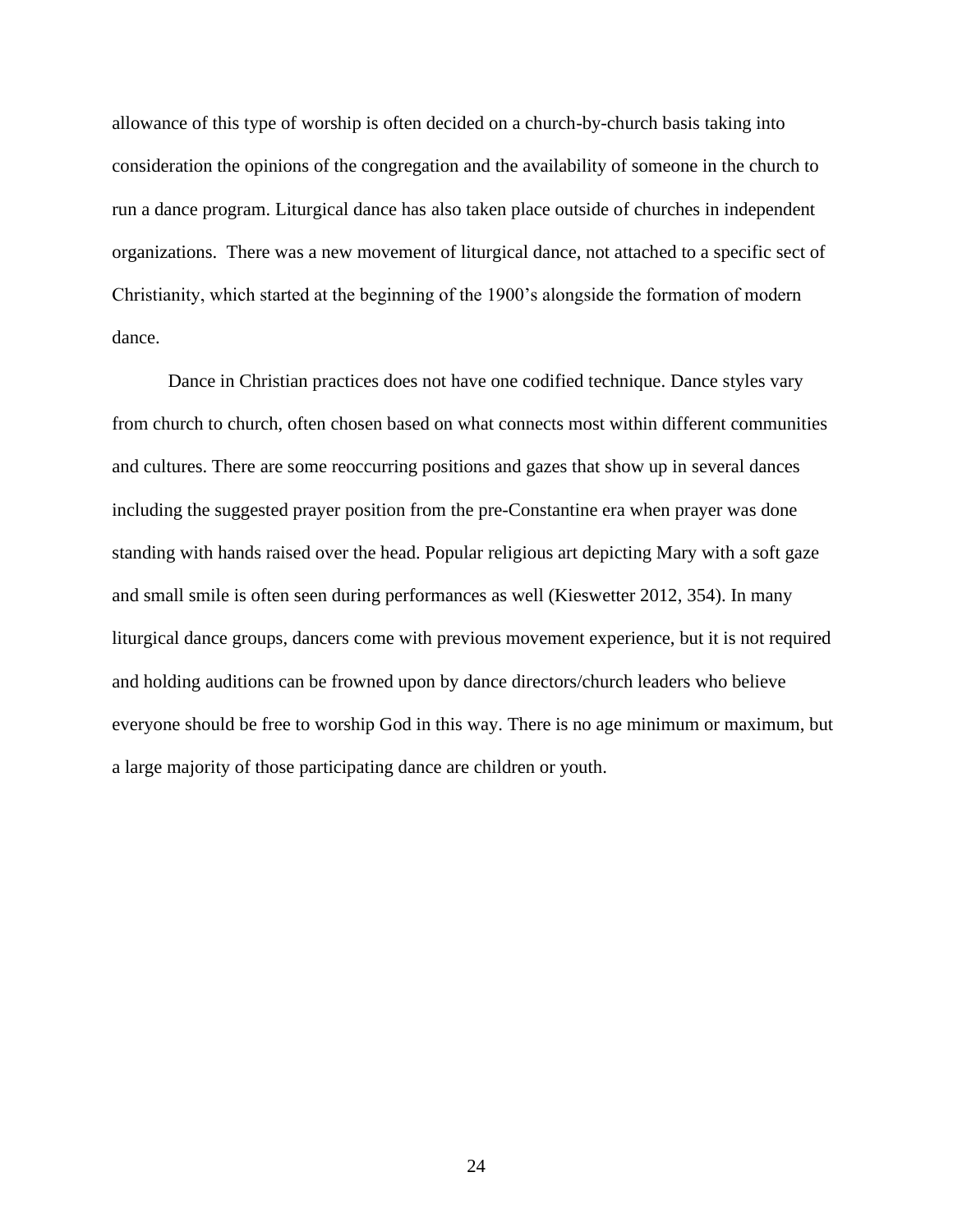## Chapter 5

# Spirituality in Modern Dance

Current practices of liturgical dance began in the early twentieth century alongside the beginning developments of Modern dance, with liturgical pioneers training under influential modern dance figures. In 1917, Ruth St. Denis (key figure in the formation of modern dance), danced the prayer, the doxology, a Gloria, and the sermon "Ye Shall Know the Truth" at the Interdenominational Church in San Francisco. Interdenominational churches try to incorporate and celebrate the practices of a variety denominations with their focus on the love and worship for God. Ruth St. Denis and her partner Ted Shawn formed their technique around the connection of the body and the spirit coming together. Ruth St. Denis describes the connection between the physical and the spiritual: "We are not made of one substance and our bodies of another. The whole scheme of things in reality is not two, but One. On this hangs not only the whole law and prophets of the liberation philosophy of the age but the very starting point and method of the Divine dance" (Apostolos-Cappadona 2001, 111). This concept references the mind-body split (dualism) present in Christian traditions even though dualism (e.g., in the early form of Gnosticism) was declared a heresy in the early church.

Ted Shawn, before becoming a dancer, was studying to become a Methodist minister at the University of Colorado. Through his theological studies Shawn believed:

…dancing was originally part of the Christian liturgy until the Middle Ages, when ascetics condemned beauty and pleasure from Christian ceremony. To demonstrate the ways dancing might revitalize the modern liturgy, Shawn choreographed and performed an entire church service in dance, an experiment that drew both praise and dissent from critics and clergy alike (Scolieri 2019).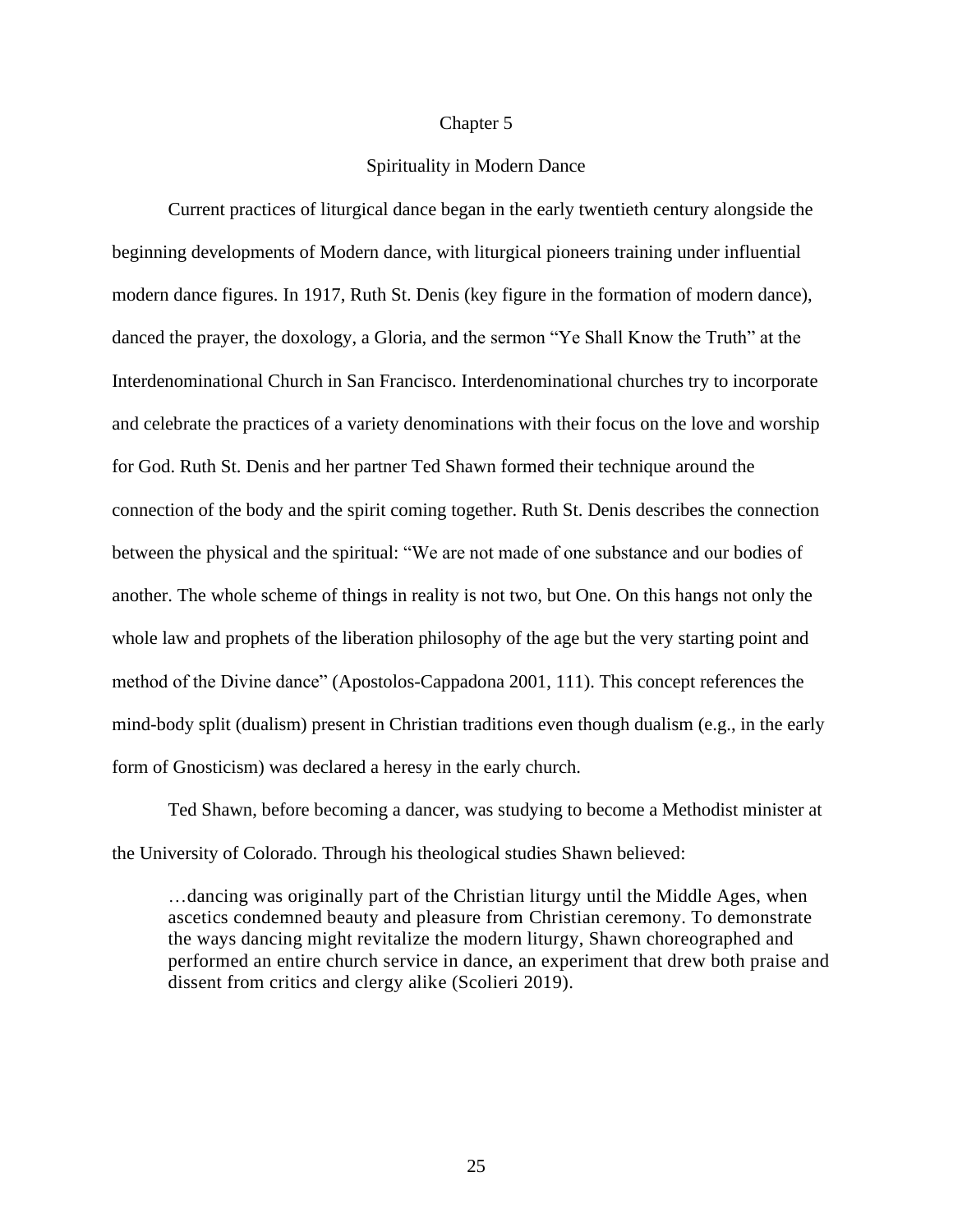Neither Ruth St. Denis or Ted Shawn was specifically attached to any religion but their interest in the connection between dance and sacred practices left a profound impact on how liturgical dance was performed during the twentieth and twenty-first century.

Margaret Fisk Taylor, a liturgical dance pioneer and minister's daughter, was influenced by a performance of the Denishawn dance company in 1929. Taylor felt the break from ballet allowed for a deeper significance in the work; she described the performance as a religious experience. While working on a graduate degree at the Chicago Theological Seminary, a liberal Protestant school, Taylor enrolled in a dance course at the University of Chicago where her professor trained under Martha Graham (Saumaa 2016). Later, spending three months in Berlin, Taylor trained under Mary Wigman learning the value of free movement and social consciousness perspectives. Returning to the United States, Taylor utilized modern dance movement in her work with church groups. From the 1940's onward, Taylor led multiple religious conferences and workshops. She worked with church dance choirs across the country and was a leader and teacher of summer youth programs and educational events. Taylor was one of the founders of the of Sacred Dance Guild serving as the president for five years. Notably, in June 1958 the first Sacred Dance Guild Institute was ran by Ted Shawn in Massachusetts at the renowned Jacob's Pillow. Taylor continued to work in the academic, religious, and dance fields into her nineties (Saumaa 2016, 31-32). Her work influenced thousands of people not only in the United States, but across the world, encouraging them to view dance as legitimate form of worship to be implemented by the church.

Two other key figures in the formation of liturgical dance in the twentieth century included Ericka Thimey and Carla de Sola. Ericka Thimey was a German-American dancer who also trained under Mary Wigman. Thimey created and presented many religious dances in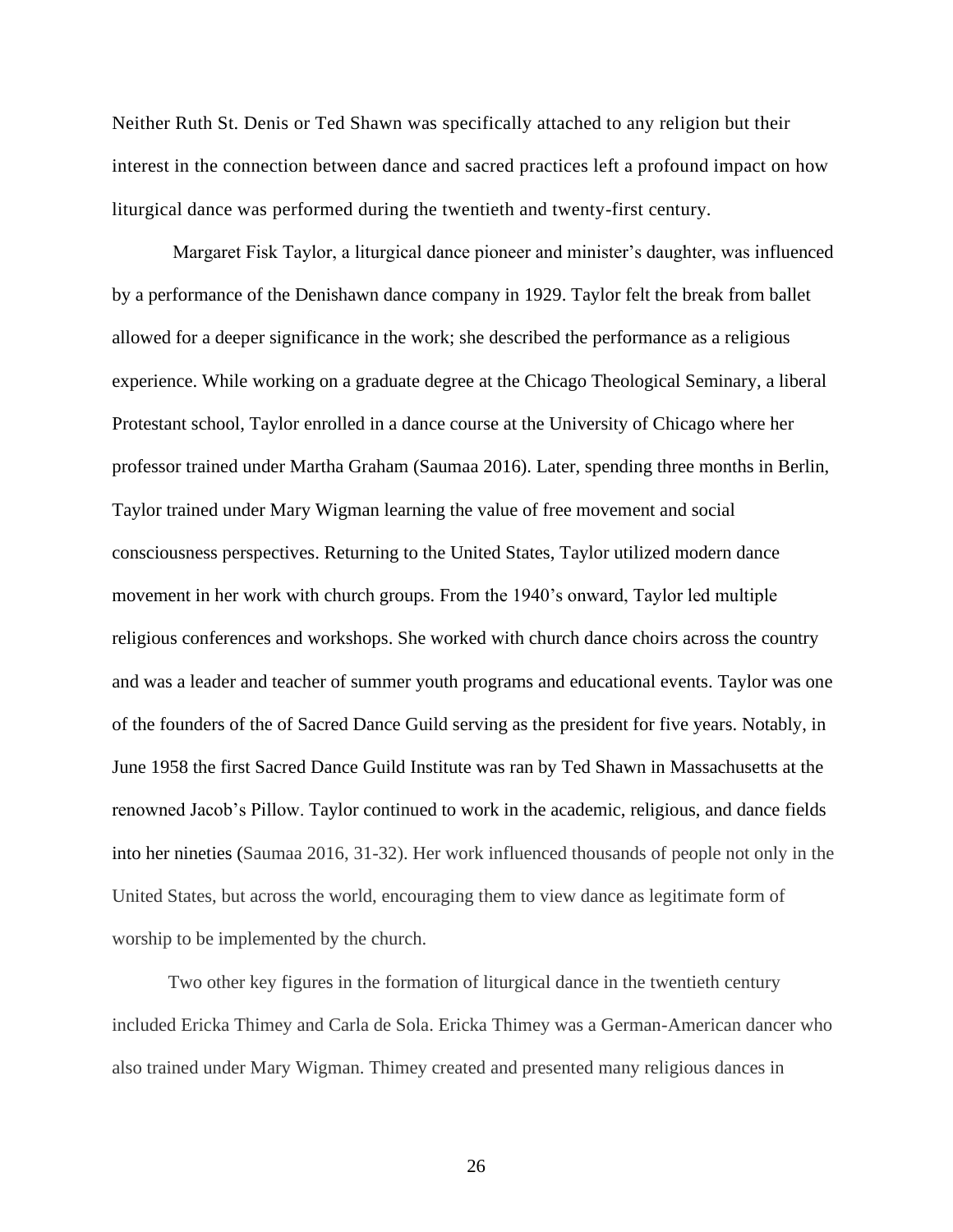Unitarian Churches on the East coast as well as directing multiple dance choirs from the 1930s through the 1950s (Daniels 1981, 74). She went on to create the Ericka Thimey Dance & Theatre Company located in Washington D.C. Timey was quoted in the Washington Post saying, "'Why do you pray? It's a need,' Thimey explained. 'When you [pray] with movement, you can make it even stronger. And people will very easily understand what's behind it'" (Hopkinson 1999). Worship and prayer were a point of connection both to faith and community that for her was best expressed through dance and movement.

Carla de Sola grew up in New York. De Sola received her training in dance at the Julliard School of Music, training under Jose Limón and Hayna Holm. She went on to create one of the most influential liturgical dance companies in the United States called the Omega Dance Company. The company began in 1974, with the support of the dean (recognizing the ability of the arts to be a window to the Divine), at the Episcopal Cathedral Church of St. John the Divine in New York City (Kirk n.d.). The Episcopal Cathedral Church of St. John is a part of a famously liberal Protestant church that has been more body-positive, lacking the aversion similar to the conservative Protestant denomination, to material/bodily, physical expressions and overall being more pro-dance (Daniels 1981, 79-80). In 1992, the company was expanded to California and named Omega West Dance Company. In California, De Sola received a Master of Arts in Theology at the Pacific School of Religion, Berkeley. Both companies are still functioning and tour today (Kirk n.d.). De Sola's work has left lasting impacts on theology, academics, and dance studies, opening the door for liturgical dance to be seen by wider audiences and congregations.

The resurgence of liturgical dance to areas outside of churches continued in the early 2000s in the form of Christian-based dance companies and foundations. Multiple Christian companies across the United States were founded at the start of the twenty-first century,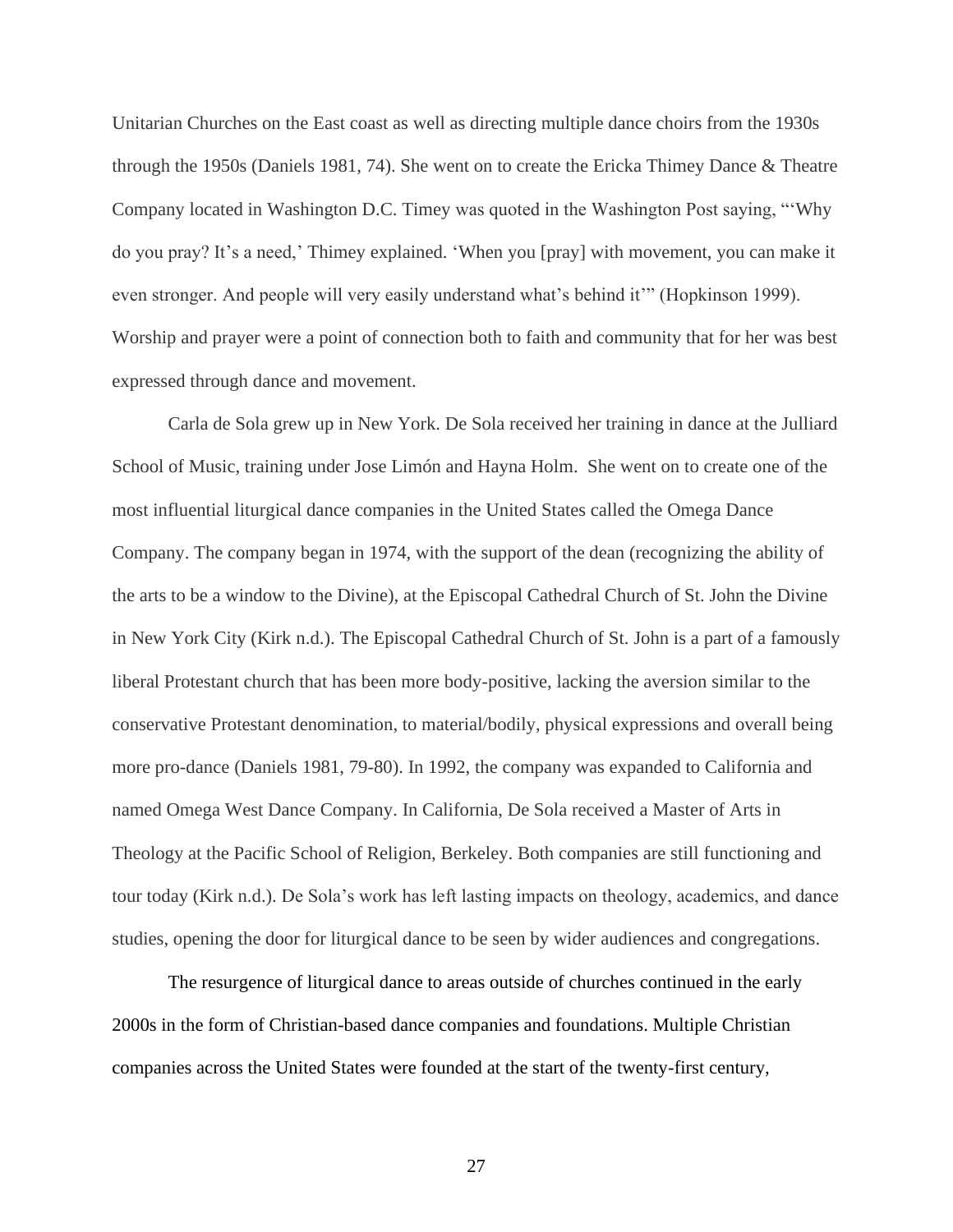including Ad Deum Dance Company (2000), Cantinas Art Foundation (2004), Paradosi Ballet Company (2007), Petra Ballet Company (2008), Unity Dance Troupe (2010), Ballet 5:8 (2012), Open Sky Arts Collective (2014), Ballet Gloria (2017), Magnum Opus (2017), and Zion Dance Project (2019). These organizations are comparable to most secular dance companies today as they employ dancers, create repertory, tour both nationally and internationally, and develop young future dancers. These companies have the unique ability to share their art and beliefs in a contemporary way utilizing live performance, media, and digital platforms. I believe these companies formed out of a desire from Christian dancers to express their faith free from the controversy, stigma and often rejection that has come from some Christian denominations. None of these companies are specifically attached to one denomination although their mission/artist statements, clearly express a desire to spread the gospel or the "good news" through teaching and performing. As mentioned earlier in this paper this goal has a basis in Evangelical theology, not to be confused with Evangelical Fundamentalism.

Mainline Protestants have undergone a liturgical renewal in the last fifty years that has reclaimed the arts, including dance, in worship. This is in direct opposition to the rigidity and sterile culture of fundamentalism. Liberal mainline Protestants allow believers to maintain their faith without denigrating sex and the body or giving up artistic and physical expression. In the book *Care of Soul*, David Benner states, "Efforts to separate the spiritual, psychological, and physical aspects of persons inevitably result in a trivialization of each. … when the spiritual is separated from the physical, the result is a spirituality that lacks groundedness -an ethereal experience that has no connection to the rest of one's life" (Benner 2004, 62-63). Modern dance has been exceptionally effective at this because of its basis in sensation, emotionality, and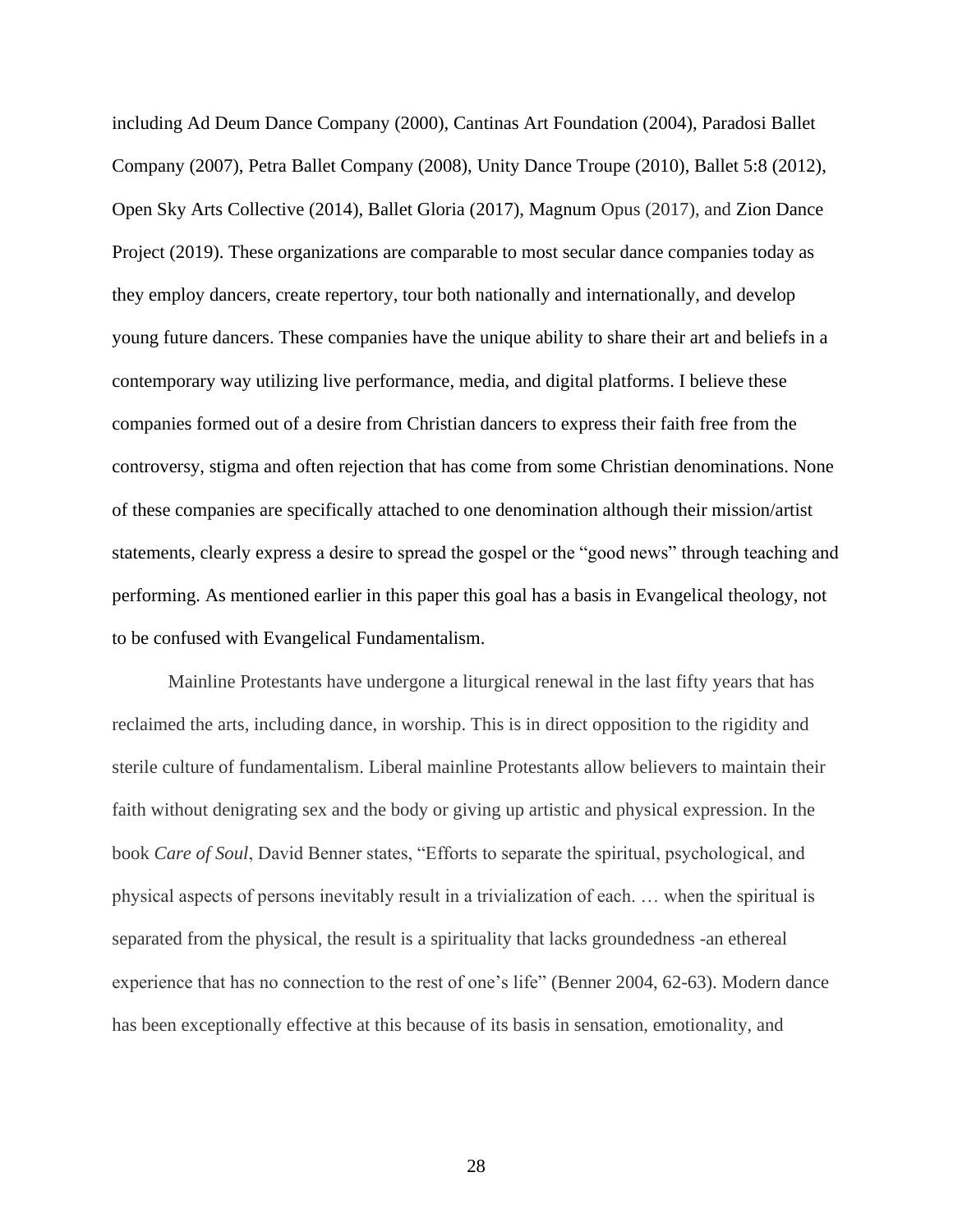spiritual connection. It is a substantiated form of physical faith that is grounded in our humanness.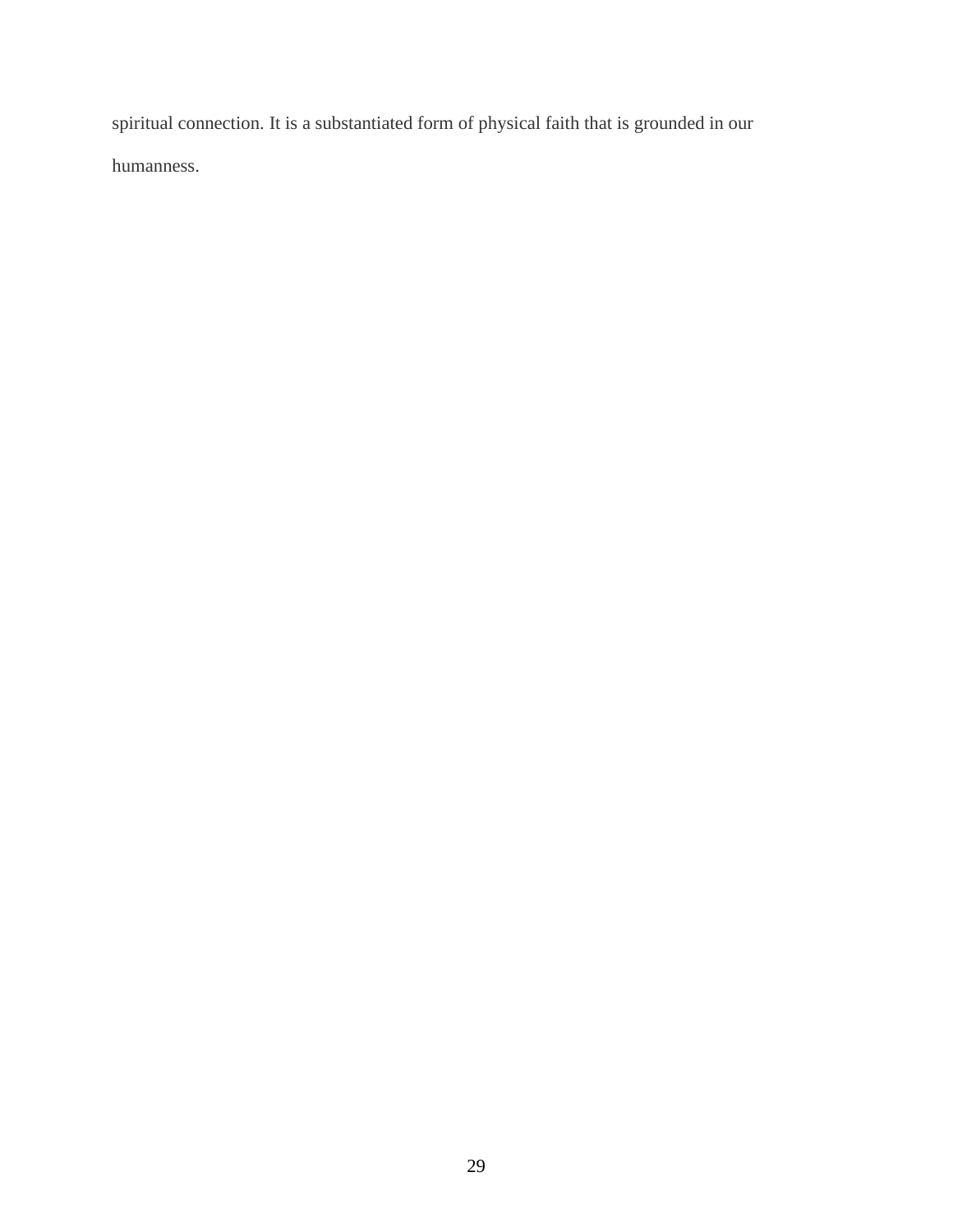#### Chapter 6

*Rebirth* (Introspection of My Own Body through Choreographic Works)

Being a Christian choreographer and artistic creator comes with great challenges in the current dance and religious environments. As I have spoken about above, there is a two-fold history that is highly nuanced and complex. Dance is often celebrated within the Christian church being utilized as an essential part of worship. Other times it is shunned and associated with sinfulness, as a result, being valued less than music, and the visual arts as an aid to worship. I am highly unsure if there will ever be a consensus about the place of dance within the church, but this does not deter me.

I see myself in the middle of two worlds and through the film I created in tangent with this thesis, titled *Rebirth*, I discovered pathways and methods these "worlds" can be brought together harmoniously. The film is depicting an experience of a bodily faith and spiritual conviction that the modern world can relate to. I consider *Rebirth* a piece of liturgy and worship that shares my testimony, personal story, and experience with Jesus. I have frequently and will continue to share my verbal testimony in the future. Although, using the language of dance to share this story has allowed me to deepen and expand my faith by merging the most important aspects of my life into one codified purpose.

The creation of this film forced me to show love and kindness to myself disputing years of body-specific negative critiques and evaluations negating the positive reviews of my dancing. The secular world of dance taught me that my body type is not correct for "high-art" concert performances and that I must change and lose weight to become a dancer worthy of being on the stage. I was constantly in fear choreographers would not cast me because of my body type. This fear was reaffirmed by various comments from choreographers, casting directors, and feedback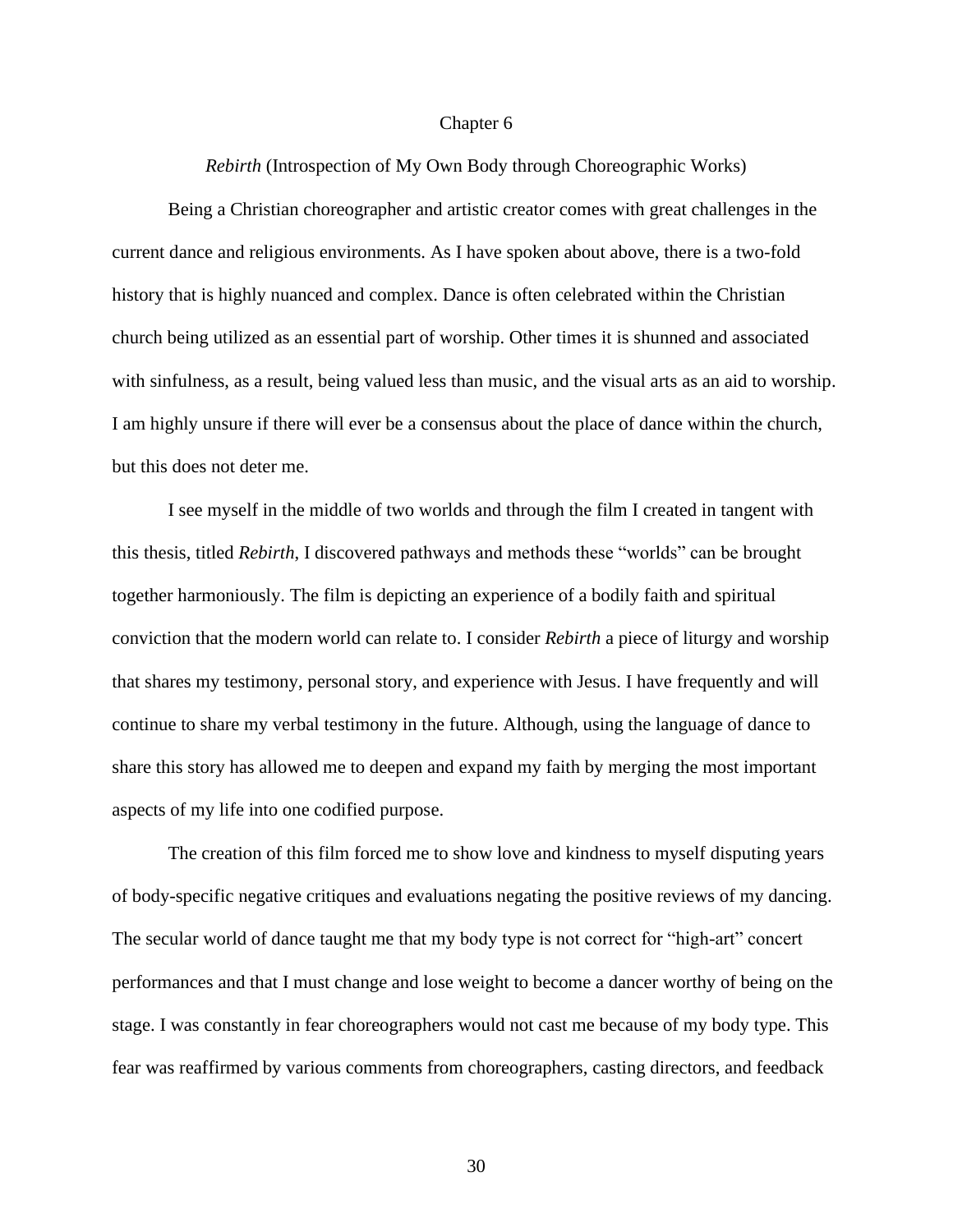on lost roles. If I did get into a piece: I was worried what costume I would be handed, if it would fit, and how much skin I would have to show. This feedback made me think and feel my only place in the dance world was off stage either teaching or choreographing but not directly being seen. *Rebirth* has compelled me to confront this belief about myself and stop trying to conform to other's ideals but instead focus on pleasing myself and more importantly God.

Originally, this project was going to be a live-production with multiple dancers but with the COVID-19 pandemic this was not possible, so I transformed it into a solo dance film where I am acting as the choreographer, production manager, editor, and dancer. This forced me to edit footage of myself for hours dealing with many negative thoughts that I am not a good enough dancer, not the right size, and should only remain in the dance field as a choreographer. With the intention and meaning of this film, it was essential to remember that this work was not for me. It is about my experience with Jesus and giving my worship to him. It does not matter how I look or my insecurities because this piece of dance is for a higher purpose. Through dancing in this film and especially through the editing process, I was able to show myself forgiveness, kindness, and love in the way Jesus has shown these things.

Although the subject matter of this film allowed me to experience a joy and freedom in dance, there were also other worries and concerns that arose due to the complicated history of Christian dance. It felt necessary to be hyper aware of how my body was being seen and portrayed. The choreography, costuming, music, mood of the film, and editing were specifically chosen to stay within the bounds of "appropriate Christian art" for the non-secular viewers while remaining intriguing and accessible to a secular audience and most importantly depicting an honest representation of my experience. The costuming seen in the film was selected predominantly to support the narrative, but I cannot deny that the specific clothing pieces were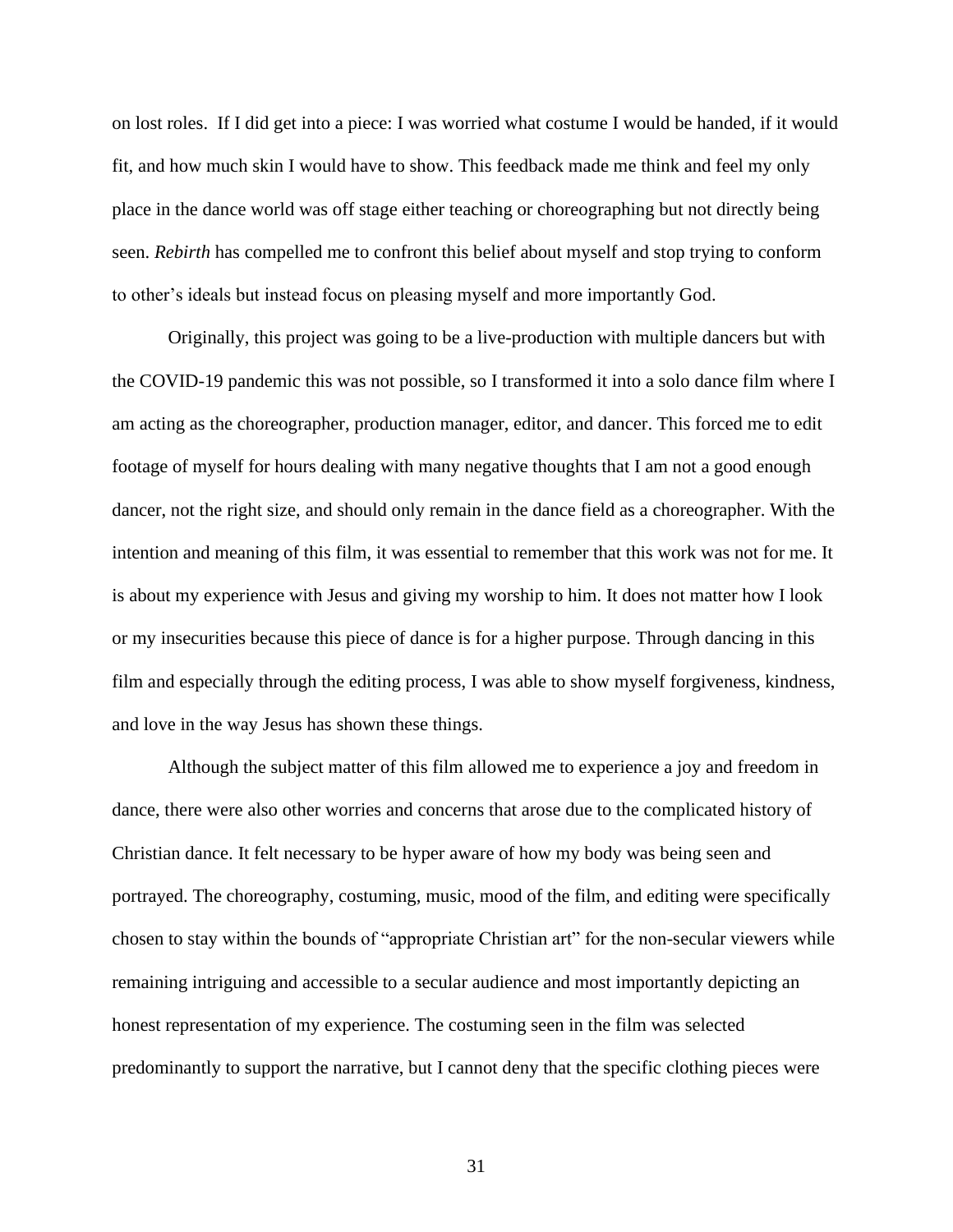chosen because I viewed them as modest and covered my body. The color pallet for the costumes was subdued with tones of beige, blue, and black. Despite these efforts, when showing the first draft of the opening piece, *Genesis*, of *Rebirth*, a professor described the piece as sensual. I was in horror! The Christian dance film I was creating could not be viewed as sensuous but after much thought I decided to keep the piece, unchanged. This piece is dramatic, moody, and theatrical, and yes, even sensuous and that is an important aspect of life. Cutting out all sensory or even sensual elements of creative work makes extremely boring art and, in my opinion, does not represent the Bible which is filled with life experiences of every kind. I am not saying Christian/liturgical dance should have no rules or boundaries but sanitizing it for every type of possible controversy will take away onlookers' ability to connect, relate, and be affected by the work. It is essential to find a balance in Christian art that equally celebrates God and does not shame the artist or artist's body. *Rebirth* is an example of this balance from my religious and dance perspectives. My personal experience is consistent with the idea that spiritual belief regarding the body is at the heart of Christian attitudes towards dance.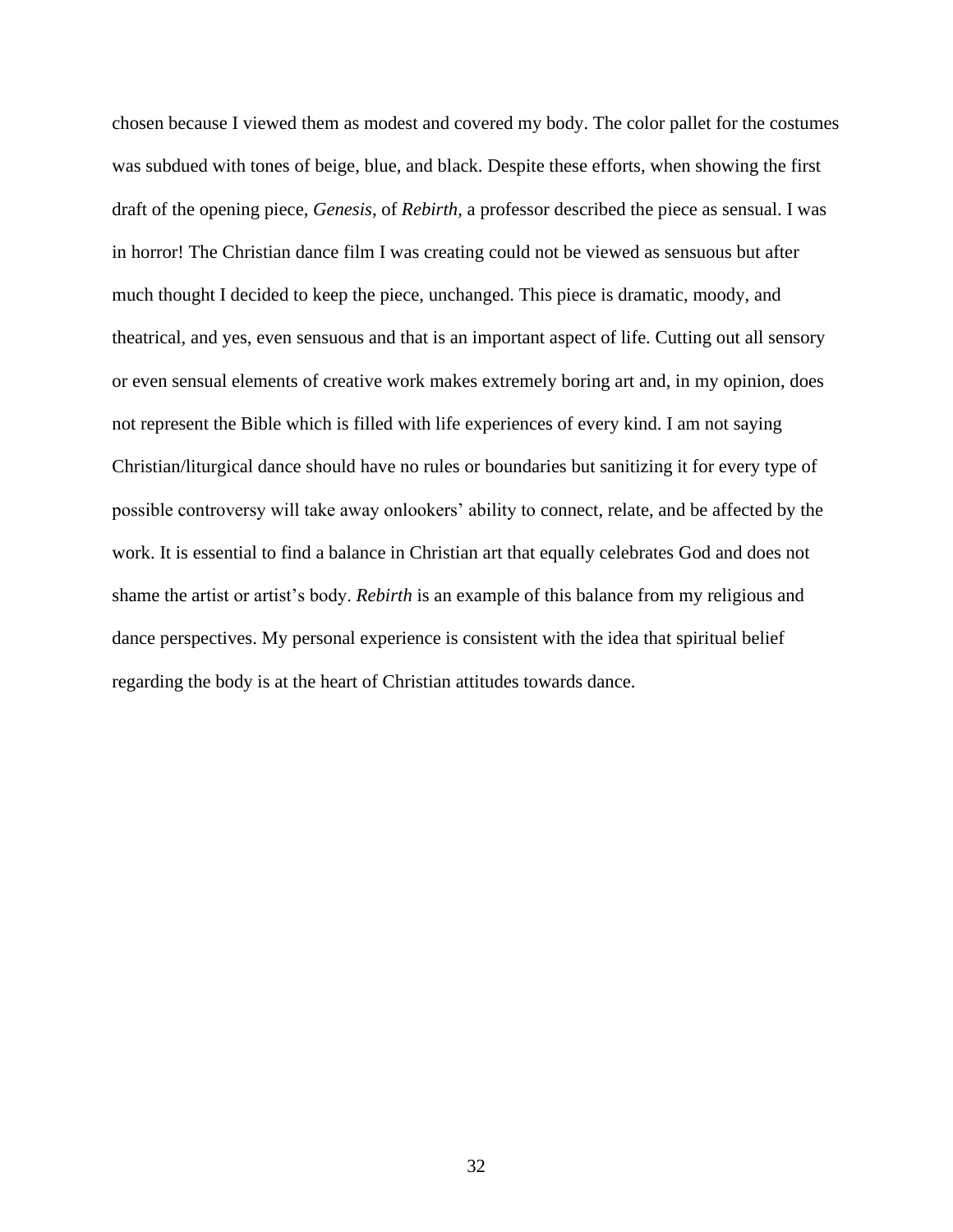#### Chapter 7

## The Body

The literature, laws, and attitudes cited in the anti-dance section of this paper promote the belief that when specifically, "a woman dances she loses all of her modesty" (Wager 1997, 332). Keeping modesty and virtuousness (the Madonna figure) is of the highest importance for women within the mentioned denominations. This idea speaks to the Madonna/Whore complex, termed by psychoanalyst, Sigmund Freud, describing that woman can only be viewed in a dichotomy: the virgin or the slut (Women 2017). Anything that risks this female purity has been historically banned including dance. Dance is viewed as the "gateway drug" to sins of the flesh. Although some of the most stringent stances against dance have been lightened, these denominations still hold the stance that dance when done in an "improper" setting is immoral and will undo the covenants to keep God's commandments made during baptism.

These specific Christian groups are notoriously sex-phobic and have a history (as shown above) of policing sexual behavior with a focus on women. Sex, sexual concupiscence (libido), and bodily passions have traditionally been seen (among Western Christians, who embrace the Augustinian doctrine of Original Sin) to be the cause of sin (Bonaiuti 1917). The belief that Eve specifically, because she took the first bite of the forbidden fruit, was seen as being most culpable. Therefore, women (and by extension, women's bodies) were/are seen as especially dangerous and tempting (Barrett n.d.). Historically and still seen today, dance is most often practiced by women, especially in the western world. This has created the perception that dance is a tool for female, sexual temptation and should be feared and prohibited ensuring oneself is holy and without sin.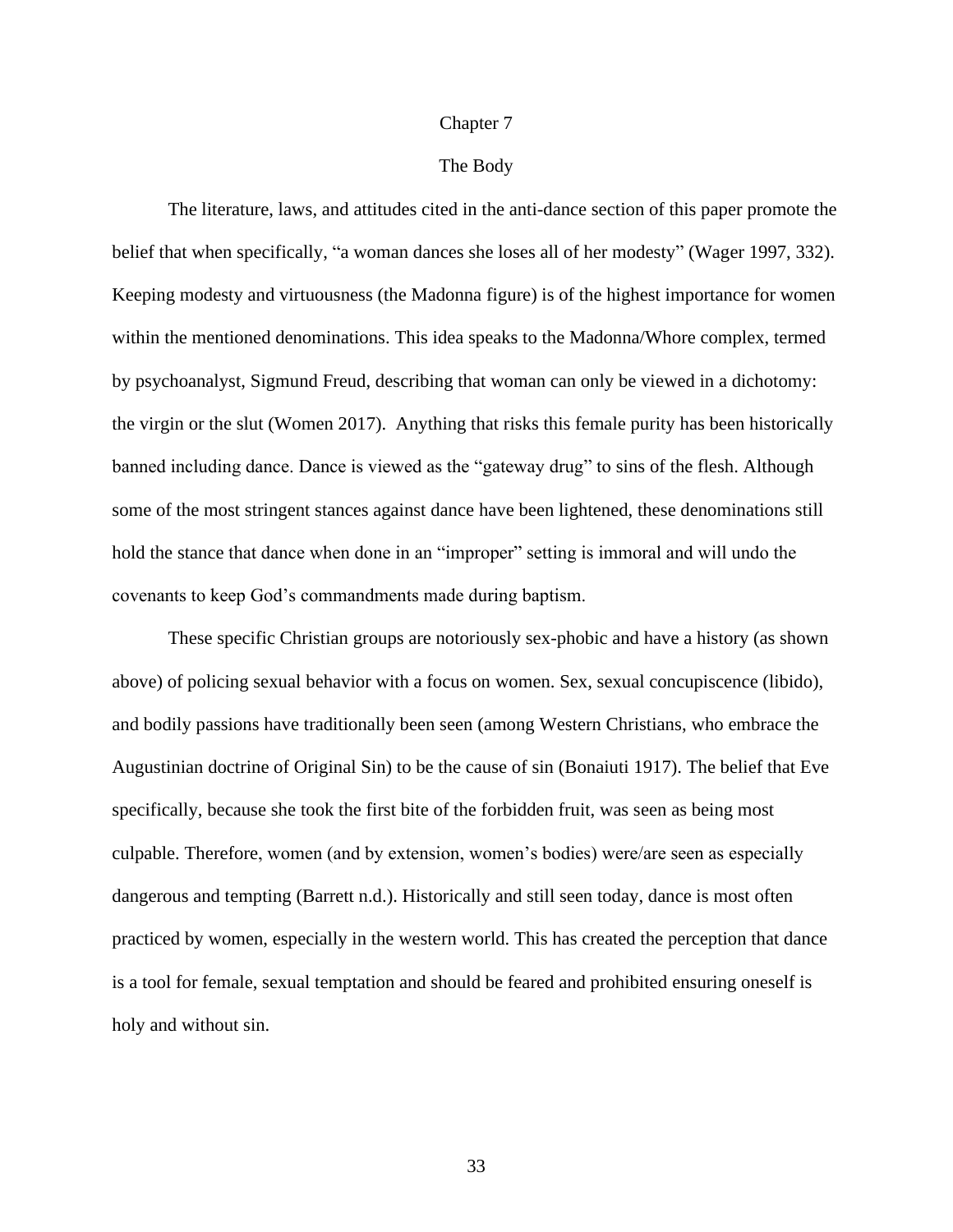The Puritans, Evangelical Fundamentalists, and Southern Baptists held and continue to believe that dance, especially in a celebratory and social setting, is a sensual pleasure that is to be considered immoral and an entry to other sinful activities. Often dance is put into the same category as other "worldly" activities like drunkenness, gambling, drug-use, and sexual misconduct. In some sense I can understand this since, dance is most often practiced by the public at parties, whether at balls in the sixteenth to seventeenth centuries, speakeasies and dance halls in the twentieth century, or night clubs in the twenty-first century which were all known to be accompanied by these other controversial behaviors. In addition, movies focused on dance that were released in the late twentieth to early twenty-first centuries such as *Cabaret* (1972), *Saturday Night Fever* (1977), *Flashdance* (1983), *Dirty Dancing* (1987), *Showgirls* (1995) *Moulin Rouge!* (2001), *Chicago* (2002), *Burlesque* (2010), and *Hustlers* (2019) depict drug use, explicit language, drunkenness, smoking, sexual promiscuity, and prostitution. This supports the idea that dance is connected to sinfulness and "worldliness" by the standards of these denominations. By following "worldliness," it is the Christian belief that one is led away from God and from the community of the faithful thus, endangering their soul and eternal salvation.

By promoting a religious culture that aggressively separates the soul and mind from the physical body a full experience of faith and belief can never be had. In the book, *Anatomy of the Soul*, author Curt Thompson states:

As Christians, we sometimes dismiss our physical experience as inferior to the abstract, ethereal part of our consciousness where we "imagine" or "think about" spiritual matters. Yet Paul describes our bodies as the temples of the Holy Spirit, so clearly, they're involved in our deepest spiritual experiences. If you are not paying attention to what your body (or "gut") is telling you, it will be difficult to love God with your mind because you will be disconnected from it. (Thompson 2010, 29)

As shown by the pro-dance denominations discussed in this paper as well as my own experience, dance creates the opportunity to go beyond a bodily experience. It is an activity that also fully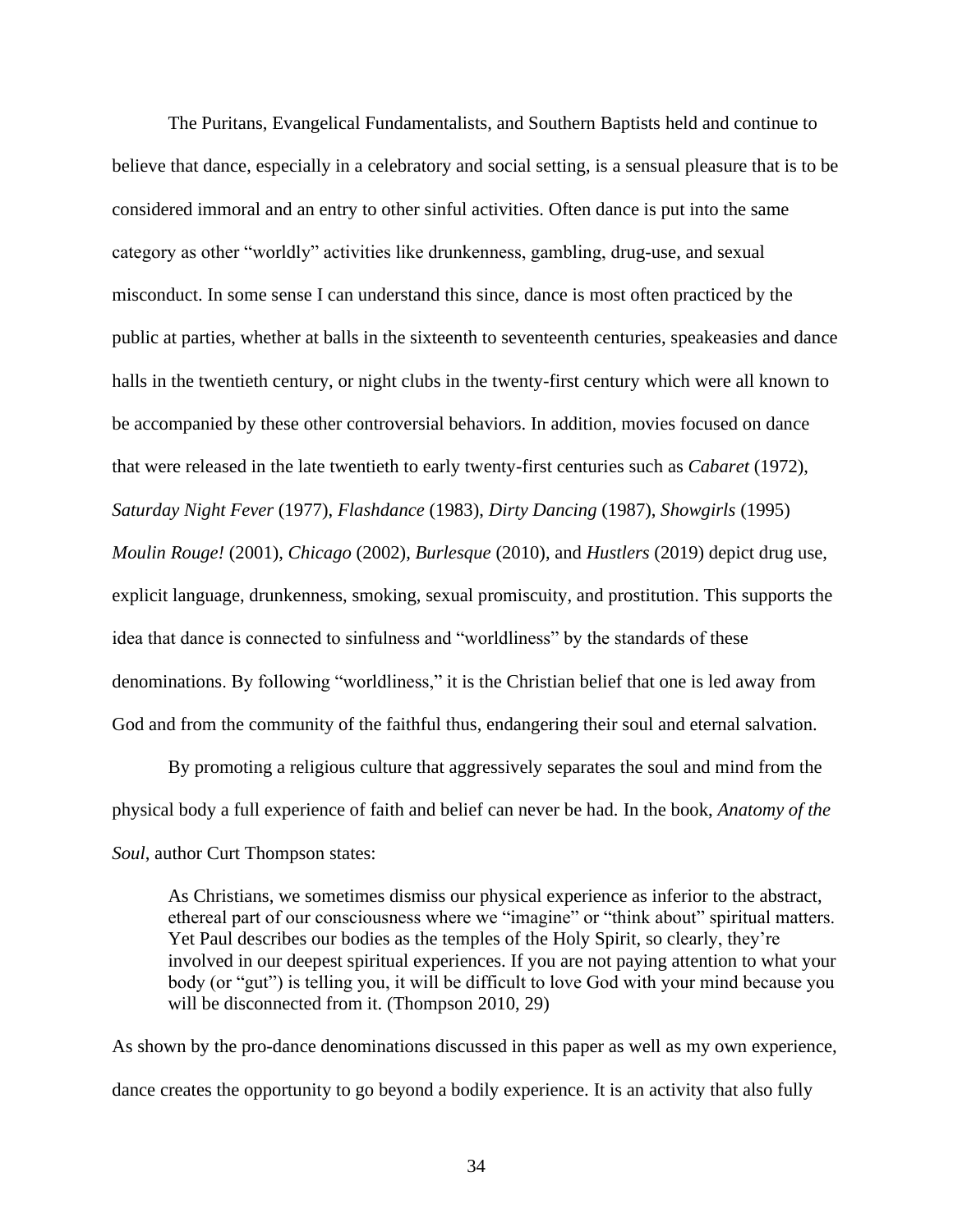engages the mind bringing together all parts of our being. Modern dance has been used in liturgical settings because of its basis in connecting one's spiritual self to the physical body. It was the first genre of dance in the United States beginning in the twentieth century to directly expand this relationship. Some of the most notable liturgical dancers were trained in modern techniques.

In my own choreography it is necessary for me to utilize the mind, body, and soul in harmony. My choreographic process begins in the mind, contemplating and envisioning the story, meaning, and visual aesthetic of the piece. Next, I move to the physical creation of the movement requiring a full use and active experience of the body, while cognizant of the abilities and strengths of the dancers. Throughout the development of creating dances, I must use the spirit and soul to embed the work with emotionality and meaning. It is the mind, body, and soul in culmination where we experience our fullest depth of humanity. The most important part of Christian theology is Jesus' execution and resurrection from the grave in a human body. Jesus, the son of God, was fully divine yet fully human. The human form was considered worthy for the Savior. I believe this means holiness and goodness can come from the physical human body.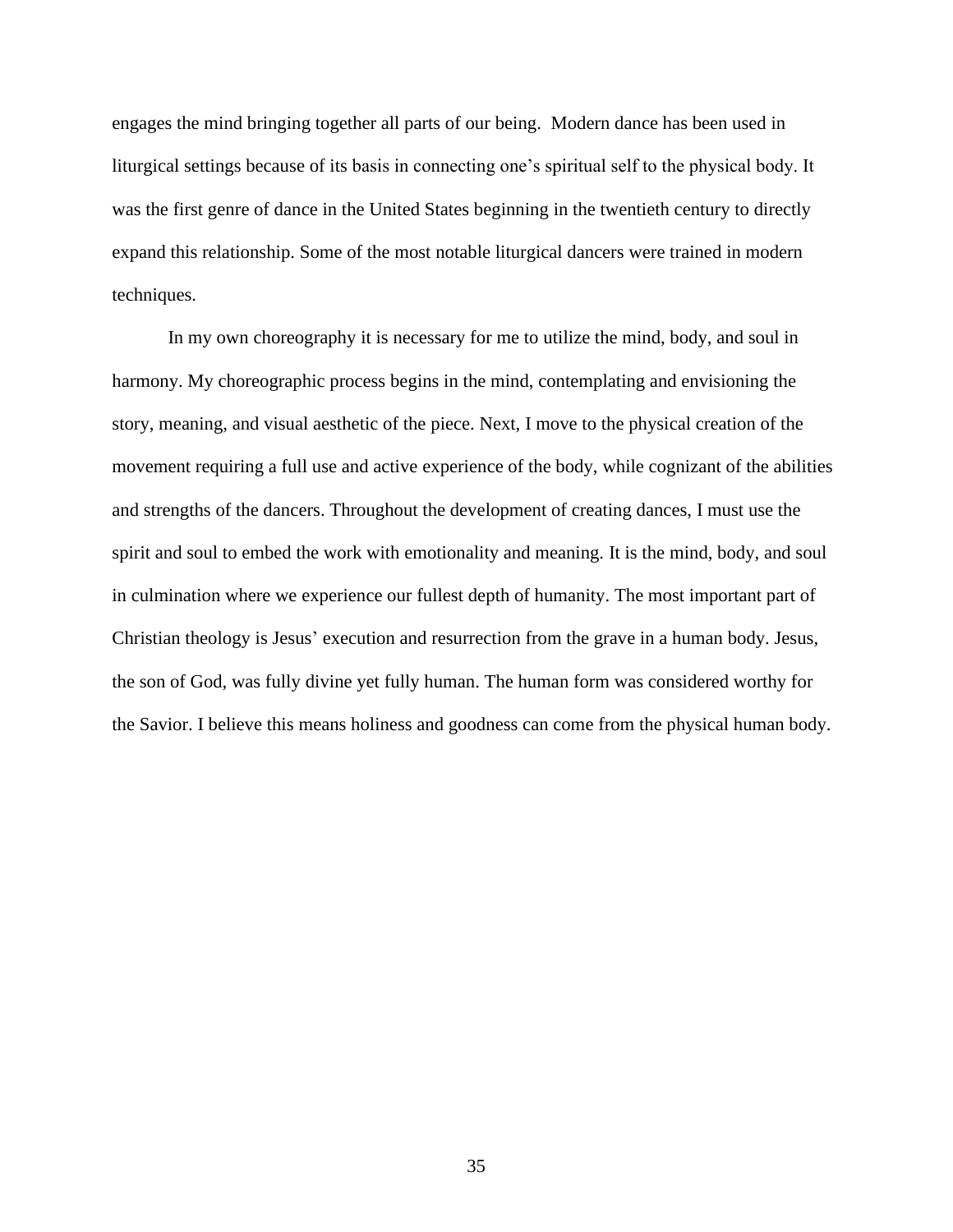#### Chapter 8

## Conclusion

Dance, in relation to Christianity, has created intense opinions and emotions both in favor and opposition, where the body is at the center of this controversy. The largest defining factor in the acceptance of dance in Protestant Christianity, is if the body is considered a sinful or holy vessel. With denominations against the practice of dance, there is clear separation between the mind, body, and soul. This separation has caused many Christians to police their physical body, only allowing it limited and controlled actions. Pro-dance denominations allow the body to become one with their spiritual expression. Unlike anti-dance Protestants, the Shakers, Pentecostals, and specific African American denominations have been able to have a clear, connected experience of faith that brings together their entire being. Liturgical dance has been a meaningful and effective way of bringing together these three elements while simultaneously being a unique and full-bodied form of worship, deepening their relationship with themselves, God, and their community.

Liturgical dance is an embodiment of Christian beliefs and faith that utilizes every part of the self. It is enriched by the individual's soul and experience of life. Dance makers have had to fight and prove their worth and holiness time and time again in ways that musical and visual artists have not. Omri Elisha in *Dancing the Word: Techniques of embodied authority among Christian praise dancers in New York City* stated, "Opponents in the church condemn it as 'worldly' entertainment...Praise dancers therefore take great pains to distinguish themselves from secular artists, emphasizing that they are ministers, not 'performers'" (2018). I do not believe one art form is intrinsically more valuable than another, but dance is singular in how it continues to overcome the odds against it. Dance has received an incredible amount of resistance in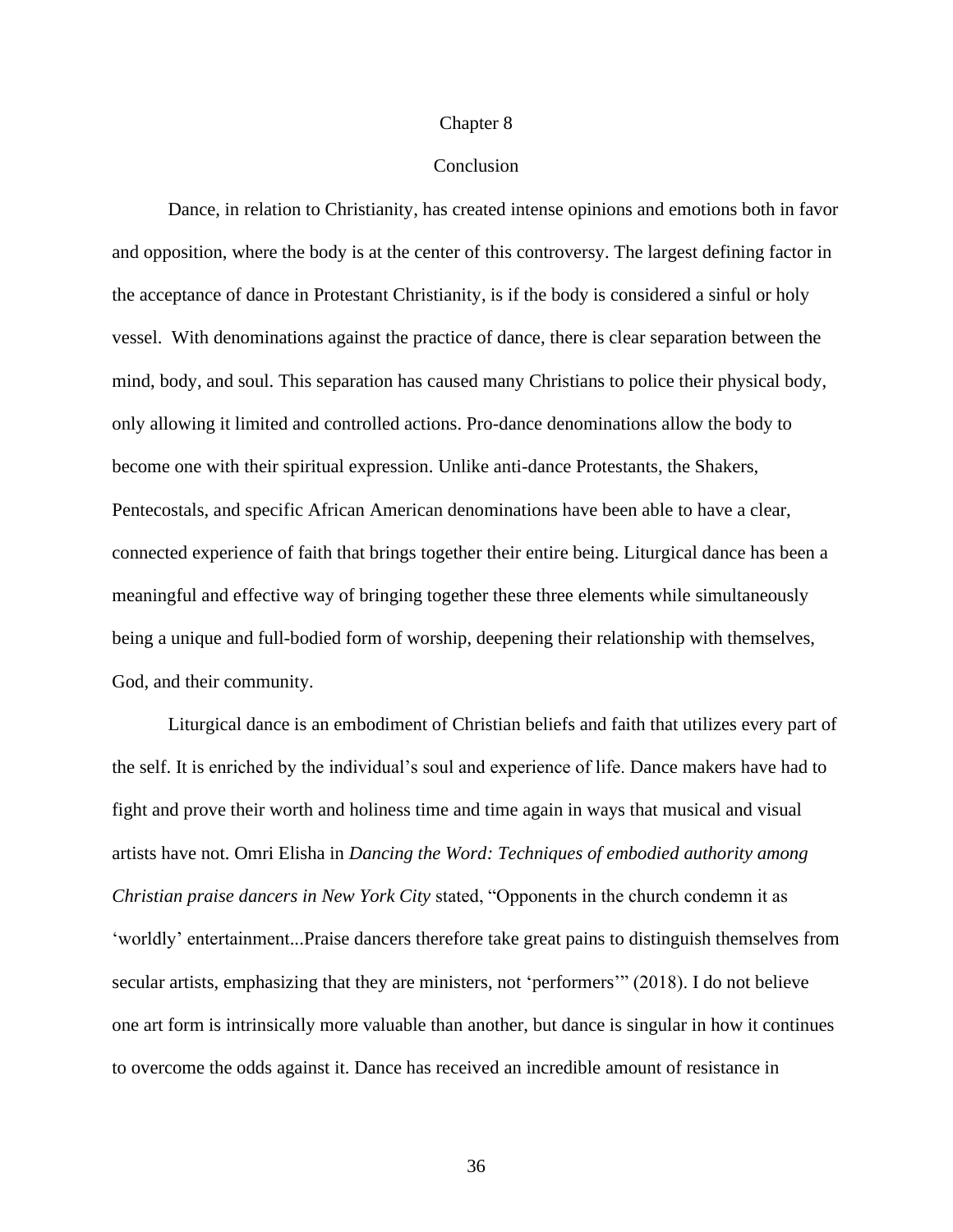conservative, traditionalist, and mostly Anglo-American settings. I attended the International Association of Blacks in Dance 2018 conference in Los Angeles, California. Here I witnessed a concert of only Praise/Gospel dance in an overall secular setting. Viewing this performance made me question why this type of worship was not in my own religious community. I believe this experience was not unique to me. As Praise dance has been viewed by a wider population, it has allowed more Christians to question why dance is not a part of their own religious practices.

As shown by the plethora of Christian dance companies beginning in the twenty-first century, many Christian dancers have separated their artistic liturgical practices away from codified denominations to have more freedom of expression within their faith and worship. I believe these companies have found success out of a desire and need to view their faith displayed in an artistic and embodied way, reaching individuals and audiences who would not have otherwise heard their message. These independent dance companies have also been able to be more open to all body-types while maintaining a comfortable sense of modesty. Dance artists have had to be more ingenuitive in presenting their work because of the intrinsic nature of dance being innately tied to the body.

After the premiere of *Rebirth*, I held an artist talk where the audience members could ask me any questions about the film or my research. The questions I was most asked were: What was my intention with this film and my hopes for the future of art in the current Christian environment? My intention for *Rebirth* was to create a piece of art that told my story of faith in a way that was relevant and impactful for today's society in both secular and non-secular environments. It was of the upmost importance to show my humanness and imperfection because the film would have been otherwise disingenuous. I believe this is what is missing in much of current Christian artistry today. It has been forced to strip away depictions of imperfectness to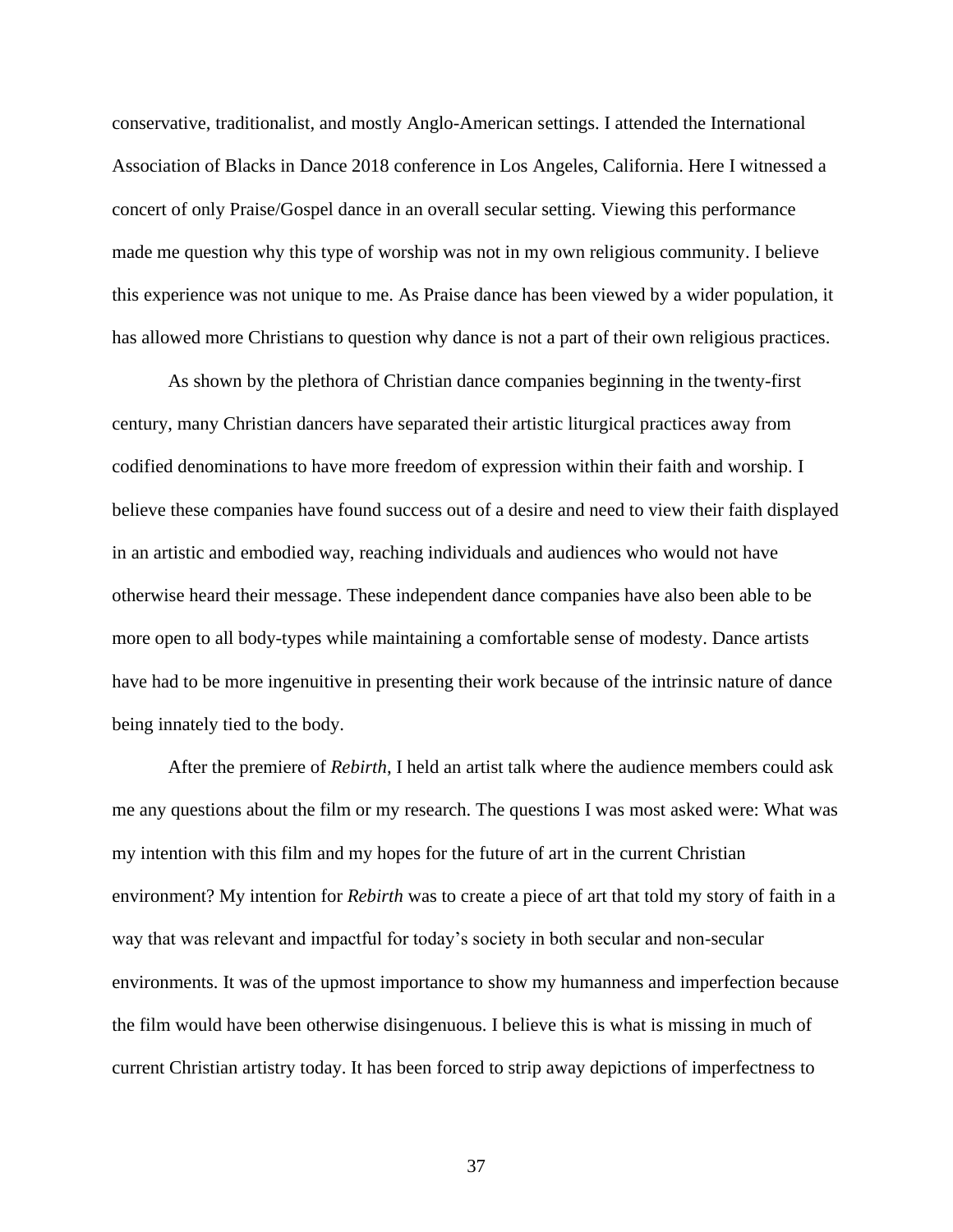avoid any controversy, but this is a completely inaccurate portrayal of the life of a Christian or any human for that matter.

I will not always be creating specifically Christian art although my choreography and teaching will be influenced by the connection of dance and spirituality. In the future, as a Christian choreographer, I am interested in creating work that depicts the humanity of Biblical figures. This would allow myself and audiences to understand the disciples and others as real people struggling and fighting for their relationship with Jesus. This is in great contrast to the perfect saints that they are often presented as. Biblically, one can see universal struggles such as depression, anxiety, and anger represented in these figures. By taking these characters off an unrealistic pedestal, it makes genuine faith obtainable for the everyone. Beyond Biblical stories, I can see dance utilized as a tool for outreach in the form of community gatherings, dance lessons, and charitable performances – further uniting dance, church, and the community.

The door is being opened as many current Protestant Sunday services, especially nondenominational churches, are modernizing through dynamic contemporary music, theatrical lighting, design aesthetics, and focus on connecting to congregants through digital platforms. It is the time for a cultural shift in the Protestant viewpoint that incorporates dance into this revival. It is my deepest hope Christians of the future generation will be able to fully express themselves in a way that speaks to the current struggles of their time and more importantly, worship God in diverse and dynamic ways. I believe secular dance, connected to a worldly lifestyle, will continue to be frowned upon by the Christian denominations discussed in this paper. Liturgical dance has the opportunity for new life in Christianity, creating a renaissance of the early Christian faith with passion and zeal of the American Great Awakenings.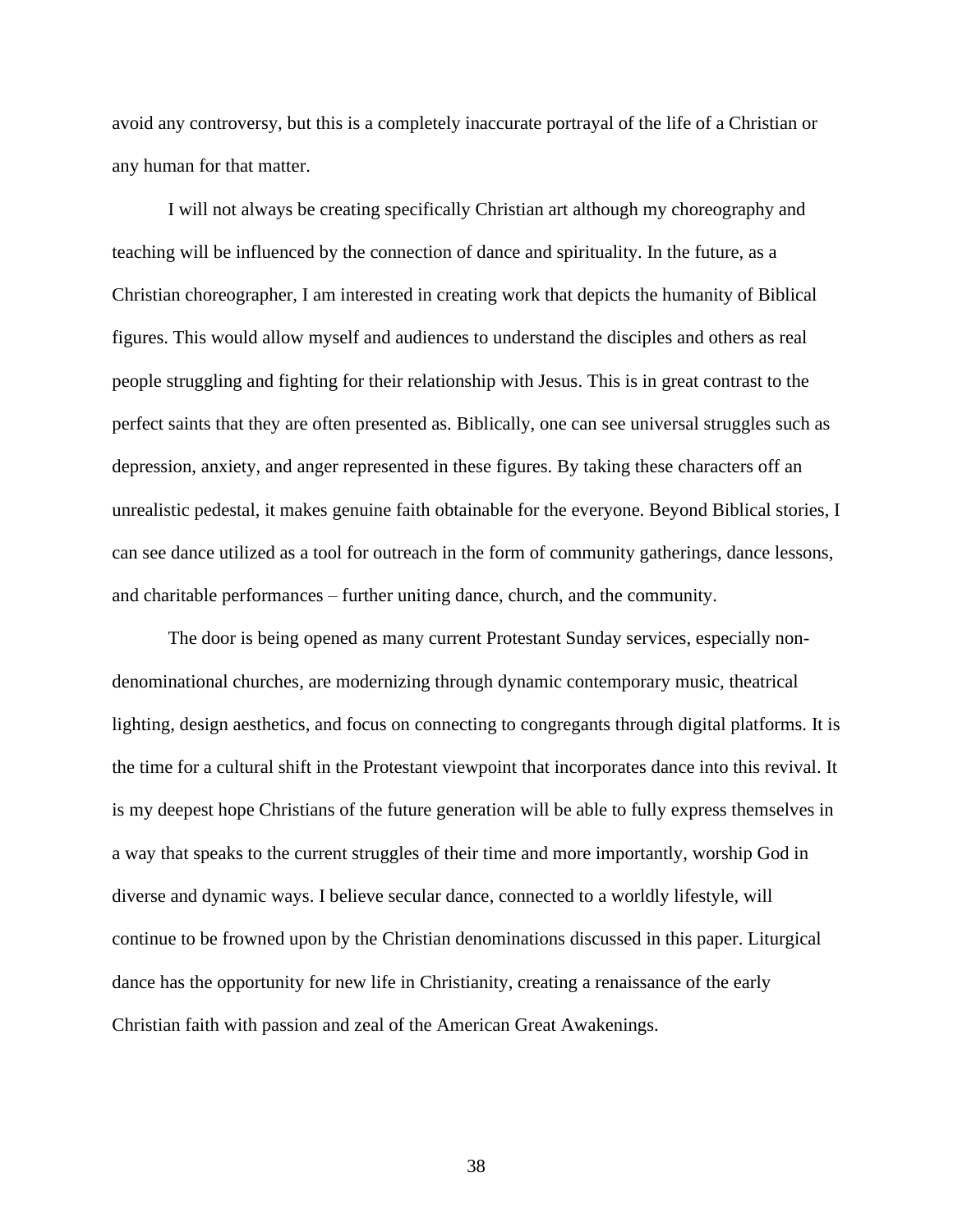# List of References

- 2020. 2020-21 Bob Jones University Student Handbook.
- "About Ballet 5:8 Ballet 5." 8. Accessed April 2, 2022. https://www.ballet58.org/about.
- "About." Ballet Gloria, September 9, 2021. https://balletgloria.wordpress.com/about/.
- "About." Unity Dance Troupe. Accessed April 2, 2022. https://www.unitydancetroupe.com/about.
- "After 80 Years, Proms Return to Oklahoma Town: 9 Earlier Attempts Fail." *New York Times*, March 16, 1980, ProQuest Historical Newspapers edition.
- Ap. "After 151 Years, Dance Ban Ends at Baylor." The New York Times. The New York Times, April 19, 1996. [https://www.nytimes.com/1996/04/19/us/after-151-years-dance-ban](https://www.nytimes.com/1996/04/19/us/after-151-years-dance-ban-ends-at-baylor.html)[ends-at-baylor.html.](https://www.nytimes.com/1996/04/19/us/after-151-years-dance-ban-ends-at-baylor.html)
- Apostolos-Cappadona, Doug Adams & Diane. 2001. Dance as Religious Studies. Eugene: Wipf and Stock Publishers.
- "Artistic Leadership: Magnum-Opus-Ballet." magnum. Accessed April 2, 2022. https://www.magnumopusballet.org/artistic-leadership.
- Barrett, Lee C. n.d. Bible Odyssey. Accessed February 21, 2022. https://www.bibleodyssey.org/en/people/related-articles/augustine-and-eve.
- Bebbington, David W. 2005. Evangelicalism in Modern Britain: A History from the 1730s to the 1980s. London: Routledge.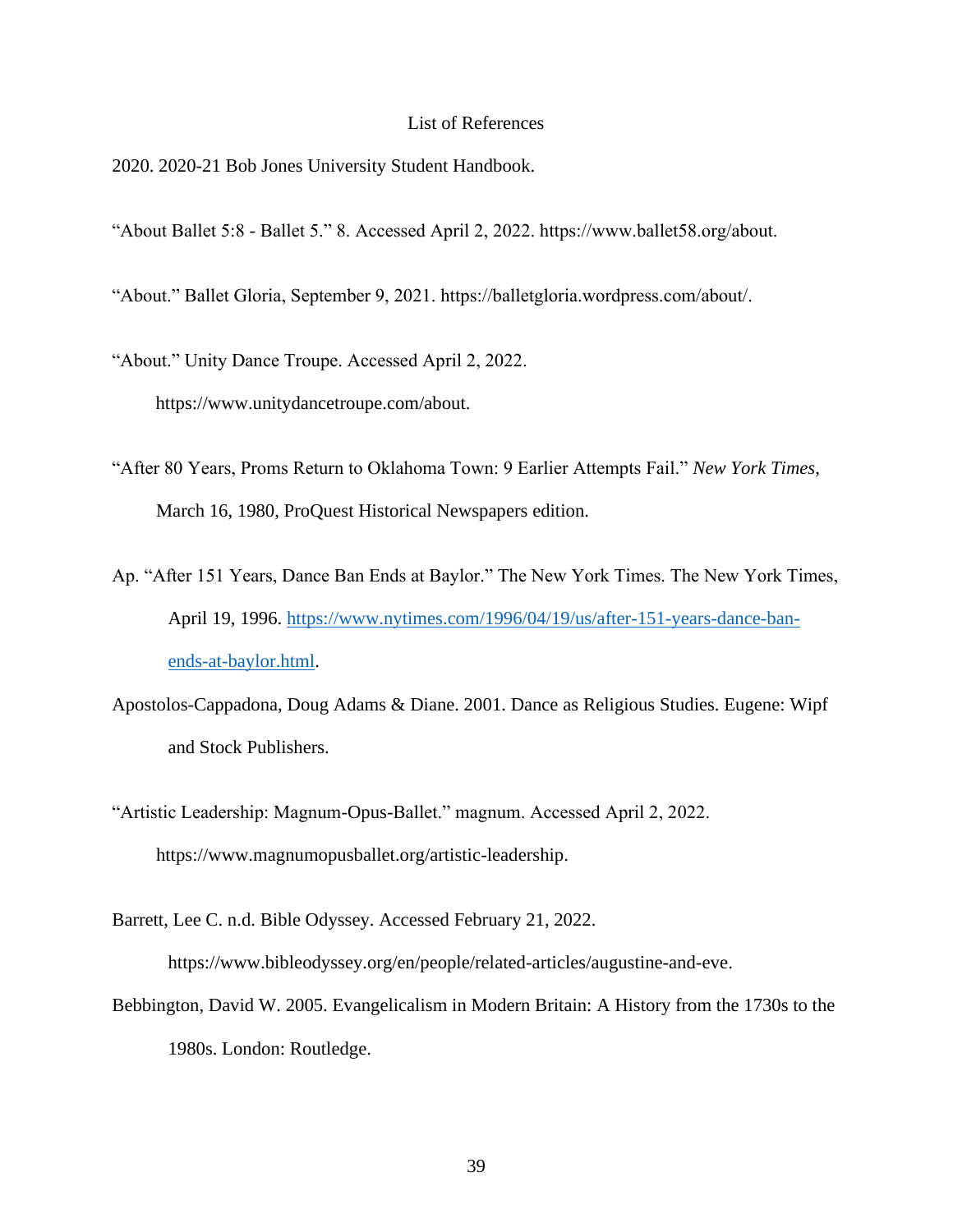- (Thompson 1998)Benner, David G. 2004. Care of Souls: Revisioning Christian Nurture and Counsel. Grand Rapids, MI: Baker Books.
- Bonaiuti, Ernesto. 1917. "The Genesis of Augustine's Idea of Original Sin." *Harvard Theeological* 159-175.
- Caffrey, Cait. 2021. "Evangelicalism." Salem Press *Encyclopedia*. [https://search-ebscohos](https://search-ebscohos-com.libproxy.unm.edu/login.aspx?direct=true&db=eers&AN=98402085&sitte=eds-live&scope=site)[com.libproxy.unm.edu/login.aspx?direct=true&db=eers&AN=98402085&sitte=eds](https://search-ebscohos-com.libproxy.unm.edu/login.aspx?direct=true&db=eers&AN=98402085&sitte=eds-live&scope=site)[live&scope=site](https://search-ebscohos-com.libproxy.unm.edu/login.aspx?direct=true&db=eers&AN=98402085&sitte=eds-live&scope=site)
- Calvin, John. 1547. Ordinances for the Regulations of Churches.
- Costen, Melva Wilson. 1993. African American Christian Worship. Nashville: Abingdon Press.
- "Dance Company: Zion Dance Project." 2022-2023 ZDP. Accessed April 2, 2022. https://www.ziondanceproject.org/.
- Daniels, Marilyn. 1981. The Dance in Christianity. Ramsey: Paulist Press.
- Demaret Updated May 19, Kent. "You Got Trouble in Elmore City: That's Spelled with a 't,' Which Rhymes with 'd' and That Stands for Dancing." PEOPLE.com, May 19, 1980. [https://people.com/archive/you-got-trouble-in-elmore-city-thats-spelled-with-a-t-which](https://people.com/archive/you-got-trouble-in-elmore-city-thats-spelled-with-a-t-which-rhymes-with-d-and-that-stands-for-dancing-vol-13-no-20/)[rhymes-with-d-and-that-stands-for-dancing-vol-13-no-20/.](https://people.com/archive/you-got-trouble-in-elmore-city-thats-spelled-with-a-t-which-rhymes-with-d-and-that-stands-for-dancing-vol-13-no-20/)
- Duane, Beverly Cordova. 208. "Defining the Indefinable." Journal of Physical Education, Recreation, & Dance 4-8.
- Elisha, O.M.R.I. 2018. Dance the Word. American Anthropological Association.
- Erskine, Noel Leo. *Plantation Church: How African American Religion Was Born in Caribbean Slavery*. New York: Oxford University Press, 2014.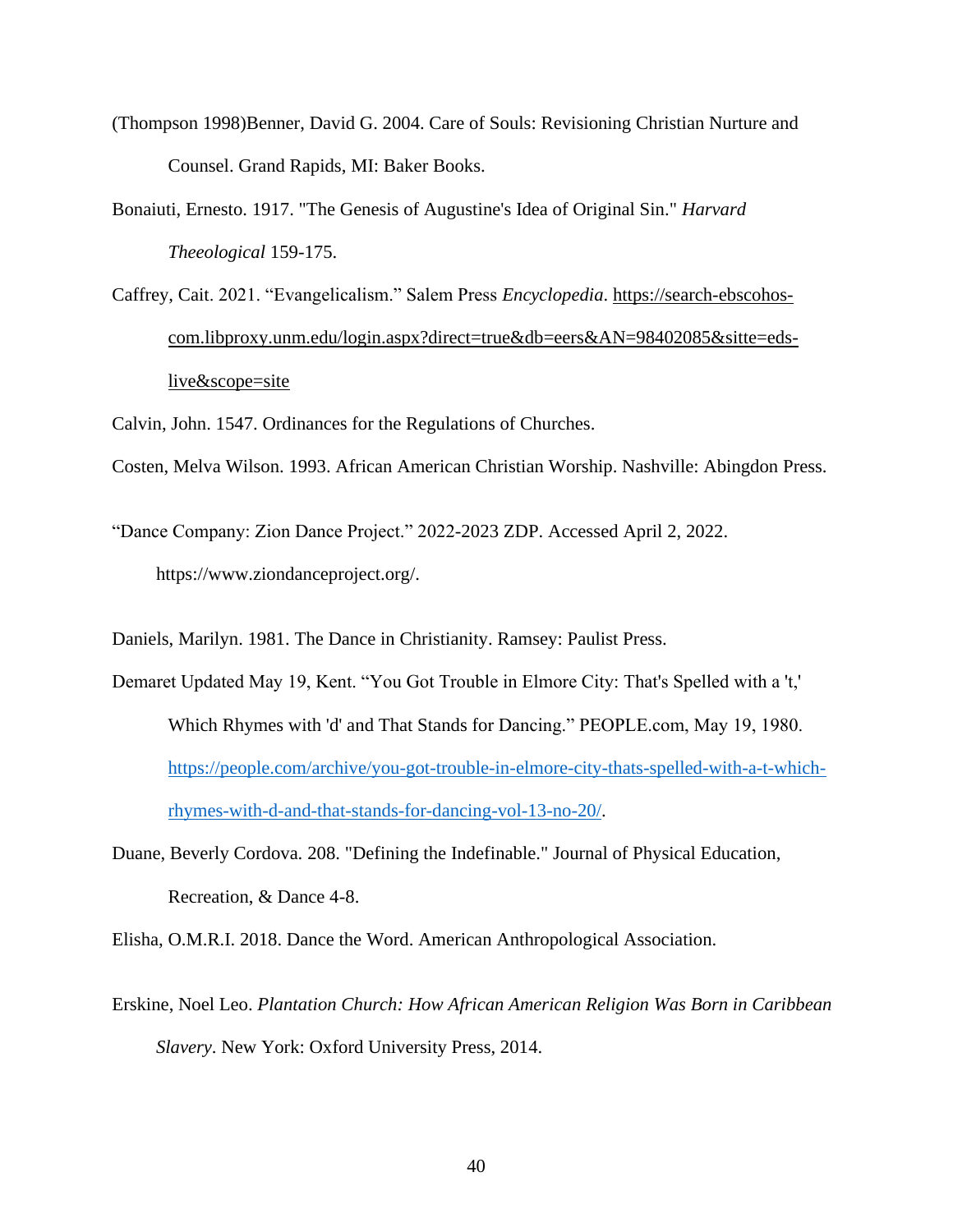Foster, Susan Leigh and Stuckey P. Sterling. 1999. Christian Conversion and the Challenge of Dance in Choreographing History. Boulder, CO: NetLibrary, Inc.

González, Justo L. 2010. The Story of Christianity. New York: HarperCollins Publishers.

- Gaustad, Edwin S., and Leigh Eric Schmidt. *The Religious History of America*. San Francisco, NY: HarperOne, 2009.
- Halprin, Anna, and Rachel Kaplan. *Making Dances That Matter: Resources for Community Creativity*. Middletown, CT: Wesleyan University Press, 2019.
- Hiie, Saumma. 2016. Margaret Fisk Taylor's sacred dance, moving imagination, and kinesthetic empathy. Intellect LTD.
- Hine, Darlene Clark, and Kathleen Thompson. *A Shining Thread of Hope: The History of Black Women in America*. New York, NY: Broadway Books, 1998.
- Homza, Lu Ann. *The Spanish Inquisition, 1478-1614: An Anthology of Sources*. Indianapolis: Hackett, 2006.
- Hopkinson, Natalie. "7 Decades of Life Expressed in Dance." *The Washington Post,* October 20, 1999.
- "How Open Sky Works." Open Sky Arts Collective. Accessed April 2, 2022. https://www.openskyarts.com/how-we-work/.

Introducing ad deum, 2021. https://www.addeumdance.org/about/introducing-ad-deum/.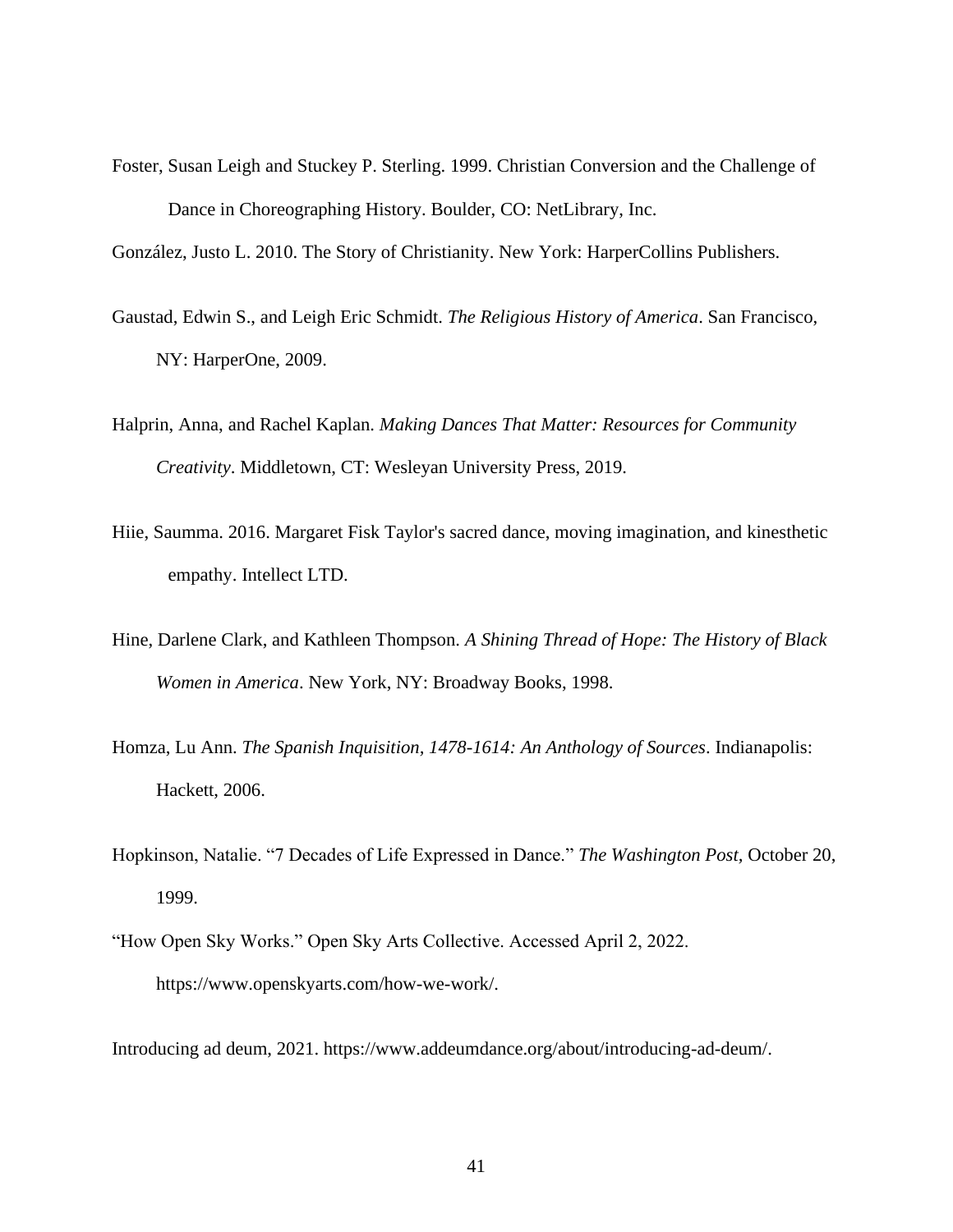Johns, David L. 2002. Sometimes You Just Gotta Dance: Physical Expressiveness in Worship. Crosscurrents.

Johnson, Reginald St. 2010. A History of Dancing. Memphis, Tn: General Books.

Kieswetter, Vivia Kay. "'It Shows on Your Face': The Gaze as a Transformative Force in a Presbyterian Liturgical Dance Troupe." *Dance Chronicle* 35, no. 3 (2012): 338–59. https://doi.org/10.1080/01472526.2012.721639.

Kalu, Ogbu U. "Holy Praiseco: Negotiating Sacred and Popular Music and Dance in African Pentecostalism." *Pneuma* 32, no. 1 (March 2010): 16–40. https://doi.org/10.1163/027209610x12628362887550.

- Kieswetter, Vivia Kay. 2012. "It Shows on Your Face": The Gaze as a Transformative Force in a Presbyterian Liturgical Dance Troupe. Taylor & Francis Group.
- Kirk, Sister Martha Ann. n.d. Spirit Moves Omega An "Online Studio" Connecting Spirit & Movement. Accessed February 12, 2022. https://www.spiritmovesomega.com/carla-desola.html.
- Mancall, Peter C. 2021. The Pilgrims Attack on a May Day Celebration Was a Dress Rehearsal for Removing Native Americans. The Conversation.

Marks III, Joseph E. 1975. The Mathers on Dancing. Brooklyn: Dance Horizons.

McLendon, Arthur E. 2013. Leap and Shout, Ye Living Building!: Ritual Performance and Architectural Collaboration in Early Shaker Meetinghouses. Journal of the Vernacular Architecture Forum.

"Mission." Petra Ballet. Accessed April 2, 2022. https://petraballet.com/mission/.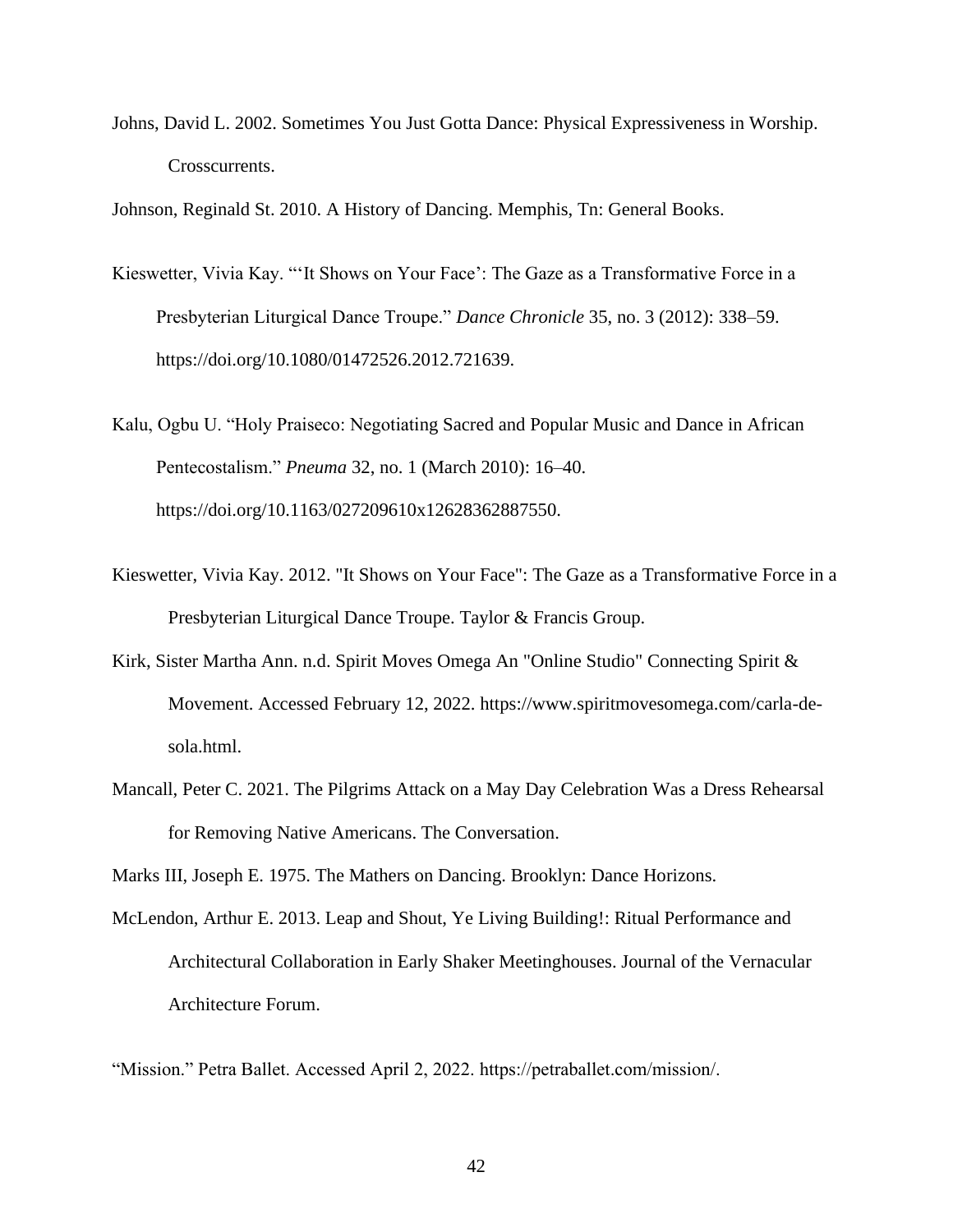- "Paradosi Ballet Company: Touring Christian Dance Ministry, Studio." Paradosi Ballet Company | Touring Christian Dance Ministry, Studio. Accessed April 2, 2022. https://www.paradosiballetcompany.com/about/about-us.
- Raboteau, Albert J. *Slave Religion: The "Invisible Institution" in the Antebellum South*. Oxford, NY: Oxford University Press, 2004.
- Sanders, Rufus G.W. *William Joseph Seymour: Black Father of the Twentieth Century Pentecostal/Charismatic Movement*. Sandusky, OH: Xulon Press, 2003.
- Saumaa, Hiie. 2016. "Margaret Fisk Taylor's sacred dance, moving imagination, and kinesthetic empathy." Dance, Movement, & Spiritualties 29-52.
- Scolieri, Paul A. "Ted Shawn and the Defense of the Male DANCER: ESSAY," 2019. https://danceinteractive.jacobspillow.org/themes-essays/men-in-dance/ted-shawndefense-male-dancer/
- Singletary, Dylan. "Dancing Rules at Liberty Still an Issue among Students: Dance Groups Careful with the Liberty Way." Medium. Medium, April 27, 2019. [https://medium.com/@SingletaryDylan/dancing-rules-at-liberty-still-an-issue-among](https://medium.com/@SingletaryDylan/dancing-rules-at-liberty-still-an-issue-among-students-dance-groups-careful-with-the-liberty-way-7babf0afe90e)[students-dance-groups-careful-with-the-liberty-way-7babf0afe90e.](https://medium.com/@SingletaryDylan/dancing-rules-at-liberty-still-an-issue-among-students-dance-groups-careful-with-the-liberty-way-7babf0afe90e)
- Smith, Christopher J. *Dancing Revolution: Bodies, Space, and Sound in American Cultural History*. Urbana: University of Illinois Press, 2019.

Stevenson, Jill. 2013. Sensational Devotion. Ann Arbor: The University of Michigan.